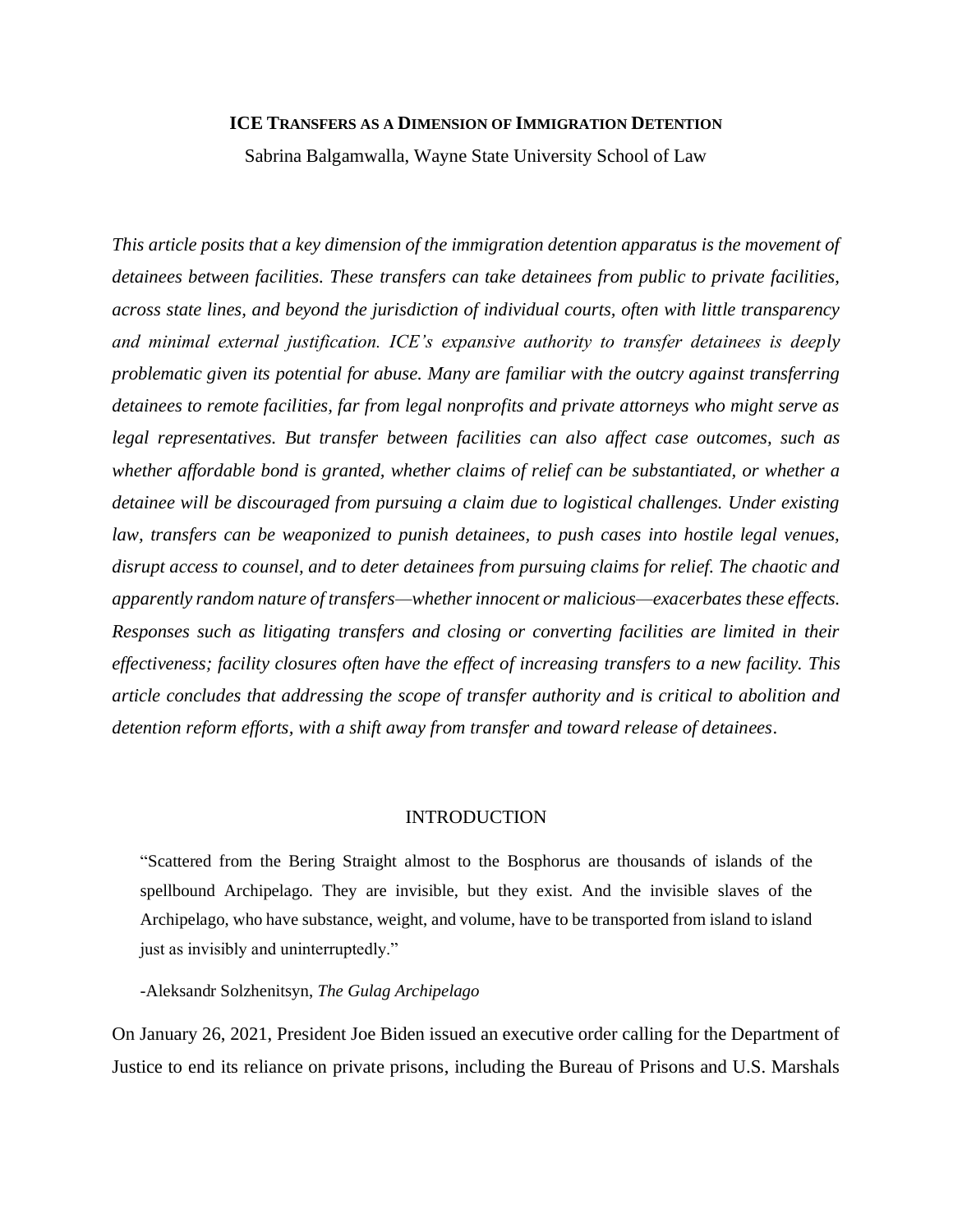facilities that hold undocumented immigrants.<sup>1</sup> This order notably omits the closing of private facilities that detain immigrants in the custody of Immigration and Customs Enforcement (ICE), a number of which have been cited for their harsh conditions and patterns of abusive treatment of detainees. The ACLU has called for closure of 39 facilities subject to such serious complaints.<sup>2</sup> Use of detention, however, continues to expand.<sup>3</sup> Many of these facilities are located in remote parts of the United States, hundreds or more than a thousand miles from family and support networks.

This article examines ICE transfers as a critical aspect of immigration detention. The authority for ICE to transfer detainees is largely unconstrained. Although the agency's guidelines are intended to safeguard detainees' rights, in many cases these guidelines are not followed, and the 2019 changes to the guidelines that remain in effect lack procedural safeguards and leave matters to the discretion of individual facilities. Critically, the power to transfer allows the agency extensive control to choose the venue in which a detainee's case is located. The transfer dimension of detention has serious implications for detainees. Individuals in ICE custody may be transferred to facilities with extremely poor conditions, with serious implications for their medical care. Transfers themselves are traumatizing, disorienting, can be physically harsh; when detainees are sent to facilities hundreds of miles from their loved ones, the separation can cause despondency and depression. A transfer can also create additional barriers to finding representation, having one's case heard expeditiously, and being able to effectively present one's case. Because detention location is often closely tied with a detainee's chances of success, the detention location may very well determine the legal outcome of a detainee's claim for immigration relief.

In light of the above, the potential to weaponize transfers is enormous. Indeed, there are documented cases of transfers used as retaliation in immigration detention. Given the potential for transfers to shape outcomes in immigration cases, transfers are also mechanisms for legal suppression and expediting of removals, even absent a clear intent to punish. The entrenchment of

<sup>&</sup>lt;sup>1</sup> "The Biden Plan for Strengthening America's Commitment to Justice[, https://joebiden.com/justice/.](https://joebiden.com/justice/) <sup>2</sup> ACLU letter to Secretary of Homeland Security Alejandro Majorcas, April 28, 2021,

[https://drive.google.com/file/d/15YcynbIk8zBwpQSdRheqneCO\\_y00CoEZ/view.](https://drive.google.com/file/d/15YcynbIk8zBwpQSdRheqneCO_y00CoEZ/view)<br><sup>3</sup> "Immigration Detentions Soar Despite Biden's Campaign Promises," AP News, August 5, 2021, [https://www.theguardian.com/us-news/2021/aug/05/migrant-detention-border-biden-politics.](https://www.theguardian.com/us-news/2021/aug/05/migrant-detention-border-biden-politics)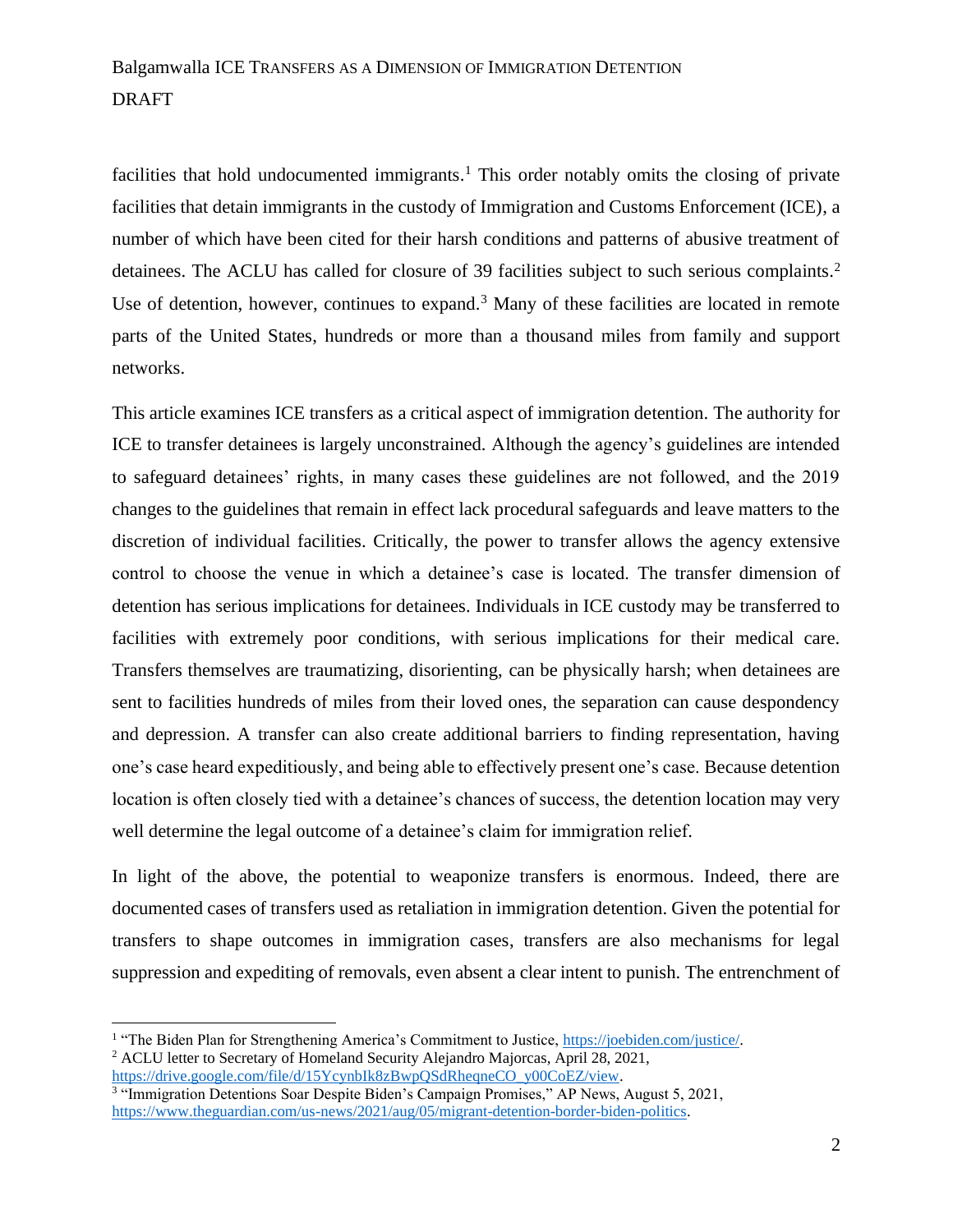ICE's power to transfer is also apparent in the strategies to limit detention—specifically litigation based on interference with detainees' right to counsel, and campaigns to close detention facilities—both of which ICE addresses by transferring detainees.

The picture of ICE detention painted in the agency's audits suggest a chaotic system constrained by available resources and beds in which to place detainees. But this narrative works to the agency's advantage, suggesting that transfers are inevitable and its ill effects can be remedied with additional funding, new contracts, and tweaks to the agency guidelines. In Alina Das's institutional design analysis of immigration detention, she observes that the first-order goals of detention policies are to effectuate exclusion and removal decisions, and that the federal government generally has the necessary leeway actualize those goals.<sup>4</sup> Although transfers are generally portrayed as necessary logistical reshuffling to house detainees, the reality is that power to transfer becomes a tool that cannot be limited by the critique that it causes detainees to ultimately be deported. The fact that the agency repeatedly to follow its own guidelines, eschews oversight, and increasingly defers to the discretion of private contracting facilities—all while asserting that the agency's ability to transfer to transfer detainees should not be limited—suggests ownership of the potential of transfers to suppress detainees' rights and hasten their deportation.

### I. Transfers in Practice

#### A. Detention Geography

Detention facilities take multiple forms, including facilities designated for detention of juveniles, holding/staging facilities, medical facilities, private facilities under ICE contracts, and a network of state and locals that hold detainees and are funded through Intergovernmental Service Agreements (ISGAs). Detainees are regularly transferred between such facilities. While every state has a facility in where ICE detainees can be held, the majority of ICE beds are located in facilities within the jurisdiction of San Antonio, Phoenix, Atlanta, Houston, and New Orleans.<sup>5</sup> Historically,

<sup>4</sup> Alina Das, *Immigration Detention Information Gaps and Institutional Barriers to Reform* at 140.

<sup>5</sup> Dr. Dora Schiro, "Immigration Detention Overview and Recommendations," ICE (2009) at 6; Ian Peacock and Emily Ryo, "The Landscape of Immigration Detention in the United States" (2015) at 2.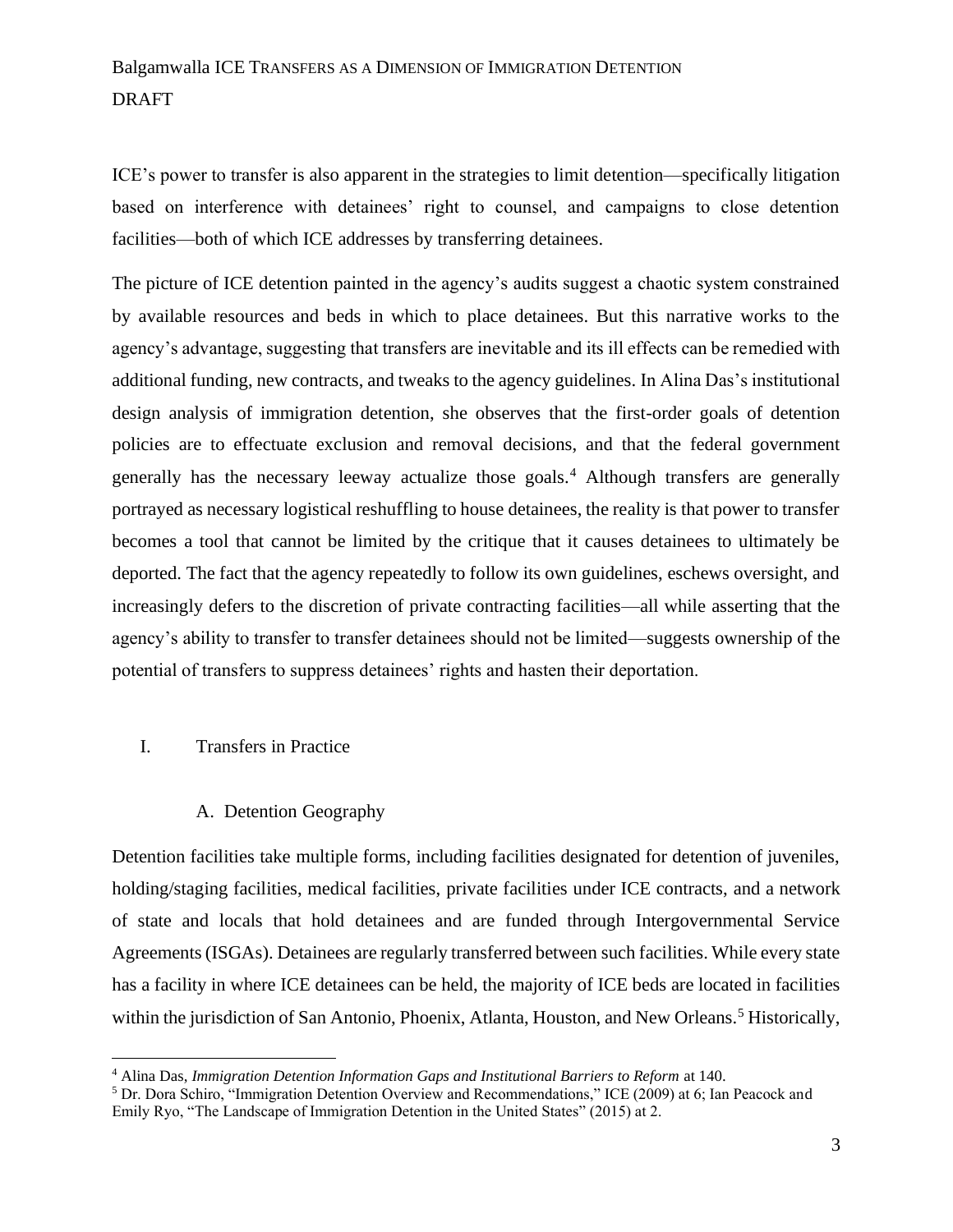the capacity to hold detainees arrested in California, the Mid-Atlantic, and the Northeast is, by contrast relatively limited.<sup>6</sup>

Remote locations are a notable feature of many detention facilities. The Artesia Detention Center, located in Artesia, New Mexico, opened in June 2014 as a temporary holding facility for women and children, many of them asylum-seekers from Central America.<sup>7</sup> Artesia is located in the desert, more than three hours from El Paso and more than seven hours from Tucson. In response to the report of horrific conditions and numerous issues that detainees faced with their immigration cases, there was a significant attempt to mobilize legal representation for the detainees and expose the conditions in the facility.<sup>8</sup> Five months later, ICE announced that it would close the facility.<sup>9</sup> At the same time, the agency announced that in the following month a larger detention facility—one with the capacity to detain 2,4000—in which to detain families.<sup>10</sup> The South Texas Family Residential Center is located in Dilley, Texas, over an hour from San Antonio. Many of the Artesia detainees were transferred there.<sup>11</sup>

ICE continues to open detention centers in such remote, rural locations. In June of 2017, Thomas Homan, the Acting Director of ICE, announced that the 2018 budget included \$4.9 billion allocated to expand immigration detention."<sup>12</sup> Detainee transfers under the Trump administration expanded not only in terms of use, but in terms of distance. Many of the new detention facilities built under the last administration are in extremely remote areas of the United States. Examples include the Winn Correctional Center in Winn, Louisiana (located more than four hours from New Orleans), and the Tallahatchie County Correctional Facility in Tutwiler, Mississippi, over an hour from Memphis, Tennessee. A recent ACLU report found that facilities that were opened before January

<sup>6</sup> Dr. Dora Schiro, "Immigration Detention Overview and Recommendations," ICE (2009) at 6.

<sup>7</sup> https://immigrationforum.org/article/trip-artesia-detention-facility/

<sup>8</sup> CLINIC Legal, "The Impact of Artesia: One Volunteer's Story," November 11, 2014, [https://cliniclegal.org/resources/religious-immigration-law/impact-artesia-one-volunteers-story;](https://cliniclegal.org/resources/religious-immigration-law/impact-artesia-one-volunteers-story) *M.S.P.C. v. Johnson*, No. 1:14-cv-01437-ABJ (D.D.C. voluntarily dismissed Jan. 30, 2015).

<sup>9</sup> U.S. Immigration and Customs Enforcement, "ICE's new family detention center in Dilley, Texas to open in December," November 17, 2014[, https://www.ice.gov/news/releases/ices-new-family-detention-center-dilley-texas](https://www.ice.gov/news/releases/ices-new-family-detention-center-dilley-texas-open-december)[open-december.](https://www.ice.gov/news/releases/ices-new-family-detention-center-dilley-texas-open-december)

 $\overline{^{10}}$  *Id.* 

<sup>&</sup>lt;sup>11</sup> Immigration Impact, "DHS Announces the Transfer of Immigrant Families from Artesia to New Facility," November 18, 2014, [https://immigrationimpact.com/2014/11/18/dhs-announces-transfer-immigrant-families-artesia](https://immigrationimpact.com/2014/11/18/dhs-announces-transfer-immigrant-families-artesia-new-facility/#.YbQJ1llOk2w)[new-facility/#.YbQJ1llOk2w.](https://immigrationimpact.com/2014/11/18/dhs-announces-transfer-immigrant-families-artesia-new-facility/#.YbQJ1llOk2w)

<sup>12</sup> Ryo and Peacock, *Beyond the Walls* at 7-8.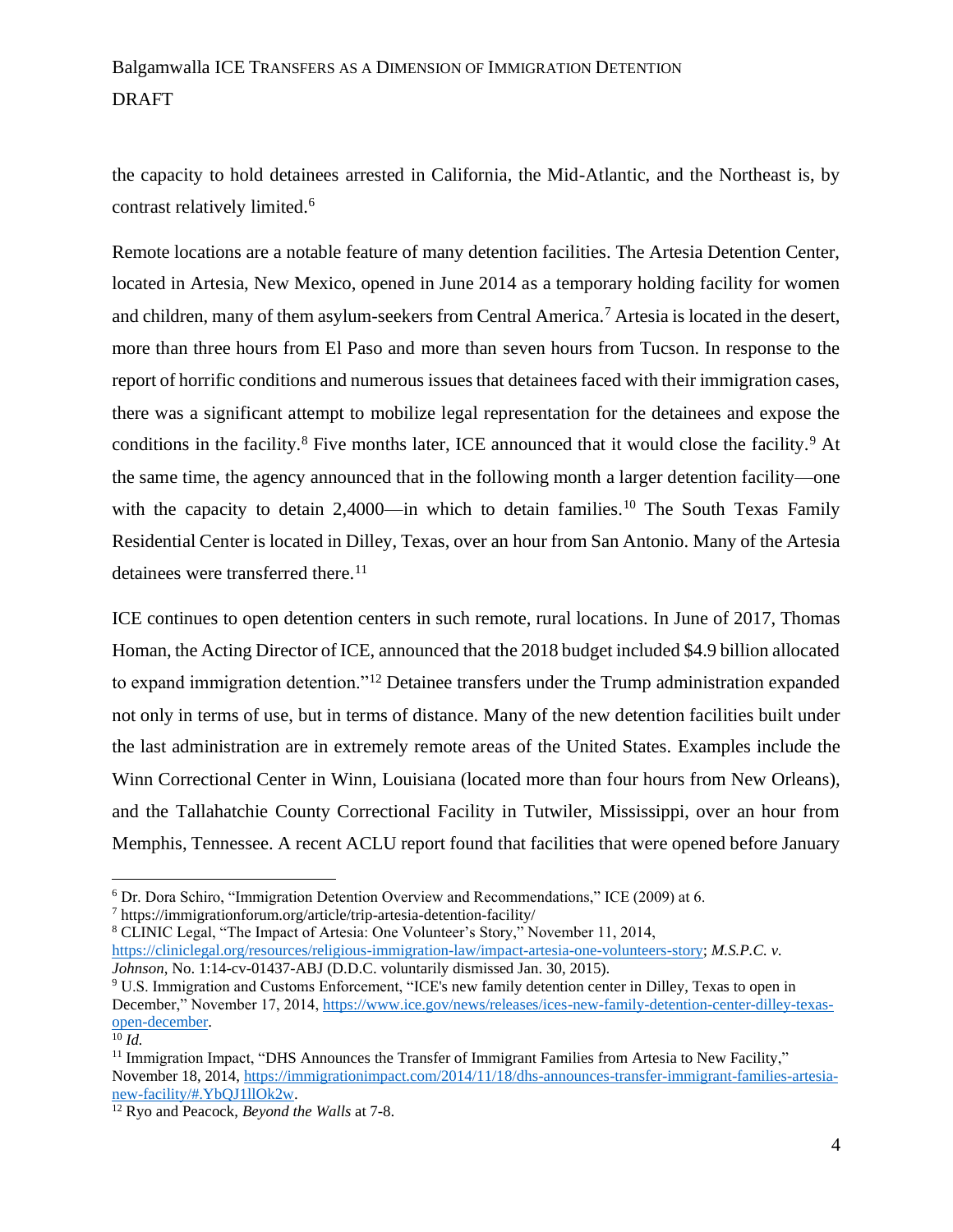2017 had, on average, four times the number of attorneys within a 100-mile radius than those opened after that date.<sup>13</sup> Approximately 52% percent of all detainees are now held in facilities in remote locations, and that number is increasing.<sup>14</sup>

#### B. Prevalence of Transfers

Transfers are an increasingly common experience for individuals in ICE custody. Analysis by Human Right Watch shows that there were 2.04 million transfers from 1998-2010.<sup>15</sup> During that time period, an estimated 40 percent of all detainees experienced at least one transfer; over 46 percent of transferred detainees were transferred two or more times.<sup>16</sup> Over 3,400 detainees experienced 10 or more transfers, with one individual transferred between facilities 66 times while in ICE custody.<sup>17</sup> Human Rights Watch analysis shows that the detainees are transferred, on average,  $369$  miles, with one frequent transfer pattern crossing 1,642 miles.<sup>18</sup>

In February 2009, in a letter to Human Rights Watch, ICE stated an intent to minimize of detainee transfers. Detention transfers decreased slightly that year, but even so, 52% of detainees experienced at least one transfer in 2009.<sup>19</sup> Ian Peacock and Emily Ryo found that in fiscal year 2015, about 54% of people who were released had experienced at least one transfer. Ryo and Peacock also found that such transfers are more common for ICE detainees held in non-privately operated facilities, such as local jails, and more common for detainees held in facilities outside

<sup>13</sup> ACLU, *Justice-Free Zones* at 20.

<sup>&</sup>lt;sup>14</sup> NPR, "Unequal Outcomes: Most ICE Detainees Held In Rural Areas Where Deportation Risks Soar," August 15, 2019, [https://www.npr.org/2019/08/15/748764322/unequal-outcomes-most-ice-detainees-held-in-rural-areas-where](https://www.npr.org/2019/08/15/748764322/unequal-outcomes-most-ice-detainees-held-in-rural-areas-where-deportation-risks)[deportation-risks.](https://www.npr.org/2019/08/15/748764322/unequal-outcomes-most-ice-detainees-held-in-rural-areas-where-deportation-risks)

<sup>15</sup> Human Rights Watch, *A Costly Move: Far and Frequent Transfers Impede Hearings for Immigrant Detainees in the United States* (2011) at 10.

<sup>16</sup> *Id.* at 17.

<sup>17</sup> Human Rights Watch, *A Costly Move: Far and Frequent Transfers Impede Hearings for Immigrant Detainees in the United States* (2011) at 17.

<sup>18</sup> *Id.* at 13.

<sup>19</sup> *Id.* at 2.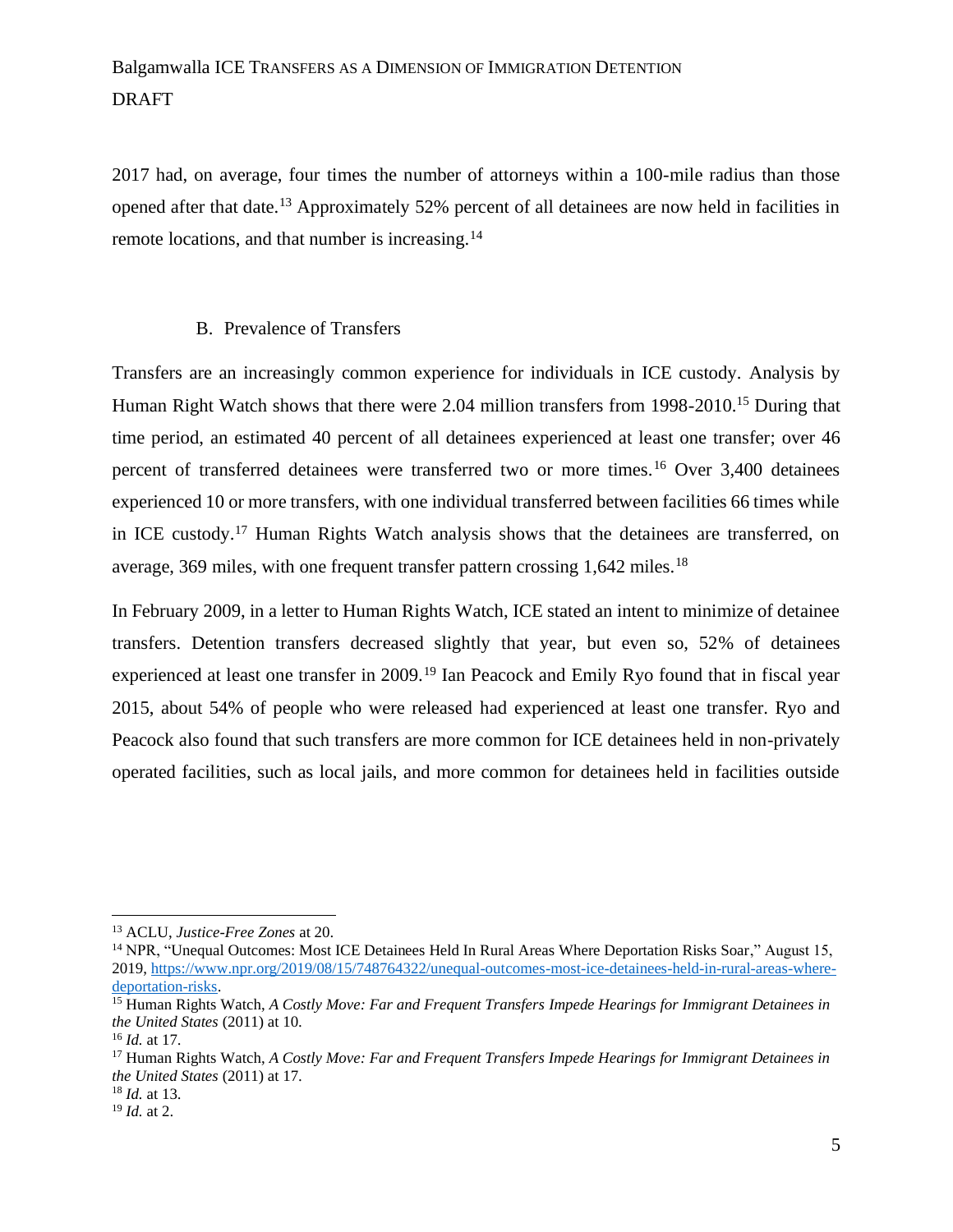major urban areas.<sup>20</sup> In 2020, prior to major shifts in detention patterns as the result of COVID-19, the transfer rate was close to  $70\%$ .<sup>21</sup>

### C. Nature of Transfers

Transfer procedures require that, for security reasons, a detainee should only be notified about a transfer immediately before it occurs.<sup>22</sup> The detainee is to be notified that they are being transferred and not deported, but there is no requirement to tell a detainee where they are being sent or when they will arrive.<sup>23</sup> No phone calls are permitted before a transfer occurs.<sup>24</sup> A transfer can happen at any time of the day.

Detainees are shackled during the transfer process, which often takes hours. One detainee at Eloy reported that her transfer took two days and involved transportation by bus and plane, as well stays in different transfer rooms. At no point was she told where she was going, or have the opportunity to make a phone call.<sup>25</sup> A detainee at Eloy—who had developed cancer during her incarceration reported urinating on her airplane seat during her transfer to immigration detention because she was not permitted to get up and use the bathroom during the flight to use the bathroom.<sup>26</sup>

ICE guidelines authorize the use of restraints; the 2019 guidelines expand the types of restraints that are permitted and allows them to be used on minors, pregnant people, and people recovering from labor and delivery.<sup>27</sup> Types of restraints that are permitted are so-called "transport hoods" devices designed "to prevent detainees from biting or spitting." <sup>28</sup> In October 2021, a group of community organizations filed a civil rights lawsuit against ICE for use of a device known as "The WRAP," which binds the legs and cinches them up at a 45-degree angle.<sup>29</sup> Cameroonian asylum-

<sup>20</sup> Peacock and Ryo, *A National Study of Detention* (2018) at 44-45.

<sup>21</sup> Christine Mitchell, Sukhdip Purewal Boparai, and Amber Akemi Piatt, *Stop ICE Transfers: Promoting Health, Unifying Families, Healing Communities* (August 2020) at 2.

 $22$  ICE 2019 guidelines 7.2.

<sup>23</sup> *Id.*

<sup>24</sup> *Id.*

<sup>25</sup> Nina Rabin, *Unseen Prisoners: Women in Immigration Detention*, 23 Geo. Immgr. L.J. 695, 736 (2009). <sup>26</sup> *Id.*

<sup>27</sup> ICE 2019 guidelines 2.15.

<sup>28</sup> https://undocublack.org/press-releases/2021/10/13/the-wrap-complaint

<sup>29</sup> *Id.*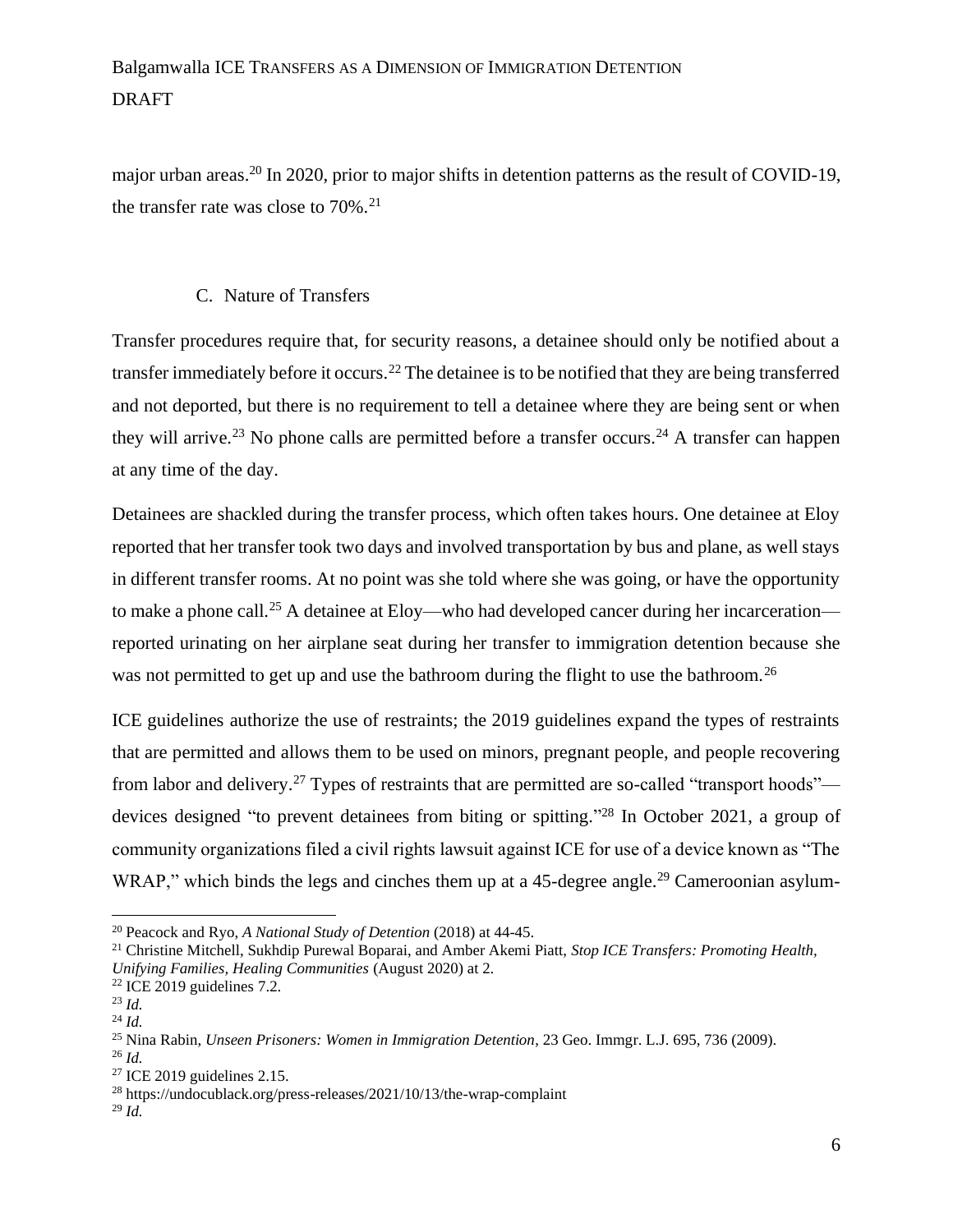seekers said that they were immobilized in this device for hours, and that it was used on top of other devices such as hoods and five-point restraints.<sup>30</sup> The use of the device at less than an 90 degree angle makes it difficult for the restrained person to breathe and increases anxiety; as one detainee in the complaint said, "I truly felt I was meeting my death in that moment."<sup>31</sup>

Human Rights Watch has observed that the apparently chaotic nature of transfers seems to stem from dynamics within contracting facilities.<sup>32</sup> It is noteworthy, however, that the trend has not been to reduce or better regulate transfers but, under the new guidelines, to loosen requirements for facilities.

#### II. The Scope of ICE's Authority to Detain and Transfer

### A. Source of Transfer Authority

Immigration and Customs Enforcement (ICE) interprets its own authority to detain very broadly. Section 241 of the Immigration and Nationality Act authorizes the Attorney General to "arrange for appropriate places of detention for aliens detained pending removal or a decision on removal," and to "acquire land and to acquire, build, remodel, repair, and operate facilities (including living quarters for immigration officers if not otherwise available) necessary for detention" when there are not facilities available to detain people awaiting the outcomes of their removal proceedings or for people being deported.<sup>33</sup> Thus, individuals in immigration proceedings may be held in facilities near the place of their initial arrest, or may be transferred to another facility anywhere in the country.

The INA contains no specific language on transfers. However, ICE has opposed limits on its power to transfer detainees from one facility to another, which, in the agency's view, "would curtail its ability to make the best and most cost-effective use of the detention beds it has access to across

<sup>30</sup> *Id.*

<sup>31</sup> *Id.*

<sup>32</sup> Human Rights Watch, *Locked Up Far Away* (2009) at 21.

 $33$  Immigration and Nationality Act Section 241, 8 U.S.C. Section 1231(g).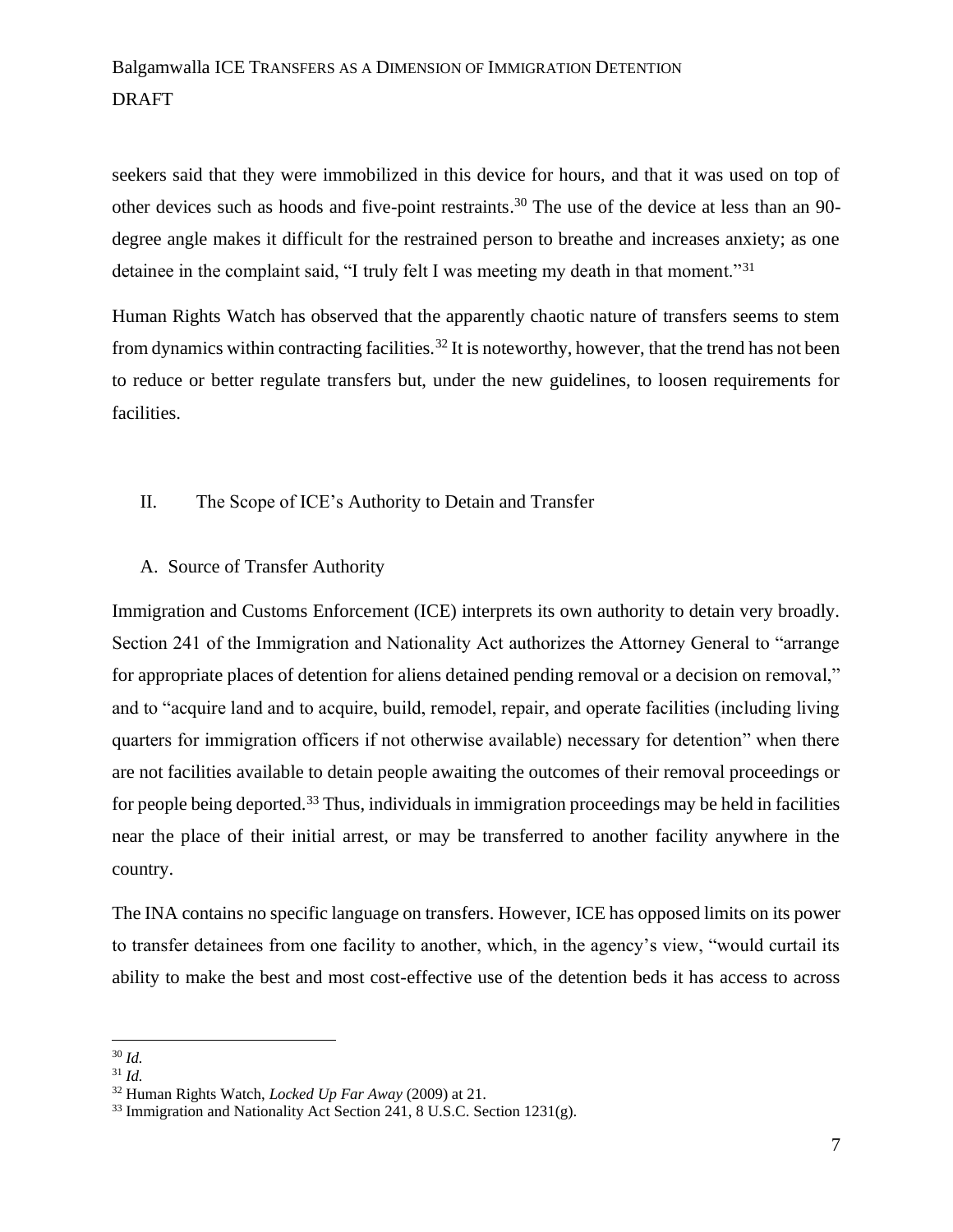the country."<sup>34</sup> ICE has maintained that the sole "determining factor" for immigration detention transfers is "whether the transfer is required for operational needs."<sup>35</sup> The agency attributes its ability to limit transfers to the nature of its Intergovernmental Service Agreements, which require ICE to transfer detainees where requested by contracting facilities.<sup>36</sup>

#### B. Guidelines on Transfers

1. Initial 2004 Detainee Transfer Policy

The ICE guidelines on detainee transfers originated in 2004, as an amendment to the 2000 INS detention standards.<sup>37</sup> These guidelines required INS Field Office Directors take into consideration factors such as whether someone is represented by counsel, the proximity of the attorney of record to the detention facility, and what stage the detainee is at in the removal process.<sup>38</sup> The guidelines further stated that ICE was under obligation to notify counsel of record about transfers, though for "security reasons," such notifications could not take until after the detainee is en route.<sup>39</sup> Detainees are to be notified that they are being transferred and not deported, and given information about where they are being transferred.<sup>40</sup> The guidelines set forth the procedures for transferring detainees, including reference to the fact that the A file should be transferred with the detainee, and that medical notifications, health records, and medications, as well as personal property should be included in the transfer.<sup>41</sup> This includes funds in commissary accounts, which were to be transitioned to the new facility.<sup>42</sup> The guidelines also provided that indigent detainees should receive a single domestic phone call at the government's expense upon arrival at the new facility,

<sup>34</sup> Human Rights Watch, *Locked Up Far Away* (2009) at 6; 20.

<sup>35</sup>Anil Kalhan, *Rethinking Immigration Detention*, 110 Columb. L. Rev. Sidebar 42, 52-53 (2010).

<sup>36</sup> Human Rights Watch, *Locked Up Far Away* (2009) at 21.

<sup>&</sup>lt;sup>37</sup> US Immigration and Naturalization Service, "Detention Operations Manual," September 20, 2000; US Immigration and Customs Enforcement, Detention Operations Manual, June 16, 2004.

<sup>38</sup> US Immigration and Customs Enforcement, Detention Operations Manual, June 16, 2004.

<sup>39</sup> *Id.*

<sup>40</sup> *Id.*

<sup>41</sup> *Id.* <sup>42</sup> *Id.*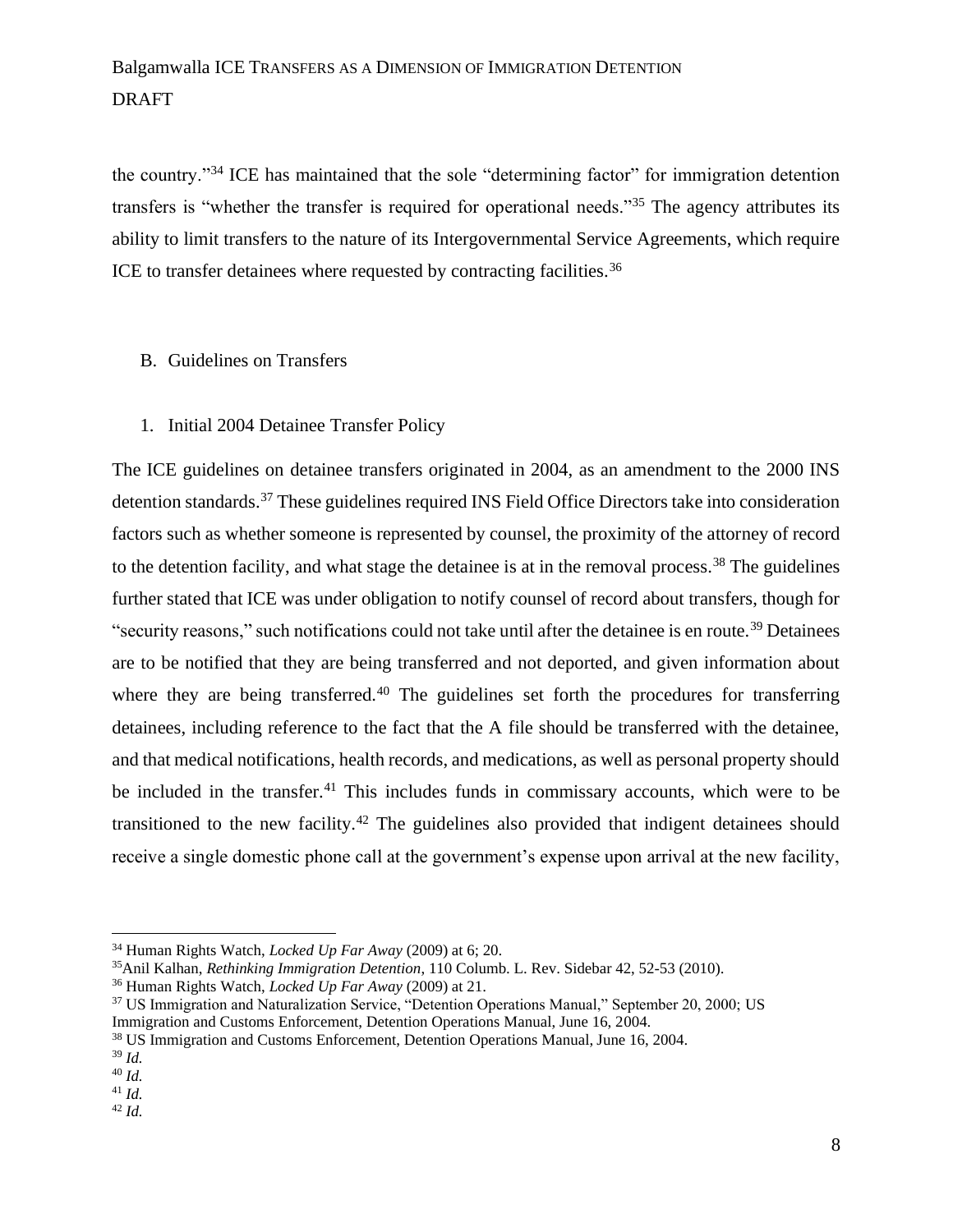whereas non-indigent detainees would have to make such a call at their own expense.<sup>43</sup> The guidelines also provide that detainees should be provided with meals and snacks during longdistance transfers exceeding six hours.<sup>44</sup>

In 2006, an audit by the Department of Homeland Security Office of the Inspector General flagged several areas of noncompliance.<sup>45</sup> Four of the five facilities were non-compliant in failing to provide initial medical screenings and physical exams, with missing documentation reported for detainees at three facilities.<sup>46</sup> One facility was found to have no logbook to issue receipts for detainees' personal funds.<sup>47</sup> Detainees also faced challenged placing calls to attorneys and family members to notify them of their detention.<sup>48</sup> Following the review of one of the facilities, all ICE detainees housed at that facility were transferred to other detention sites.<sup>49</sup>

2. 2008 Performance Based National Detention Standards

The agency's detention standards were updated again in 2008.<sup>50</sup> Among the provisions related to transfer was the requirement that ICE consider alternatives to transfer, particularly in cases where immigration proceedings are initiated and the detainee is represented by legal counsel.<sup>51</sup> The standards also require ICE to notify a detainee's legal counsel no later than 24 hours after a transfer takes place.<sup>52</sup>

In 2009, the agency's Office of the Inspector General produced an extensive report specifically on the practice of transfers in response to reports by nongovernmental organizations that the agency's transfer practices did not comply with the 2008 guidelines. The report concluded that transfer

<sup>43</sup> *Id.*

<sup>44</sup> *Id.*

<sup>45</sup> DHS OIG, "Treatment of Immigration Detainees Housed at ICE Facilities" (2006) (pertaining to inspections of the Berks County Prison in Leesport, Pennsylvania; a private detention facility operated by Corrections Corporation of America in San Diego, California; Hudson County Correction Center in Kearny, New Jersey; Krome Service Processing Center in Miami, Florida; and Passaic County Jail in Paterson, New Jersey).

<sup>46</sup> DHS OIG, "Treatment of Immigration Detainees Housed at ICE Facilities" (2006) at 4.

<sup>47</sup> *Id.* at 19.

<sup>48</sup> *Id.* at 24.

<sup>49</sup> *Id.* at 38.

<sup>50</sup> US Immigration and Customs Enforcement, "Operations Manual ICE Performance Based National Detention Standards," http://www.ice.gov/partners/dro/PBNDS/index.htm.

<sup>51</sup> *Id*. <sup>52</sup> *Id.*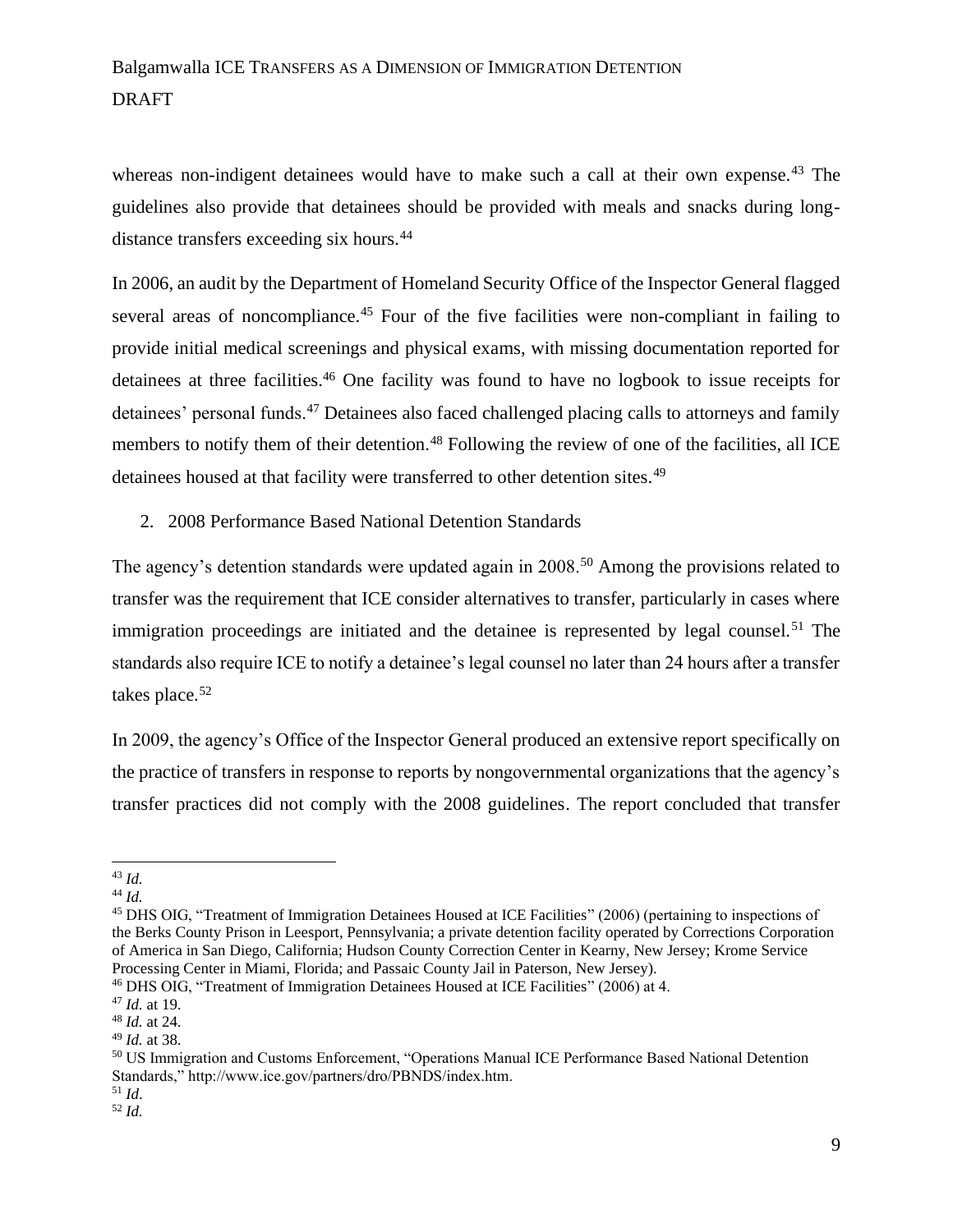practice contributed to "errors, delays, and confusion for detainees, their families, and legal representatives."<sup>53</sup> The Inspector General found that transfer practices at the audited facilities "are not conducted according to a consistent process," thus failing to consistently determine whether detainees are in fact represented such that a transfer would represent a clear violation of the existing guidelines.<sup>54</sup> EOIR judges and ICE detention officers confirmed that detainees were being transferred to facilities outside the jurisdiction of the court where proceedings has already been scheduled; at one facility, this was estimated to happen at least once a week.<sup>55</sup> ICE officers reported that detainees are at times transferred without A-files, pending or outstanding warrants, criminal prosecutions, or custody determinations; they also found cases where detainees had final orders of removal and post-removal-order custody determinations past their deadlines, as well as cases where the detainees were strong candidates for release on bond but were transferred before they requested it.<sup>56</sup> There were also cases in which the attorney in the case had been notified late about the transfer, or had not been notified at all. <sup>57</sup> The Inspector General found that these practices caused proceedings to be postponed, conducted via videoconference (rather than in person) or even held *in absentia*, and withdrawn and refiled in new jurisdictions.<sup>58</sup> Detainees were reported to have arrived at facilities without having been served a Notice to Appear.<sup>59</sup> The Inspector General indicated that "directors of ICE Field Offices have discretion regarding the guidance and procedures they use to manage detainee transfer determinations," leading to a lack of consistent procedures.<sup>60</sup>

The Human Rights Watch report issued in 2009 highlighting many of these specific concerns prompted an agency response in the form of a DHS letter to Human Rights Watch Stating an intent to minimize transfers.<sup>61</sup> Beginning in October 2009, ICE announced intentions to move away from

<sup>53</sup> *Id.* at 1.

<sup>54</sup> *Id.* at 2-3.

<sup>55</sup> *Id.*

<sup>56</sup> Department of Homeland Security, Office of Inspector General, "Immigration and Customs Enforcement Policies and Procedures Related to Detainee Transfers (OIG-10-13)," November 10, 2009 at 3.

<sup>57</sup> *Id.*

<sup>58</sup> *Id.* <sup>59</sup> *Id.*

<sup>60</sup> *Id.*

<sup>61</sup> Human Rights Watch, *A Costly Move: Far and Frequent Transfers Impede Hearings for Immigrant Detainees in the United States* (2011) at 4.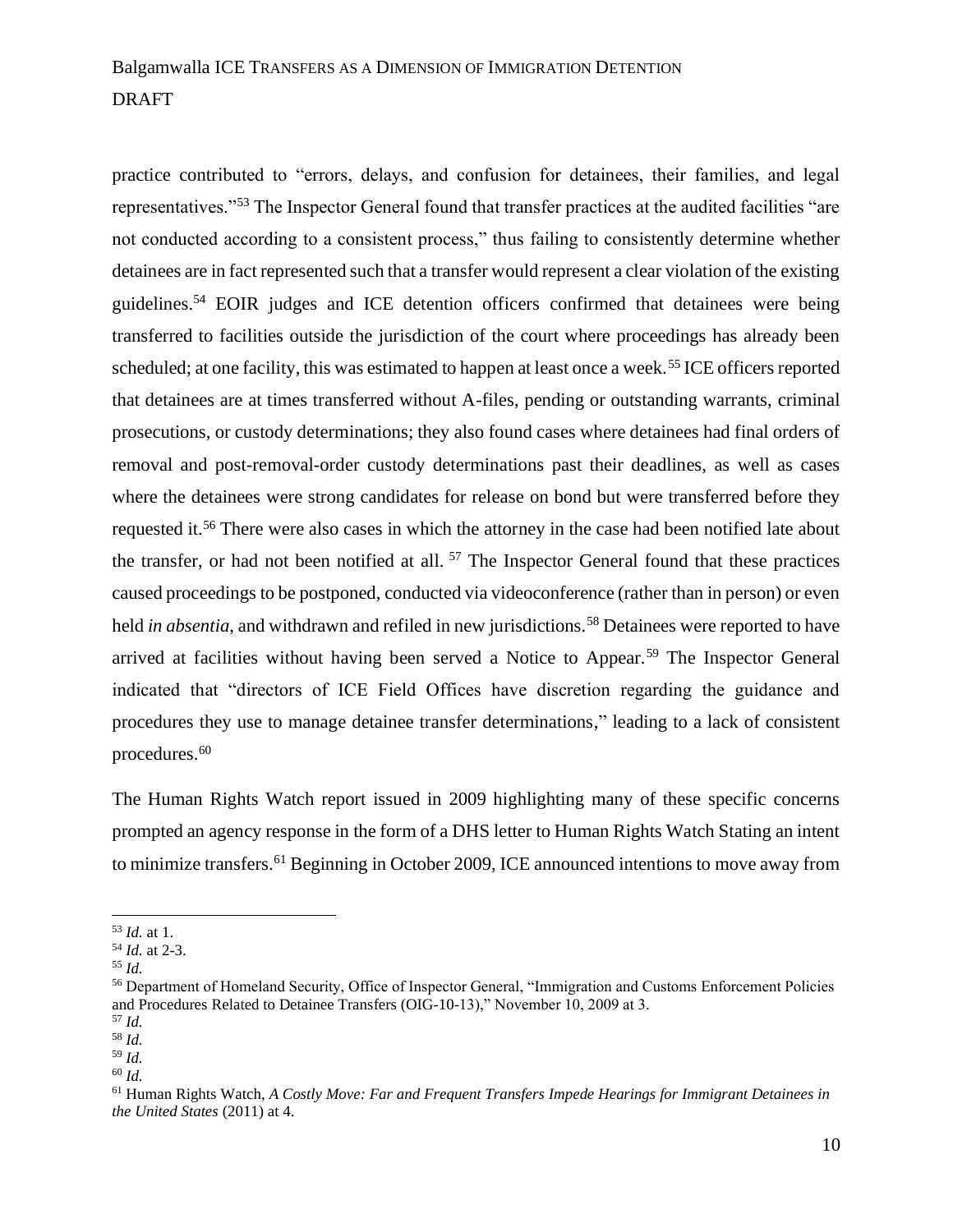practices that contribute to the prevalence of transfers, such as subcontracting with state jails and prisons, and locating facilities in regions where they are needed.<sup>62</sup> However, transfers remained a consistent and widely-used practice. The ACLU conducted a series of interviews with detainees at the Otero facility from September 2009 to July 2010, highlighting the experience of detainees that were transferred there, many from the Los Angeles area.<sup>63</sup> The resulting report, issued in 2011, found that transfers were still not happening consistently with ICE policy. Some individuals were told they were being transferred to Otero for medical reasons, only to find that the facility could not accommodate their medical needs.<sup>64</sup> Other detainees reported that they had legal counsel were scheduled for hearings in other locations before being transferred.<sup>65</sup>

3. 2012 Standards

In 2012, ICE released a policy directive to restrict the detainee transfers to only those deemed "necessary," in order to minimize detainee transfers outside an area of responsibility.<sup>66</sup> According the new protocol, ICE is not to transfer a detainee where there is documentation that establishes the presence of immediate family, an attorney of record, or a pending on ongoing removal proceeding in the area of responsibility, or if the detainee has been granted bond or is eligible for a bond hearing.<sup>67</sup> The guidelines require ICE to conduct a review to determine the presence of any of the above factors, to formally approve transfers, and to document the reasons for the transfer in the detainee's A-file.<sup>68</sup>

The guidelines indicate that a transfer is "deemed necessary" where it is needed to provide for a detainee's medical or mental healthcare, where the transfer is requested by the detainee, where the venue of the EOIR proceedings is in a different jurisdiction, or when use of a facility is terminated.<sup>69</sup> The guidelines also contemplate that transfers may be necessary under much more nebulous circumstances, such as where another facility is "more appropriate based on the

<sup>62</sup> *Id.*

<sup>69</sup> *Id.*

<sup>63</sup> *Outsourcing Responsibility: The Human Cost of Privatized Immigration Detention in Otero County* (2009) at 15. <sup>64</sup> *Id.* at 16.

<sup>65</sup> *Id.*

<sup>66</sup> ICE, Policy 11022.1: Detainee Transfers (issued January 4, 2012)

<sup>67</sup> *Id.*

<sup>68</sup> *Id.*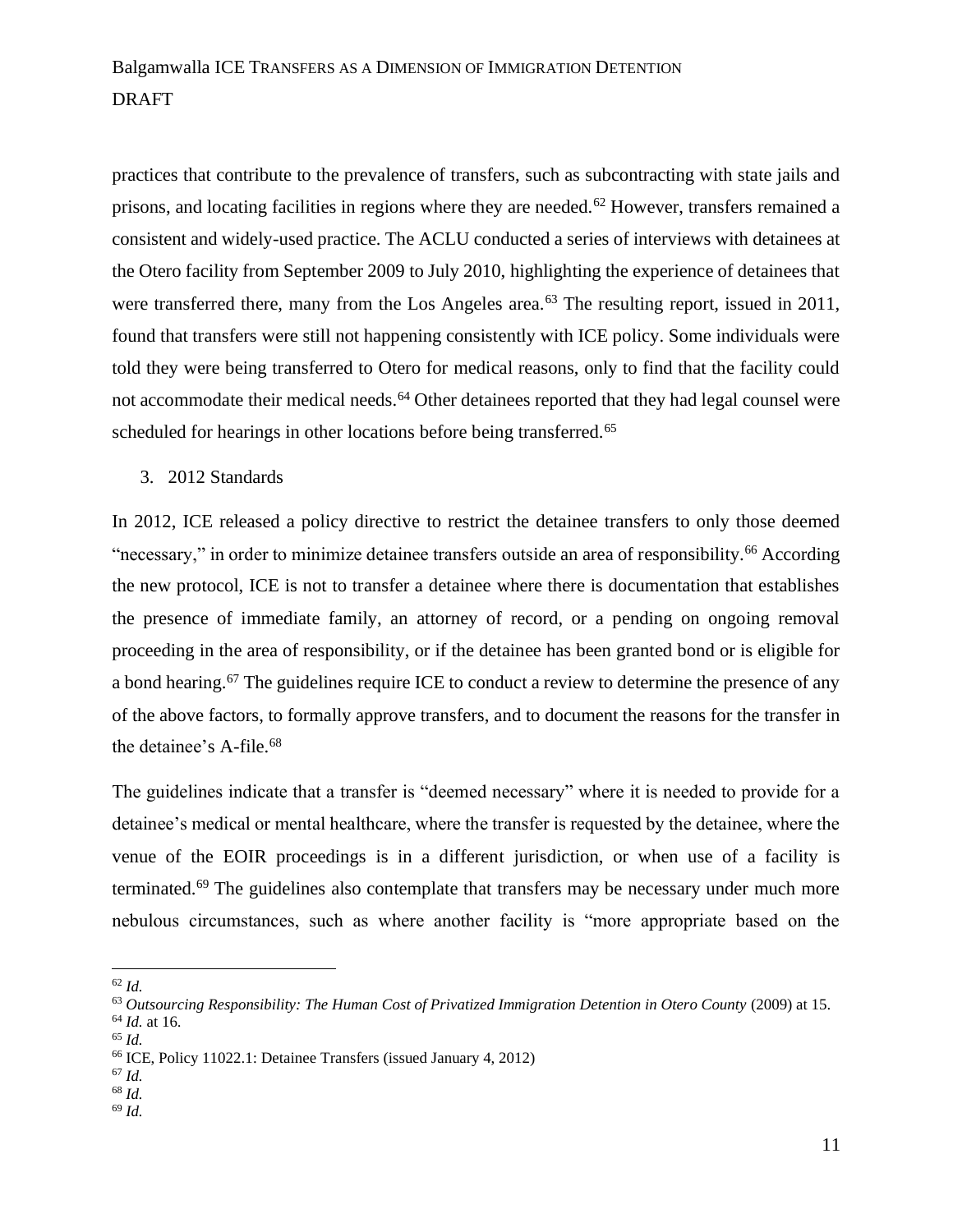detainee's individual circumstances and risk factors," to prevent facility overcrowding, or as needed for "the safety and security of the detainee, other detainees, detention personnel or any ICE employee."<sup>70</sup> In practice, however, legal advocates reported that ICE did not follow its policies "and instead base[d] the location of detention on bed space availability."<sup>71</sup>

The 2012 guidelines reiterated that ICE is required to notify detainees and their attorneys about transfers at the time they occur, identifying attorneys "as soon as practicable on the day of the transfer" but no later than 24 hours after the transfer takes place, and giving the reason for the transfer.<sup>72</sup> The guidelines also state the ICE is not required to identify family members or other third parties regarding transfers, and that the agency may delay notification of an attorney "if there are special security concerns."<sup>73</sup>

4. 2019 Standards

The 2019 ICE detention guidelines, which remain in effect, are notable in the fact that they lift a number of requirements previously in place for transfers. Despite the problems that have arisen from not having procedures in place for detainees' paperwork, the guidelines remove the required use of forms for transfer<sup>74</sup> and the list of reasons for a transfer.<sup>75</sup> In terms of the nature of transfers, it also lifts certain limits on the use of restraints, including permitting the use of restrains on minors, and people who are pregnant or recuperating from delivery.<sup>76</sup> The guidelines also remove limits on the types of restraints permitted, as well as documentation of when the restraints are used.<sup>77</sup> In terms of implications for representation, the guidelines also removes specific language stating that ICE shall notify attorneys and family members of a transfer, as well as the language providing a free phone call to indigent detainees after a transfer has occurred.<sup>78</sup>

<sup>73</sup> *Id.*

<sup>70</sup> *Id.*

<sup>71</sup> Peacock and Ryo, *A National Study of Immigration Detention* (2018) at 14-15.

<sup>72</sup> *Id.*

<sup>74</sup> 2019 ICE Detention Guidelines, Section 1.2.

<sup>75</sup> 2019 ICE Detention Guidelines, Section 7.2.

<sup>76</sup> 2019 ICE Detention Guidelines, Section 1.2

<sup>77</sup> 2019 ICE Detention Guidelines, Section 2.8

<sup>78</sup> 2019 ICE Detention Guidelines, Section 7.2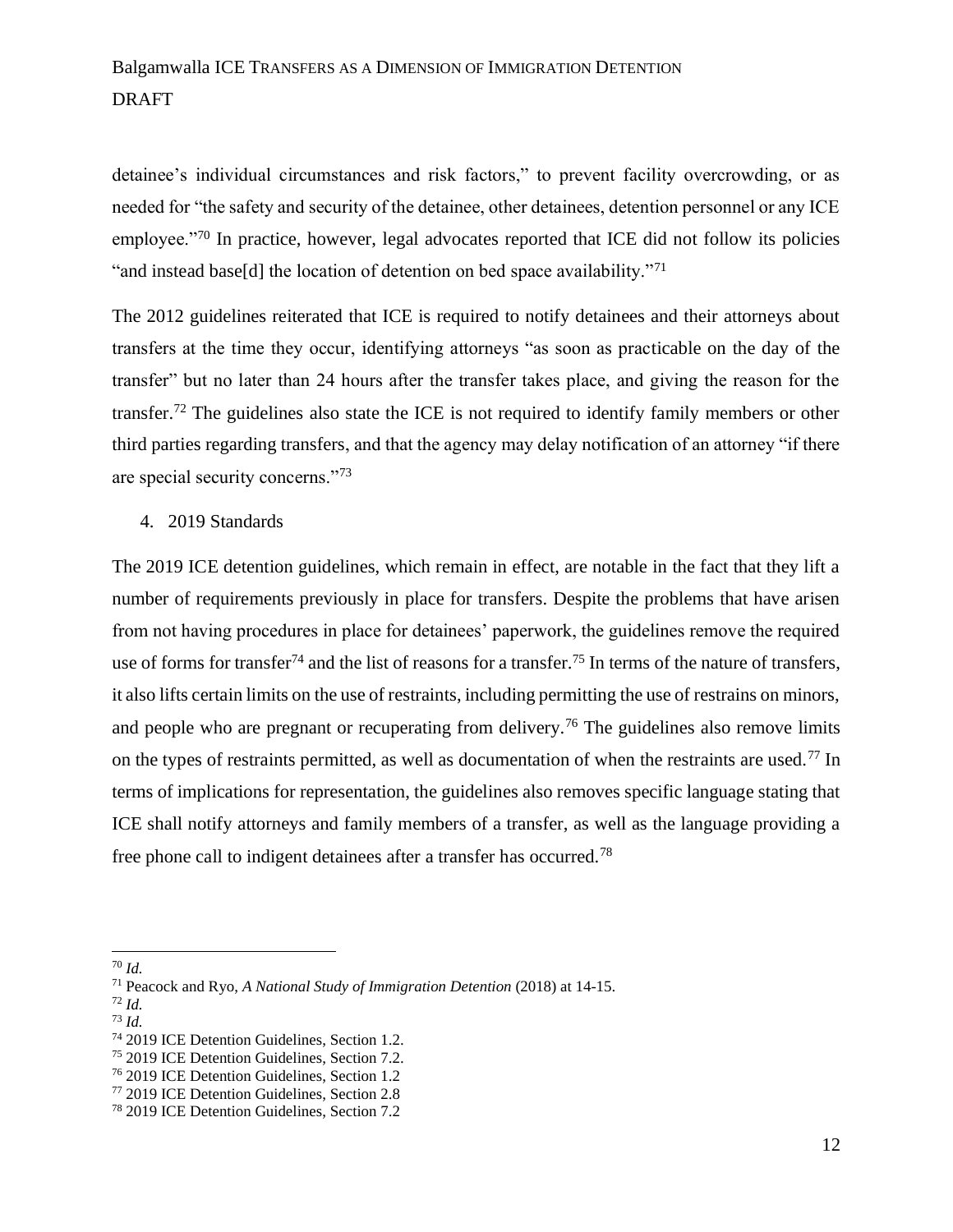### C. ICE Authority to Transfer

Transfers of individuals in criminal custody are limited by Article III, section 2, clause 3 of the United States Constitution and the Sixth Amendment. Prosecutors seeking to change venue are subject to Rule 18 of the Federal Rules of Criminal Procedure and must bear the burden of showing that venue is proper under a preponderance of the evidence.<sup>79</sup> The federal Bureau of Prisons' (BOP) inmate transfer protocol makes explicit mention of the need to coordinate with the federal court system before transfers are implemented.<sup>80</sup> A transfer of an inmate may occur after an individual is convicted and sentenced, but at earlier stages of the process a transfer is relatively rare. Even transfers after court proceedings have ended, these transfers are regulated by policy.

By contrast, detainees in ICE custody can be transferred at any stage of their case, which not only interferes with their legal representation and ability to present their cases, but also may cause delays as paperwork is lost and dockets are reshuffled in the new jurisdiction. The current system also makes it very difficult to ascertain a detainee's location. Unlike the system used for tracking inmates, ICE's detainee locator system regularly displays outdated or otherwise inaccurate information.<sup>81</sup> Families for Freedom reports that between April 2020 and August 2021, there were 216 cases documented by FFI staff in which an individual's name could not be found and resulted in a "CALL FIELD OFFICE" message via the ICE Locator for more than five days.<sup>82</sup> Advocates reported that they were unable to locate someone in immigration detention after a detained person participated in advocacy or protest.<sup>83</sup> Many facilities don't report appear to report detainees at all; some have ICE beds, but no detainees show up in the system for those facilities. The Families for Freedom report notes that more than 20 immigration detention facilities—containing a total of at least 10 percent of individuals held in ICE custody—do not appear in the detainee locator database.<sup>84</sup> Since 2017, Families for Freedom has also documented 424 cases of detainee

<sup>79</sup> Note, Caroline Kutschera, *Misguided Good Intentions: How Blue States' Opposition to ICE Contracts Hurts the Undocumented*, 27 Cardozo J. Equal Rts. & Soc. Just. 649, 659-670.

<sup>80</sup> Human Rights Watch, *Locked Up Far Away* (2009) at 21-22.

<sup>81</sup> Department of Homeland Security, Office of Inspector General, "Immigration and Customs Enforcement's Tracking and Transfer of Detainees (OIG-09-41), March 17, 2009 at 3-4; Families for Freedom, *Detained and Disappeared* at 24.

<sup>82</sup> Families for Freedom, *Detained and Disappeared* at 4.

<sup>83</sup> *Id.*

<sup>84</sup> *Id*.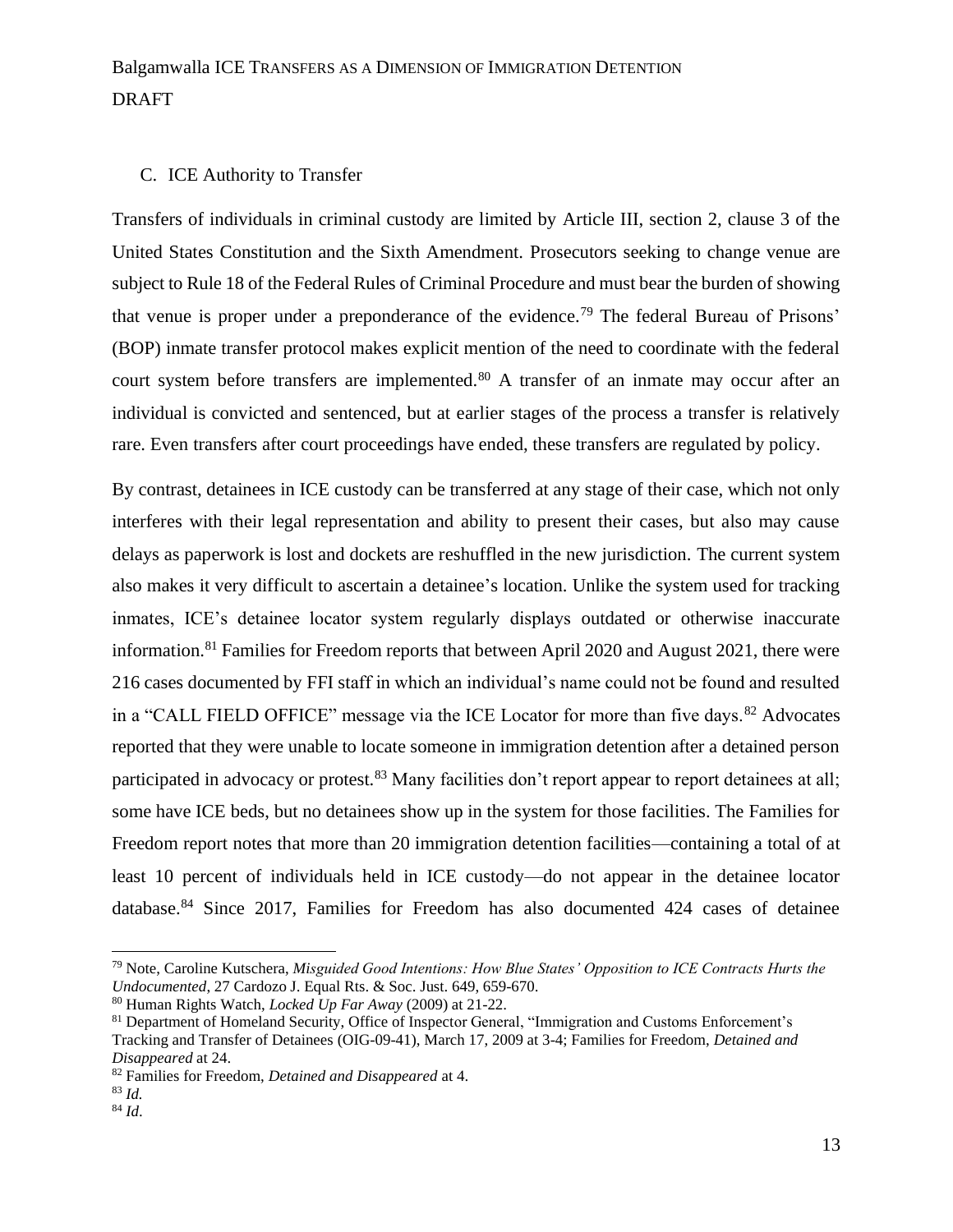disappearances reported by families and advocates, at least 18% of which were still unresolved in 2021 when the report was published. There was a reported uptick in documented disappearances since the beginning of the COVID in March 2020.<sup>85</sup> More than half of these appearances occurred following a transfer.<sup>86</sup> A number of detainees have also gone missing in ICE records following transfers in the wake of a facility's closure.<sup>87</sup>

The system faces other critical limitations. It contains no information for people in U.S. Marshals Service and Juvenile custody.<sup>88</sup> Furthermore, the system only works when in possession of a detainee's A number.<sup>89</sup> If individuals are transferred before being issued an A number, or are not able to contact someone after being issued their A number, they cannot be found in the system. Without this identifying number, counsel also cannot file a G-28, and will face challenges contacting their clients and entering representation.

The transfer guidelines are also problematic because they are limited in scope. The limits on transfer only apply to those that occur to other areas of responsibility (AORs); transfers within the AOR are not limited. This obfuscates the impact of transfers from urban areas to more remote locations within the same AOR. For example, the IRILS study documents that transfer from the Varick Street jail in New York to the Essex County Jail in New Jersey was accompanied by a sharp drop-off in representation.<sup>90</sup> The same is likely true of individuals transferred to remote areas within other states, as with transfers to private detention facilities in states like Louisiana and Texas.

Agency guidelines have proved insufficient in protecting detainees and their interests; audits indicate that the major reason for these failings is that safeguarding procedures are simply not

<sup>88</sup> Families for Freedom, *Detained and Disappeared* at 21.

<sup>85</sup> *Id/* at 25.

<sup>86</sup> Families for Freedom, *Detained and Disappeared* at 4.

<sup>87 &</sup>quot;Opinion: ICE Must End Local Transfers, Release Detained Immigrants," City Limits, July 2, 2021, [https://citylimits.org/2021/07/02/opinion-ice-must-end-local-transfers-release-detained-immigrants/;](https://citylimits.org/2021/07/02/opinion-ice-must-end-local-transfers-release-detained-immigrants/) "Is This The End of Local ICE Detention? That's Immigrants' Hope—And Fear," Gothamist, June 21, 2021, [https://gothamist.com/news/is-this-the-end-of-local-ice-detention-thats-immigrants-hopeand-fear.](https://gothamist.com/news/is-this-the-end-of-local-ice-detention-thats-immigrants-hopeand-fear)

<sup>89</sup> Freedom for Immigrants, *Detained and Disappeared: Enforced Disappearances Perpetrated in Immigration Detention by the United States* (2021).

<sup>90</sup> ACCESSING JUSTICE: THE AVAILABILITY AND ADEQUACY OF COUNSEL IN REMOVAL PROCEEDINGS, New York Immigrant Representation Study Report: Part 1a 33 Cardozo L. Rev. 357, 363 (2011)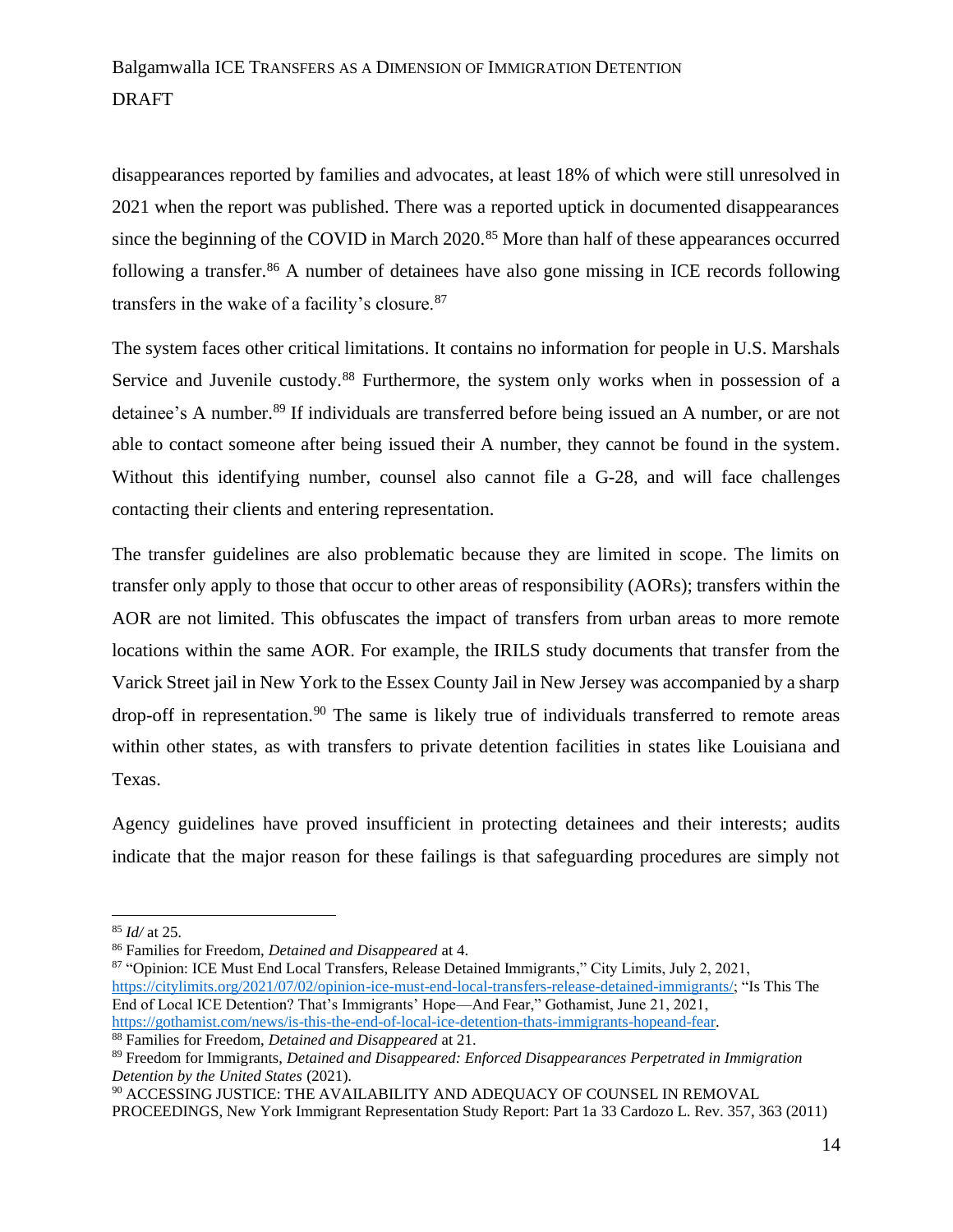followed. Before the 2019 guidelines eliminated provisions to notify attorneys, legal representatives repeatedly reported that they were not notified about transfers until it was too late to oppose them. And although the guidelines prohibit transfer as a form of retaliation, there are many documented instances of where transfers have been used as punishment. Although resources for detention have increased, the same cannot be said for agency resources devoted to facility oversight. A 2020 report by the U.S. House of Representatives Committee on Homeland Security found that ICE oversight programs are too broad and infrequent; that ICE's contractor is not sufficiently equipped to conduct inspections; and DHS does not have the mechanisms to enforce corrections.<sup>91</sup>

Even where the agency fails to follow its own guidelines, ICE has maintained that it has broad authority to detain—a position largely supported by courts.<sup>92</sup> It is difficult to challenge these practices, as detention standards are not codified in the form of federal regulations, and are thus they are not enforceable under the court of law. The Department of Homeland security has resisted calls to codify the standards, arguing that doing so eliminates "necessary flexibility to enforce standards that ensure proper conditions of confinement."<sup>93</sup>

<sup>&</sup>lt;sup>91</sup> United States House of Representatives, Committee on Homeland Security ICE Facility Majority Staff Report (September 21, 2020) at 2.

<sup>92</sup> Human Rights Watch, *Locked Up Far Away* (2009) at 19-20 (citing Immigration and Nationality Act Section 241, 8 U.S.C. Section 1231 (g); *Aguilar v. United States Immigration and Customs Enforcement*, 510 F.3d 1, 20 (1st Cir. 2007); *Avramenkov v. INS*, 99 F. Supp. 2d 210, 213 (D. Conn. 2000) ("Congress has squarely placed the responsibility of determining where aliens are to be detained within the sound discretion of the Attorney General"); *Van Dinh v. Reno*, 197 F.3d 427, 433 (10th Cir. 1999) ("a district court has no jurisdiction to restrain the Attorney General's power to transfer aliens to appropriate facilities by granting injunctive relief"); *Sasso v. Milhollan*, 735 F. Supp. 1045, 1046 (S.D. Fla. 1990) (holding that the attorney general has discretion over location of detention); *Rios-Berrios v. INS*, 776 F.2d 859, 863 (9th Cir. 1985) ("We wish to make ourselves clear. We are not saying that the petitioner should not have been transported to Florida. That is within the province of the Attorney General to decide."); *Earle v. Copes*, 2005 WL 2999149, \*1 (November 8, 2005, W.D. La.) ("the transfer of a detained alien from one state to another does not raise any constitutional concerns even if representation of the alien may be less convenient"); *Gandarillas-Zambrana v. Board of Immigration Appeals*, 44 F.3d 1251, 1256 (4th Cir. 1995) ("there is nothing inherently irregular … about the [non-citizen's] transfer from Virginia to Louisiana"); Committee of Central American Refugees v. INS, 682 F. Supp. 1055, 1060 (N.D. Cal. 1988) (regular transfers from San Francisco district to El Centro, California, or Florence, Arizona, did not rise to the level of due process violations). <sup>93</sup> Human Rights Watch, *Locked Up and Far Away* (2009) at 28 (citing letter from Jane Holl Lute, deputy secretary of the Department of Homeland Security, to Michael Wishnie and Paromita Shah, July 24, 2009,

<http://www.nationalimmigrationproject.org/DHS%20denial%20-%207-09.pdf> denying "Petition for Rulemaking to Promulgate Regulations Governing Detention Standards for Immigration Detainees.").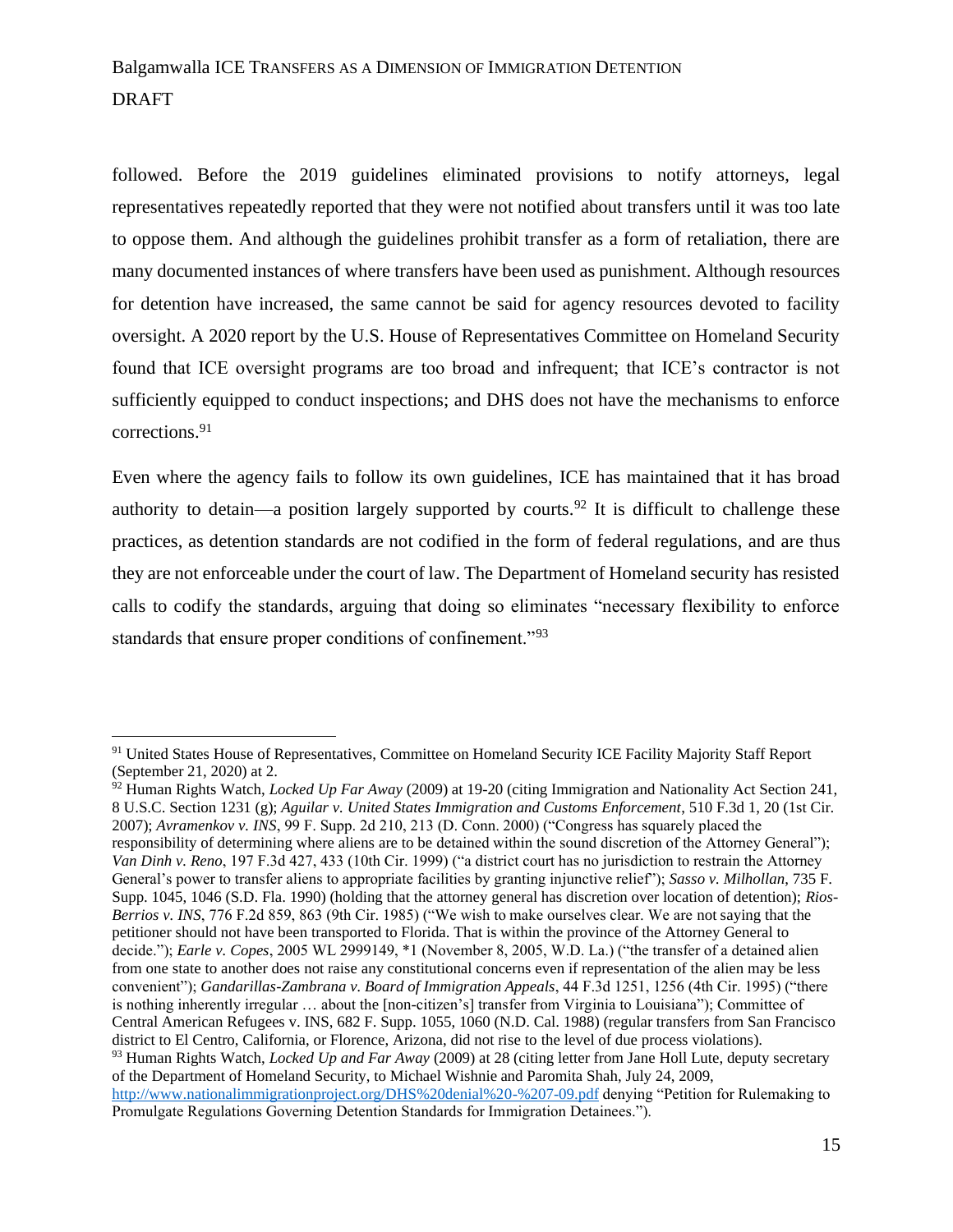### D. Implications for Jurisdiction

For immigration purposes, jurisdiction vests when ICE files a charging document in a particular immigration court and removal proceedings before an immigration judge commence.<sup>94</sup> ICE policy indicates that individuals should be served a charging document (a notice to appear, or NTA) within 48 hours of being taken into custody. However, there is no enforceable deadline for filing the NTA, and ICE has defended the position that it is not bound by a timeline for this filing.<sup>95</sup> It is not uncommon for detained immigrants not to be served until after a transfer, meaning that their case is likely to be heard in a different jurisdiction than the one they are arrested.<sup>96</sup> In 2011, Human Rights Watch reported that there were "many detainees identified by NGOs and attorneys who are sitting in detention for days, weeks, and sometimes months at a time without having received an NTA."<sup>97</sup> Within this time period, it is even possible that a detainee may be transferred more than once.

ICE has also defended its practice of transferring clients to jurisdictions other that the ones in which they were arrested.<sup>98</sup> Louisiana has the second-highest number of detainees of any state, and received the most interstate transfers of any state  $(19\%)$ .<sup>99</sup> On the whole, the Fifth Circuit receives the most transfers.<sup>100</sup> The Otero County Processing Center is physically located in the jurisdiction of the Tenth Circuit; however, because the closest immigration court is located in El Paso, Texas, determinations are controlled by Fifth Circuit law. The Eleventh Circuit receives the second most interstate transfers, with the most common interstate transfer movement, occurring between a facility in North Carolina (in the Fourth Circuit) to a facility in Georgia (in the Eleventh

<sup>94</sup> 8 C.F.R. § 1003.14

<sup>95</sup> HRW 2011 ("The Department of Homeland Security (DHS) Office of Inspector General--the internal watchdog for the agency--has confirmed this policy, stating that 'ICE is not required to file the Notice to Appear with the immigration court within a specified time after it has been served.'") <sup>96</sup> HRW 2011.

<sup>97</sup> *Id.*

<sup>98</sup> HRW 2011 ("ICE may decide for operational or other reasons to transfer a detainee from the jurisdiction where the detainee was arrested to a detention facility outside of that jurisdiction."); *see also* Ballesteros v. Ashcroft, 452 F.3d 1153 (10th Cir. Jun. 14, 2006) (DHS may, without following APA requirements of notice and comment, redetermine detention boundaries, even to the extent that noncitizens arrested in one federal circuit may be subject to the law of a separate circuit; noncitizens arrested in Idaho and Montana, within the Ninth Circuit, may be placed in removal proceedings in Colorado, in the Tenth Circuit, and therefore subject to Tenth Circuit law). <sup>99</sup> HRW 2011.

<sup>100</sup> HRW 2011.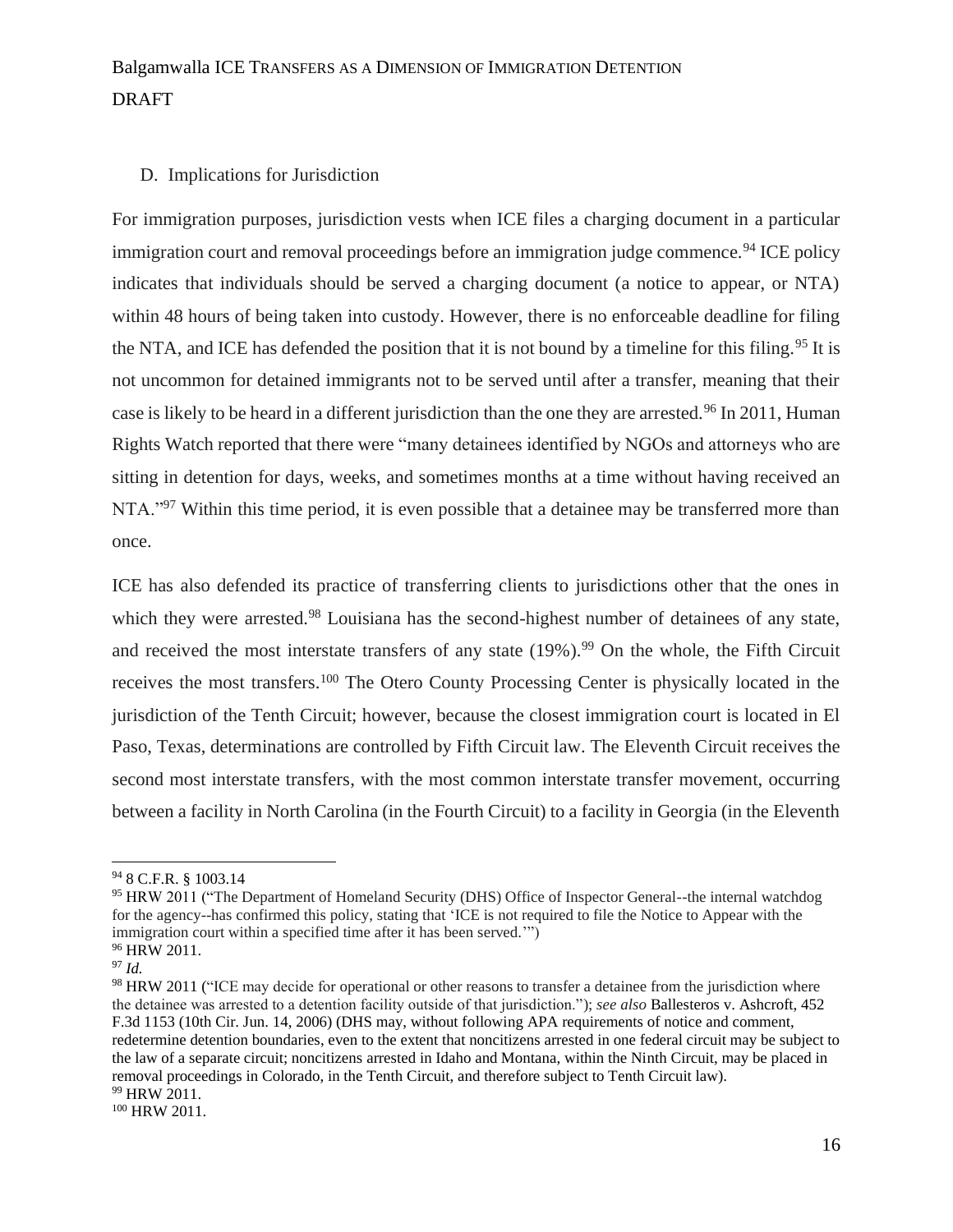Circuit).<sup>101</sup> The ICE Office of Detention Policy and Planning observed in a 2009 report that such transfers were necessary given detention bed shortages in California and in Mid-Atlantic and Northeastern states, and that "arrestees are transferred to areas where there are surplus beds."<sup>102</sup>

#### III. Consequences of Transfers

#### A. Psychological Consequences

At their most benign, the effects of transfers are portrayed as chaotic and ill-coordinated. However, this belies the reality that the detention landscape creates produces distancing and isolation, which creates legal and psychological hardships for clients. Ryo and Peacock are among the scholars who have shown the connection between the location of facilities, the level of support available in the supporting community, and the outcomes of cases.<sup>103</sup> The Inter-American Commission similarly observed that the transport of detainees to facilities way from their friends and family creates a significant loss of financial, logistical, and psychological support.<sup>104</sup>

Central to the realities faced by detainee is that more than half of them are held in facilities in remote rural areas.<sup>105</sup> Ryo and Peacock found that in fiscal year 2015, 64% of detainees had spent some time in detention in one of these rural facilities, and 58% has been in facilities at least 30 miles away from the closest nonprofit immigration attorneys.<sup>106</sup> The five family detention centers in use from 2001 to 2016—Berks Family Residential Center in Berks County, Pennsylvania; Karnes Residential Center in Karnes City, Texas; South Texas Family Residential Center in Dilley, Texas; T. Don Hutto Residential Center in Taylor, Texas; and Artesia Family Residential Center in Artesia, New Mexico—are all located in small, rural cities with populations of only a few

<sup>101</sup> *Id.*

<sup>102</sup> 2009 ICE Report.

<sup>103</sup> Ryo and Peacock, *Beyond the Walls: The Importance of Community Contexts in Immigration Detention*, American Behavioral Scientist (2018) at 4.

<sup>104</sup> Inter-American Commission Report at 138

<sup>105</sup> NPR, "ICE Hold 52% of Detainees in Rural Areas Where Lawyers are Scare," August 15, 2019.

<sup>106</sup> Peacock and Ryo, *A National Study of Detention* (2018) at 53.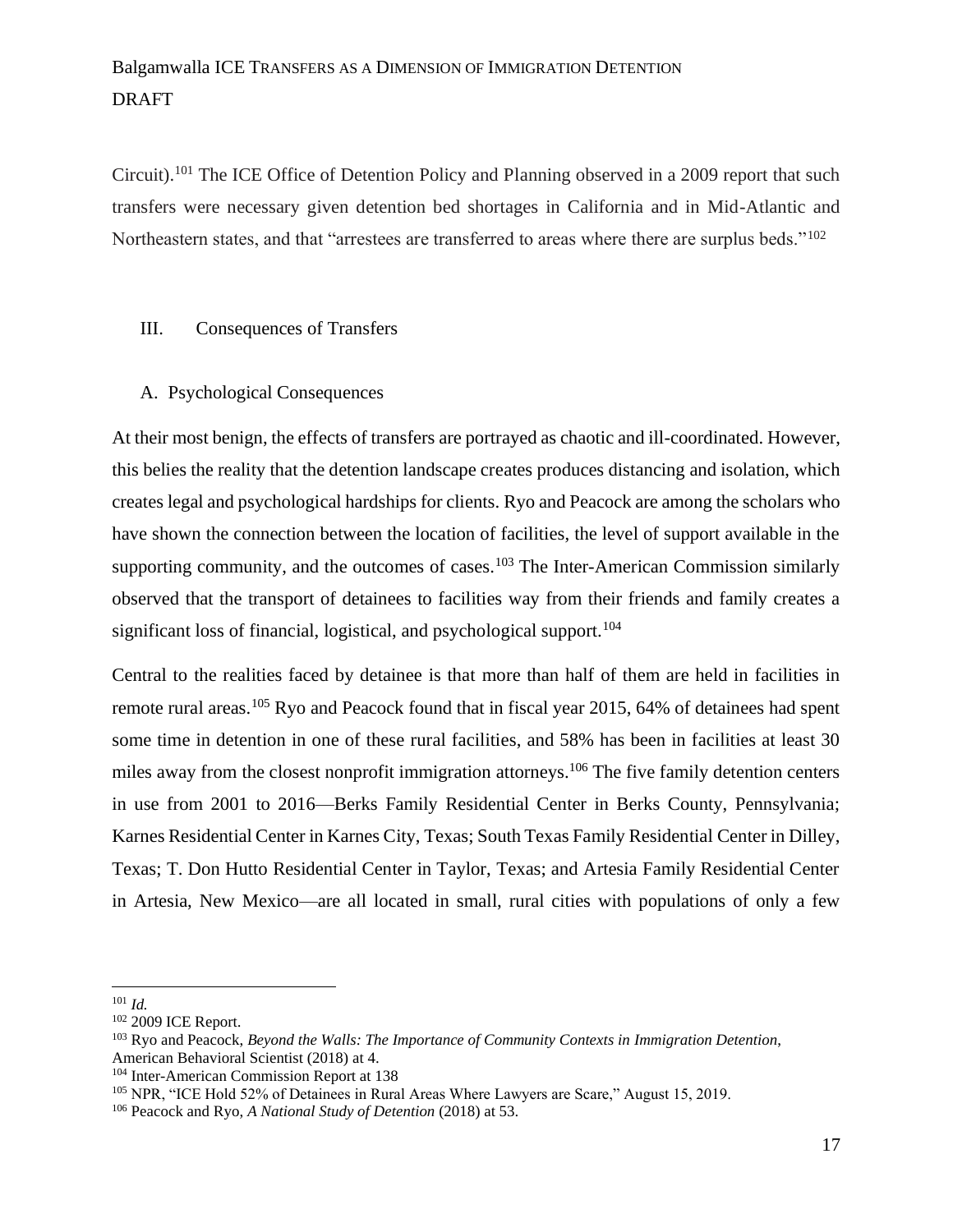thousand.<sup>107</sup> Dilley, Taylor, and Karnes City are all located over fifty miles from San Antonio.<sup>108</sup> Artesia is located 237 miles from Albuquerque.<sup>109</sup> Berks is an hour and a half drive from Philadelphia.<sup>110</sup>

The psychological aspects of immigration detention are not to be underestimated. The nature of transfers can be disorienting and traumatizing in itself. Additionally, although immigration detention is not intended to be punitive in nature, the experience of being separated from loved ones and kept under close confinement is often experienced as such. Detainees often experience harsh treatment in detention, but separation from loved ones makes the experience of detention exceptionally difficult. The 2010 report from the Inter-American Commission states that there were numerous accounts from detainees about verbal abuse by security personnel, including the repeated refrain that they were being "treated like criminals" and that the abuse had a "negative psychological effect."<sup>111</sup> The IACHR indicated that among the threats made by security personnel were threats to be transferred to other facilities.<sup>112</sup> Transfers can be particularly devastating for detainees who face the prospect of being separated from families and support networks.<sup>113</sup> Female detainees identified separation from family as the most difficult issue they encountered in detention.<sup>114</sup>

Even where visits are possible, different facilities have different rules, and can restrict visit or improve various requirements or limits on visitors.<sup>115</sup> Not being able to see family or other supporters diminishes morale and willingness to remain in detention in order to pursue legal relief. A volunteer social worker who made visits to detention with a community program told human rights watch that when separated from their families, detainees became despondent and hopeless.

<sup>107</sup> Eagley, *Detaining Families,* California Law Review at 813.

<sup>108</sup> *Id*.

<sup>109</sup> *Id*.

<sup>110</sup> *Id*.

<sup>111</sup> Inter-American Commission on Human Rights, *Report on Immigration in the United States: Detention and Due Process* (2010) at 119; *see also* Nina Rabin, *Unseen Prisoners: Women in Immigration Detention*, 23 Geo. Immgr. L.J. 695, 736 (2009).

<sup>112</sup> Inter-American Commission on Human Rights, *Report on Immigration in the United States: Detention and Due Process* (2010) at 119.

<sup>113</sup> Human Rights Watch, *A Costly Move* (2011) at 16; Human Rights Watch, *Locked Up Far Away* (2009) at 79-83. <sup>114</sup> Nina Rabin, *Unseen Prisoners* at 737.

 $115$  Locked Up but Not Forgotten (2010) at 12 (Fig. 1).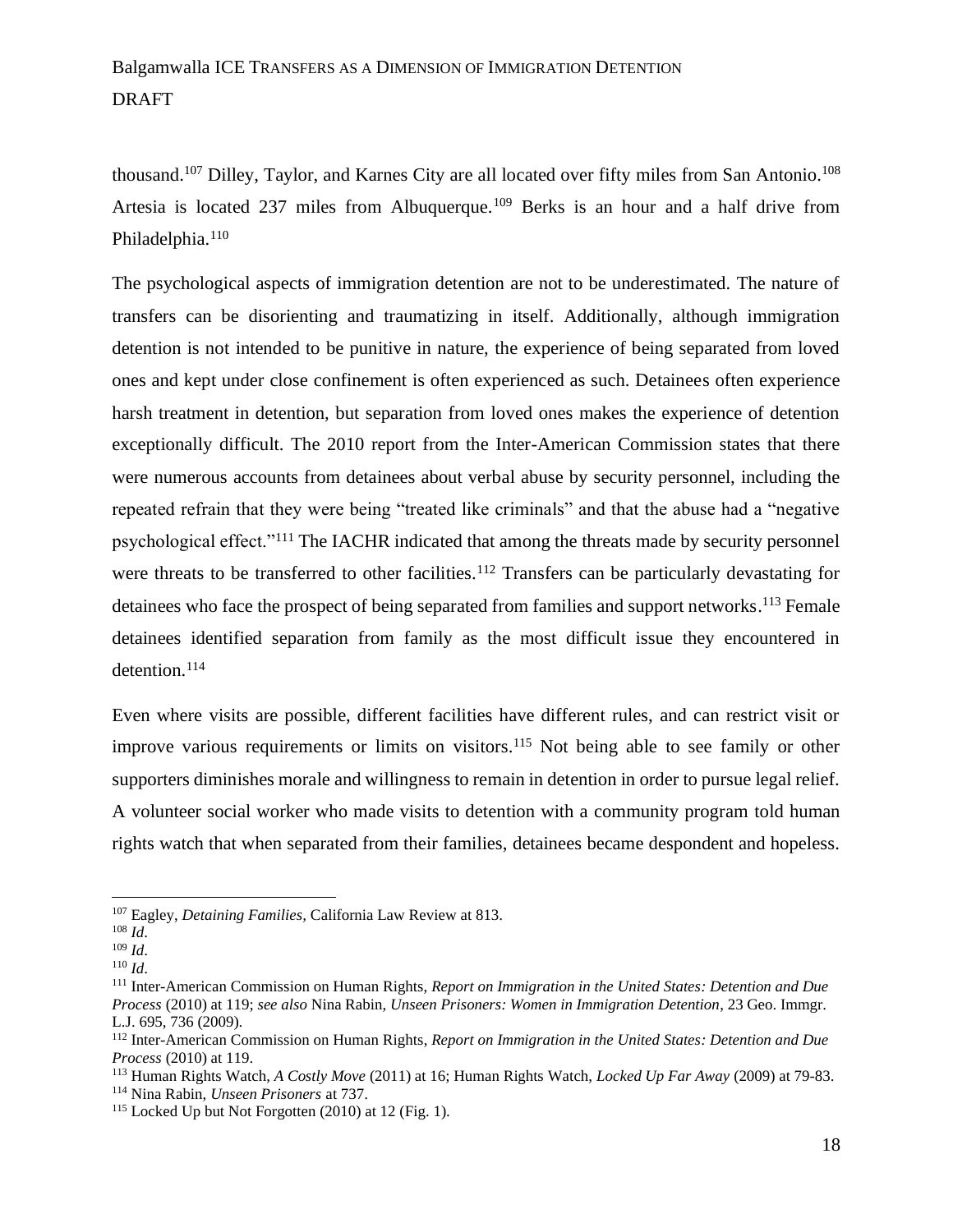"Even if they have families here [in the U.S.]," she says, "[they] say 'you know what, deport me, at least there I'll be able to call my family and write them freely.'"<sup>116</sup>

In remotely-located facilities in the United State, where family members cannot visit due to cost/distance or fear of immigration status, community organizations play an important supporting role by visiting and assisting with needs such as connecting with or facilitating representation or case assistance,<sup>117</sup> providing commissary funds,<sup>118</sup> or sending letters and books to boost morale. Can also alleviate consequences of detention for detainees' families.<sup>119</sup> Visibility around substandard conditions or allegations of abuse.<sup>120</sup> Access for coordinated community groups varies by facility.<sup>121</sup> A volunteer describing visits from Middlesex County First Friends visitation program explained that visits to detainees from community groups provided a vital human connection and witness to their experiences; these visits "made them feel that they weren't alone and that somebody cared."<sup>122</sup>

Transferred detainees often lose access to their commissary funds and phone accounts temporarily if not permanently.<sup>123</sup> While the ICE guidelines indicate that funds in these accounts should be documented and returned to the detainee, these processes are not immediate. Commissary accounts are critical for detainees—many of them rely on supplementary food to supplement their poor diets, as well as things like envelopes or stamps which they are not allowed to have sent to them—everything must be purchased through the commissary. Phone accounts are vital for keeping in touch with family members and with counsel. Under the contracts with private prison telecommunication providers, calls can cost more than \$.20 per minute.<sup>124</sup> Although technically there are limited accommodations for phone calls with counsel for indigent detainees, in practice this is a matter left to facility discretion. Where detainees do get these free calls, these

<sup>116</sup> *Id*. at 16.

<sup>117</sup> *Id*. at 24.

<sup>118</sup> *Id*. at 14-15.

<sup>119</sup> *Id*. at 14. <sup>120</sup> *Id*. at 33.

<sup>121</sup> *Id*. at 13.

<sup>122</sup> *Id*. at 16.

<sup>123</sup> *See* D. Conlon and N. Hiemstra, *Examining the Everyday Micro-Economies of Migrant Detention in the United States*, 69 Geogr. Helv. 335, 339-341 (2014)

<sup>124</sup> Zachary Manfredi and Joseph Meyers, *Isolated and Unreachable: Contesting Unconstitutional Restrictions on Communications in Immigration Detention*, 95 N.Y.U. L Rev 130, 141-142 (2020).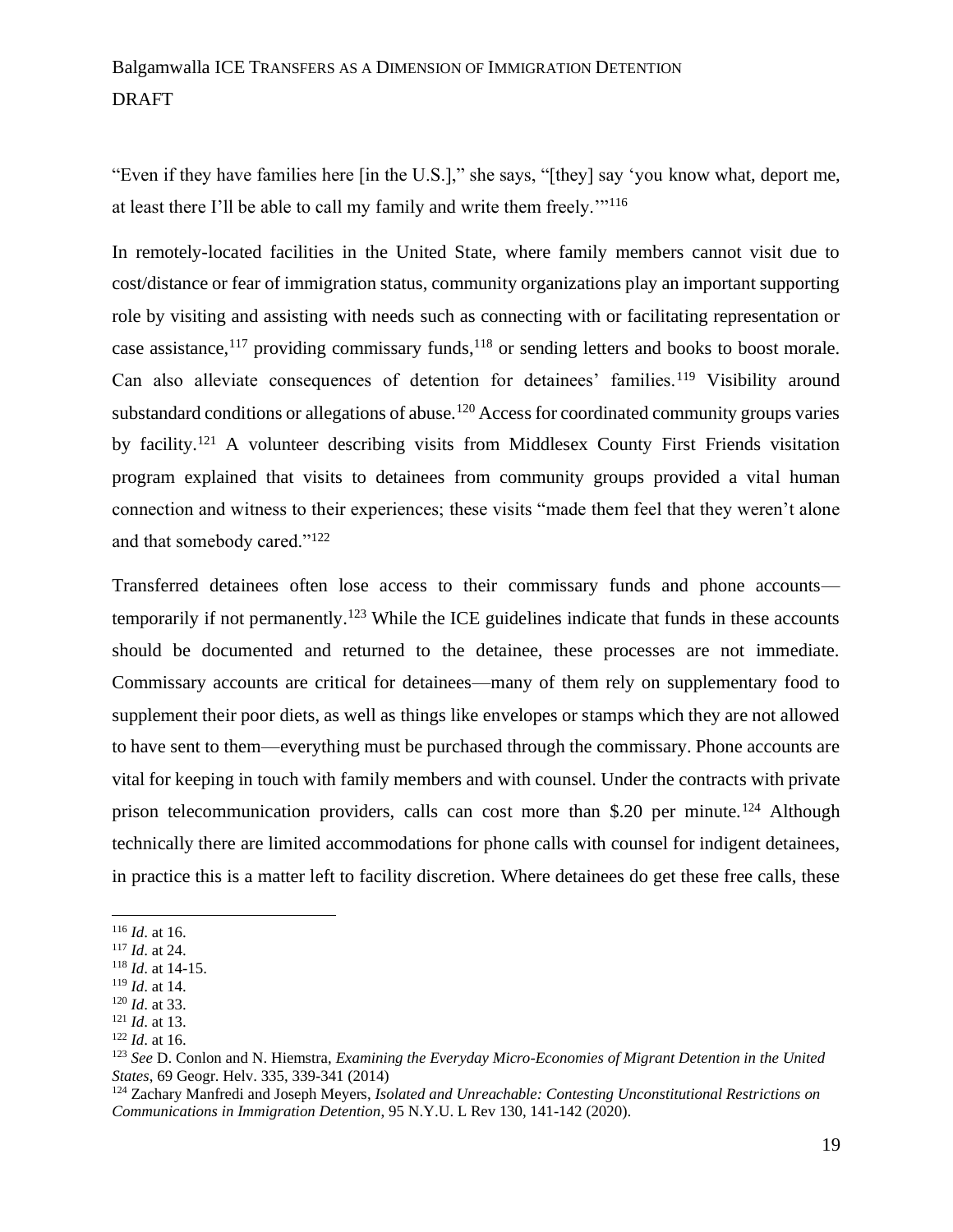calls may be of limited duration and in limited number, and detainees may need to wait days or weeks to make these calls regardless of the timeline for their legal case.<sup>125</sup>

Immigration detention is intended to be civil, and therefore non-punitive, in nature.<sup>126</sup> However, there is political acknowledgement geographical isolation and harsh conditions of detention may discourage migration, and global migrant detention policies have tended to embrace and harness that reality rather than depart from the practice. The apparently *ad hoc* locations of detention facilities in light of the fact that around the work, migrants are often held in isolated locations, in a technique that scholar Alison Mountz describes as "dispersal." <sup>127</sup> Many detention sites are located on islands.<sup>128</sup> Asylum-seekers in Australia are held on Christmas Island or Nauru.<sup>129</sup> In April 2021, the European Union announced that it would spend a quarter of a million Euros to build five new refugee camps on Greek islands, including Lesvos.<sup>130</sup>

In addition to the psychological harm that results from the separation from support networks itself, Moving people quickly, randomly, with minimal notice to the detainee and no notice to family, produce uncertainty and fear. Scholars have noted the similar use of disorienting transfer and transport practices in other countries systems as a means of establishing the carceral system's power over a detainee in its custody.<sup>131</sup> The chaotic, unpredictable nature of transfers undermines a detainee's sense of control, which can lead to despondency and legal cynicism.<sup>132</sup>

<sup>125</sup> *Id.* at 142-143.

<sup>126</sup> *See Zadvydas v. Davis*, 533 U.S. 678 (2001).

<sup>127</sup> Alison Mountz, "Mapping Remote Detention: Dis/location through Isolation," *Beyond Walls and Cages: Prisons, Borders, and Global Crisis*, pp. 91-104, 93 (2012).

<sup>128</sup> *Id.* at 97.

<sup>129</sup> *Id.* at 92.

<sup>&</sup>lt;sup>130</sup> The World, "This island is a prison': Migrants say plan for a refugee camp on Lesbos is too isolating," April 16, 2021, https://theworld.org/stories/2021-04-06/island-prison-migrants-say-plan-refugee-camp-lesbos-too-isolating  $131$  Moran, et al. (2012)

<sup>132</sup> *See, e.g.,* Emily Ryo, *Fostering Legal Cynicism in Immigration Detention*, 9 Southern California Law Review (2017).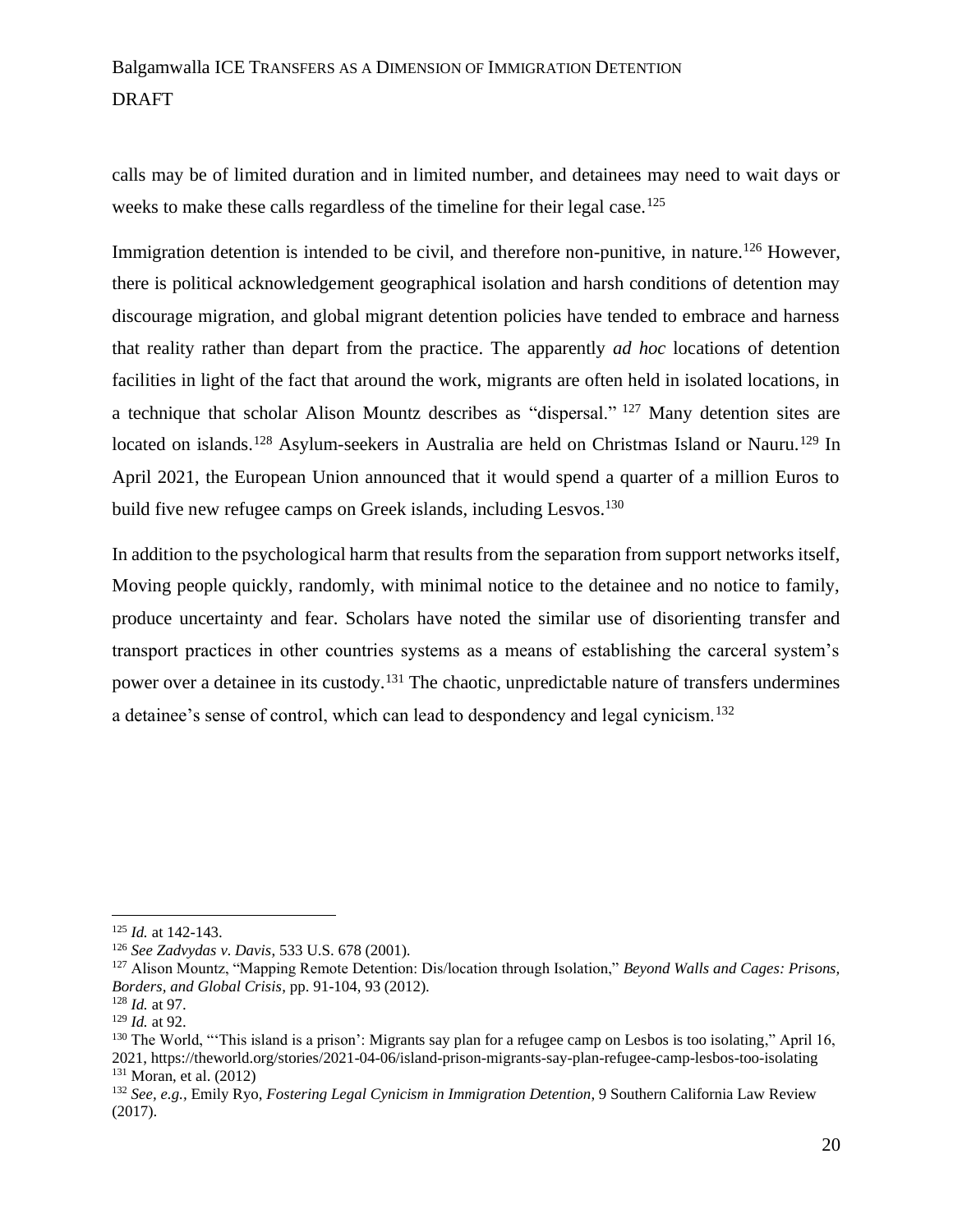- B. Physical Conseqences
	- 1. Poor Detention Conditions

When detainees are transferred, they may be held at a facility with harsh or unsafe conditions. In June 2019, a legal team reported unsanitary and overcrowded conditions at a Border Patrol Station in Clint, Texas where detainees were fed poorly and held for weeks without access to facilities to bathe or wash their clothes.<sup>133</sup> The following month, a Congressional delegation visited another Border Patrol station near El Paso where detainees were told to drink from toilets because there was no clean water.<sup>134</sup> In July 2021, the Torrance County Detention Facility in Estancia, New Mexico failed an inspection, with multiple citations for unsafe food preparation; one detainee reported that the rice "tasted like going to the yard and eating dirt."<sup>135</sup> At the La Palma Correctional Center in La Palma, Arizona, detainees were sprayed with chemicals and pepper spray and held in solitary confinement after protesting lack of access to personal protective equipment to avoid contracting COVID-19.<sup>136</sup> In September 2021, a complaint against the Glades County Detention Center alleged that detainees there were sprayed with toxic chemicals, often more than once a day, to prevent the spread of disease.<sup>137</sup> Where facilities are closed after such conditions are exposed, the response is often to initiate a transfer to move detainees to yet another facility.

2. Lack of Access to Medical Care

Many detainees face serious medical needs. The ICE Guidelines are supposed to protect detainee's physical health and facilitate access to care; once a field office agrees to accept a detainee they are supposed to receive detailed information about detainees, including medical or mental health

<sup>&</sup>lt;sup>133</sup> "Attorneys: Texas border facility is neglecting migrant kids," AP News, June 21, 2019, [https://apnews.com/article/texas-immigration-us-news-ap-top-news-border-patrols-](https://apnews.com/article/texas-immigration-us-news-ap-top-news-border-patrols-46da2dbe04f54adbb875cfbc06bbc615)[46da2dbe04f54adbb875cfbc06bbc615](https://apnews.com/article/texas-immigration-us-news-ap-top-news-border-patrols-46da2dbe04f54adbb875cfbc06bbc615)

<sup>&</sup>lt;sup>134</sup> Women Held In Border Patrol Custody Say They Were Told To Drink Water From Toilets, Buzzfeed, July 21, 2019, https://www.buzzfeednews.com/article/adolfoflores/immigrants-drinking-toilets-water-aoc-border-patrol <sup>135</sup> ACLU of New Mexico, Understaffed, Unsanitary ICE Facility in New Mexico Fails Annual Inspection, September 18, 2021, [https://www.aclu.org/news/immigrants-rights/understaffed-unsanitary-ice-facility-in-new](https://www.aclu.org/news/immigrants-rights/understaffed-unsanitary-ice-facility-in-new-mexico-fails-annual-inspection)[mexico-fails-annual-inspection](https://www.aclu.org/news/immigrants-rights/understaffed-unsanitary-ice-facility-in-new-mexico-fails-annual-inspection)

<sup>136</sup> ACLU of Arizona and ACLU Prison Project, ICE's Watchdog Agency Confirms Dangerous Conditions in Arizona Immigration Detention Facility, April 5, 2021 [https://www.aclu.org/news/immigrants-rights/ices-watchdog](https://www.aclu.org/news/immigrants-rights/ices-watchdog-agency-confirms-dangerous-conditions-in-arizona-immigration-detention-facility/)[agency-confirms-dangerous-conditions-in-arizona-immigration-detention-facility/.](https://www.aclu.org/news/immigrants-rights/ices-watchdog-agency-confirms-dangerous-conditions-in-arizona-immigration-detention-facility/)

<sup>&</sup>lt;sup>137</sup> Immigrants in U.S. Detention Exposed to Hazardous Disinfectants Every Day, Scientific American, September 17, 2021, [https://www.scientificamerican.com/article/immigrants-in-u-s-detention-exposed-to-hazardous](https://www.scientificamerican.com/article/immigrants-in-u-s-detention-exposed-to-hazardous-disinfectants-every-day/)[disinfectants-every-day/](https://www.scientificamerican.com/article/immigrants-in-u-s-detention-exposed-to-hazardous-disinfectants-every-day/)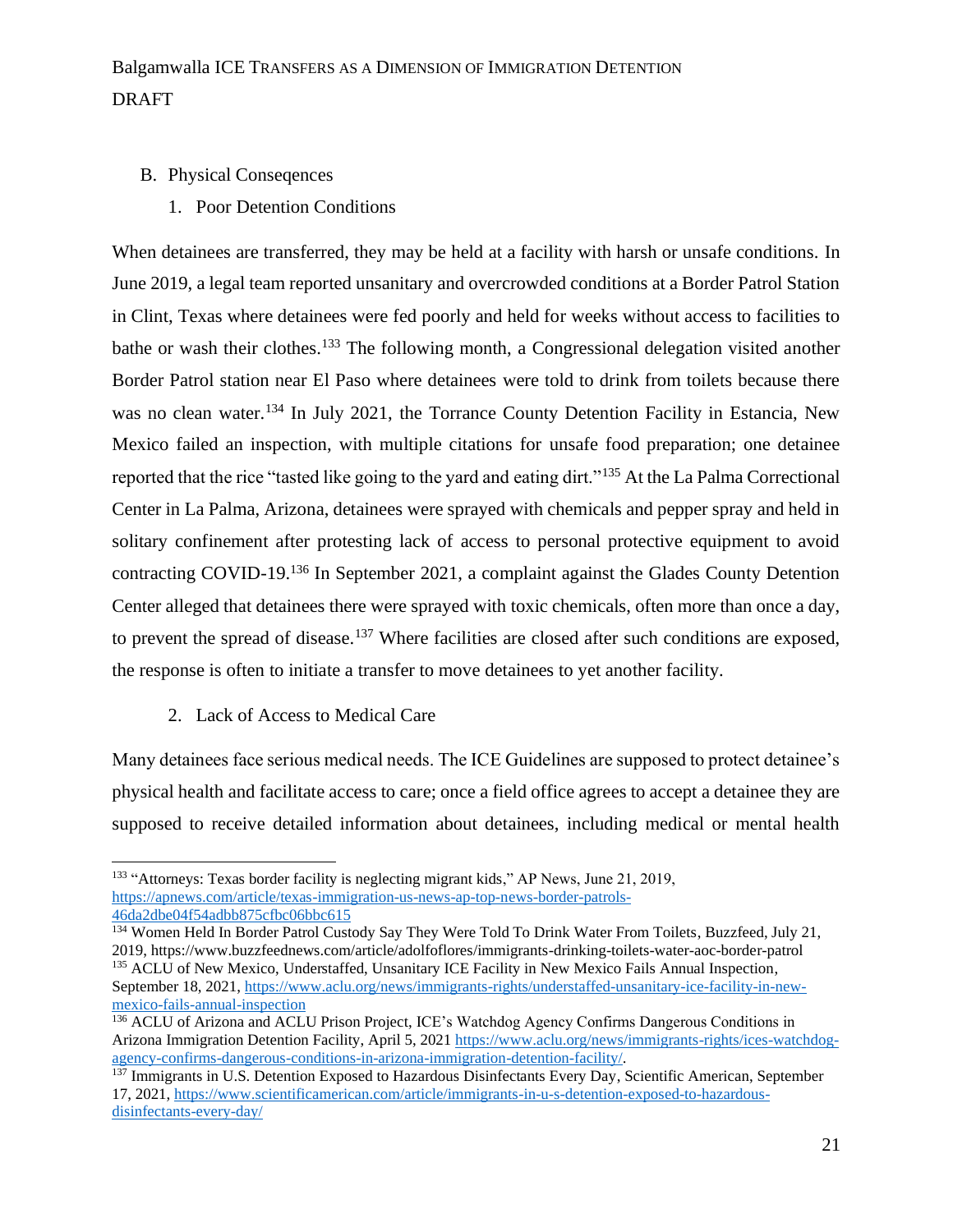concerns, with documentation on conditions and medication needs.<sup>138</sup> There is also a detailed protocol for medical procedures and information required for transfer. <sup>139</sup> However, the chaotic nature of transfers means that these needs are often overlooked.<sup>140</sup> For example, the 2011 OIC report that medical staff did not always provide timely medical trainings, and in some instances did not provide them at all.<sup>141</sup> The same report found that medical facilities were not fully staffed, with staffing as low as 50%.<sup>142</sup> Medical records were not received or reviewed in a timely fashion.<sup>143</sup> At the time of the 2011 OIG audit, there was no coding to classify a detainee's physical health—they were merely noted as being "healthy" or "unhealthy"—and no mental health classification system.<sup>144</sup> Detainees were also sent without their medical summaries, such that receiving facilities were unaware of their health needs.<sup>145</sup> A 2009 study based on interviews with detainees at the Otero facility in Chapparal, New Mexico, found that all interviewees who were taking prescription medication prior to their transfer to the facility experienced interruption in their medication during the transfer.<sup>146</sup> Detainees also reported that they did not receive medication for conditions such as diabetes, high blood pressure, HIV, and also interruptions in mental health medications.<sup>147</sup> The report concluded that "[t]ransfer of custody in IGSAs obscures how facilities can disavow responsibility and liability during a medical emergency or disturbance" and allows facilities to maximize their discretion without exposure to additional liability.<sup>148</sup> Detainees can also lose access to routine care as the result of a transfer. The 2020 House of Representatives Report finds that detainees cannot access regular dental care, because their six-month wait time starts over every time they are transferred, meaning that care is deferred and emergency dental surgery is much more likely.<sup>149</sup>

<sup>138</sup> ICE Guidelines 2019

<sup>139</sup> *Id.*

<sup>140</sup> Inter-American Commission Report at 139.

<sup>141</sup> 2011 OIG report.

<sup>142</sup> *Id.*

<sup>143</sup> *Id.*

<sup>&</sup>lt;sup>144</sup> Schiro ICE Report (2011) at 25.

<sup>145</sup> *Id.*

<sup>&</sup>lt;sup>146</sup> Outsourcing Responsibility: The Human Cost of Privatized Immigration Detention in Otero County (2009) at 19 (examples pp. 19-20).

<sup>147</sup> *Id.*

<sup>148</sup> Permanent Injury Beyond Medical Intervention at 30.

<sup>&</sup>lt;sup>149</sup> House of Representatives report at 17.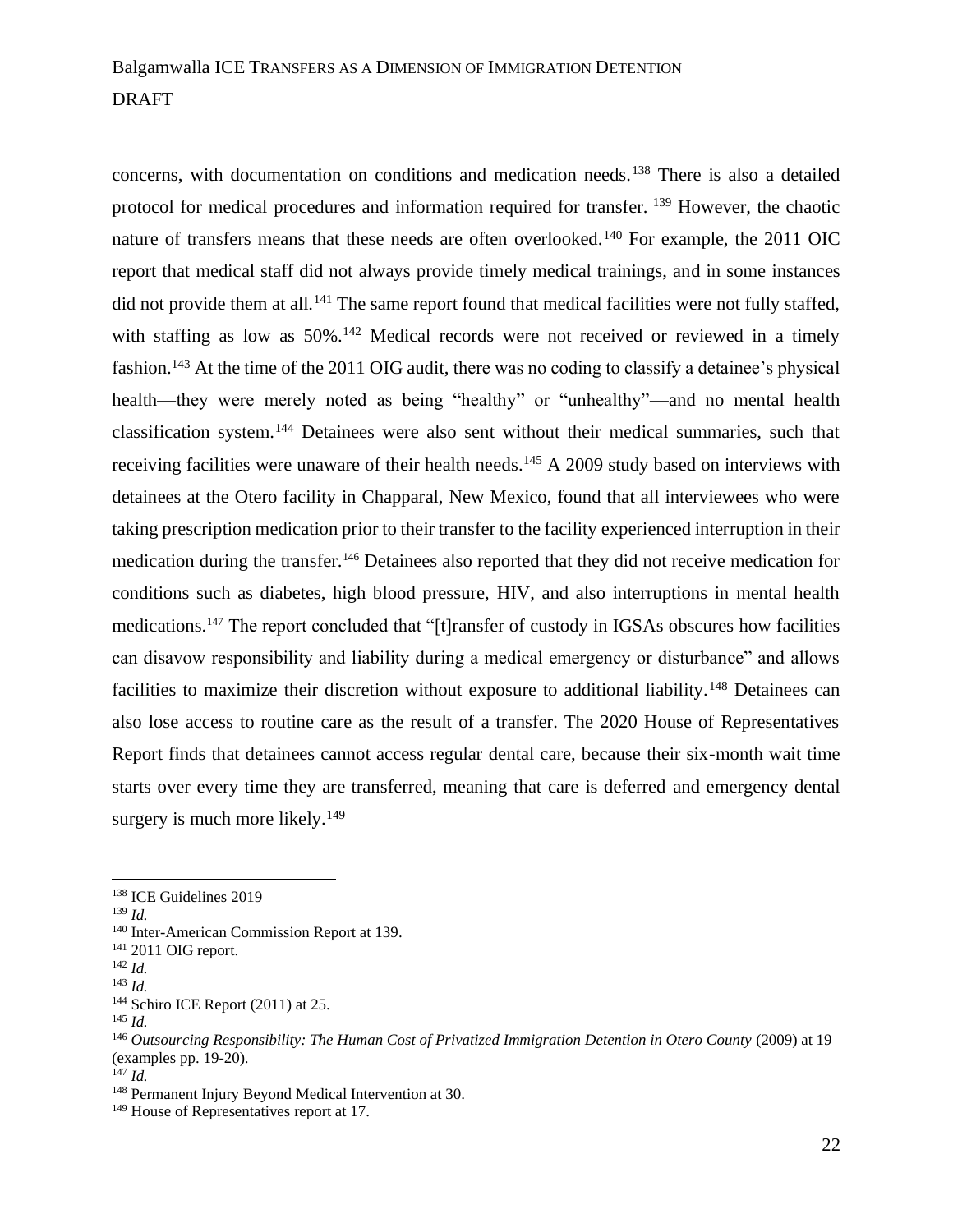Transfers also pose their own health concerns in terms of potential to spread disease. In 2009, cases of H1N1 were reported in the Krome Detention Center in Miami, Florida.<sup>150</sup> In 2019, a number of facilities reported outbreaks of mumps, with the spread complicated by transfers.<sup>151</sup> Most notably, however, the spread of COVID-19 in immigrant detention facilities made headlines, as detainees lacked access to the most basic means to control the spread of disease, such as soap for hand-washing,<sup>152</sup> timely testing,<sup>153</sup> and tracking.<sup>154</sup> Detainees sick with COVID were transferred to other facilities, contributing to the spread of disease.<sup>155</sup> As of November 2021, the Vera Institute of Justice has tracked reports of 30,647 cumulative cases, though the organization also believes the cases are underreported and that ICE has not been transparent in tracking and reporting cases.<sup>156</sup>

- C. Legal Consequences
- 1. Loss of Access to In-Person Hearings

When detainees are held in remote facilities, it is much more likely that their cases will be heard via videoconference technology (VCT) rather than in person. In her study of remote immigration

<https://www.deseret.com/2009/6/12/20323144/miami-immigration-center-has-3-swine-flu-cases>

<sup>151</sup> Reuters, "Mumps, other outbreaks force U.S. detention centers to quarantine over 2,000 migrants," March 10, 2019, [https://www.reuters.com/article/us-usa-immigration-outbreaks/mumps-other-outbreaks-force-u-s-detention](https://www.reuters.com/article/us-usa-immigration-outbreaks/mumps-other-outbreaks-force-u-s-detention-centers-to-quarantine-over-2000-migrants-idUSKBN1QR0EW)[centers-to-quarantine-over-2000-migrants-idUSKBN1QR0EW;](https://www.reuters.com/article/us-usa-immigration-outbreaks/mumps-other-outbreaks-force-u-s-detention-centers-to-quarantine-over-2000-migrants-idUSKBN1QR0EW)

<sup>152</sup> "Immigrants lacked soap as Covid spread at Ice detention centers, report finds," The Guardian, January 12, 2021, <https://www.theguardian.com/us-news/2021/jan/12/immigrants-detention-center-lacked-soap-covid>

<sup>150</sup> Miami immigration center has 3 swine flu cases, *Deseret News*, June 12, 2009,

https://www.houstonpublicmedia.org/articles/news/in-depth/2019/09/23/346620/why-immigration-facilities-arestruggling-to-contain-a-mumps-outbreak-among-detained-migrants/.

<sup>153</sup> Fatma Marouf, The Impact of COVID-19 on Immigration Detention, Front. Hum. Dynamics, (April 8, 20201), <https://www.frontiersin.org/articles/10.3389/fhumd.2020.599222/full>

<sup>154</sup> Fatma Marouf, The Impact of COVID-19 on Immigration Detention, Front. Hum. Dynamics, (April 8, 20201), <https://www.frontiersin.org/articles/10.3389/fhumd.2020.599222/full>

<sup>&</sup>lt;sup>155</sup> "ICE keeps transferring detainees around the country, leading to COVID-19 outbreaks," NBC News, May 31, 2020, [https://www.nbcnews.com/politics/immigration/ice-keeps-transferring-detainees-around-country-leading](https://www.nbcnews.com/politics/immigration/ice-keeps-transferring-detainees-around-country-leading-covid-19-outbreaks-n1212856)[covid-19-outbreaks-n1212856;](https://www.nbcnews.com/politics/immigration/ice-keeps-transferring-detainees-around-country-leading-covid-19-outbreaks-n1212856) "Virus began spreading in Texas detention center as positive immigrants were quickly transferred in from northeast," Dallas Morning News (April 27, 2020)*,* 

[https://www.dallasnews.com/news/public-health/2020/04/27/virus-began-spreading-in-texas-detention-center-as](https://www.dallasnews.com/news/public-health/2020/04/27/virus-began-spreading-in-texas-detention-center-as-positive-immigrants-were-quickly-transferred-in-from-northeast/)[positive-immigrants-were-quickly-transferred-in-from-northeast/;](https://www.dallasnews.com/news/public-health/2020/04/27/virus-began-spreading-in-texas-detention-center-as-positive-immigrants-were-quickly-transferred-in-from-northeast/) Maura Turcotte, "Virus cases are surging at crowded immigration detention centers in the U.S.," New York Times (July 6, 2021), <https://www.nytimes.com/2021/07/06/us/covid-immigration-detention.html>

<sup>156</sup> Noelle Smart and Adam Garcia, "Tracking COVID-19 in Immigration Detention," Vera Institute of Justice, November 18, 2020; Vera Institute "Tracking COVID-19 in Immigration Detention dashboard," <https://www.vera.org/tracking-covid-19-in-immigration-detention#dashboard>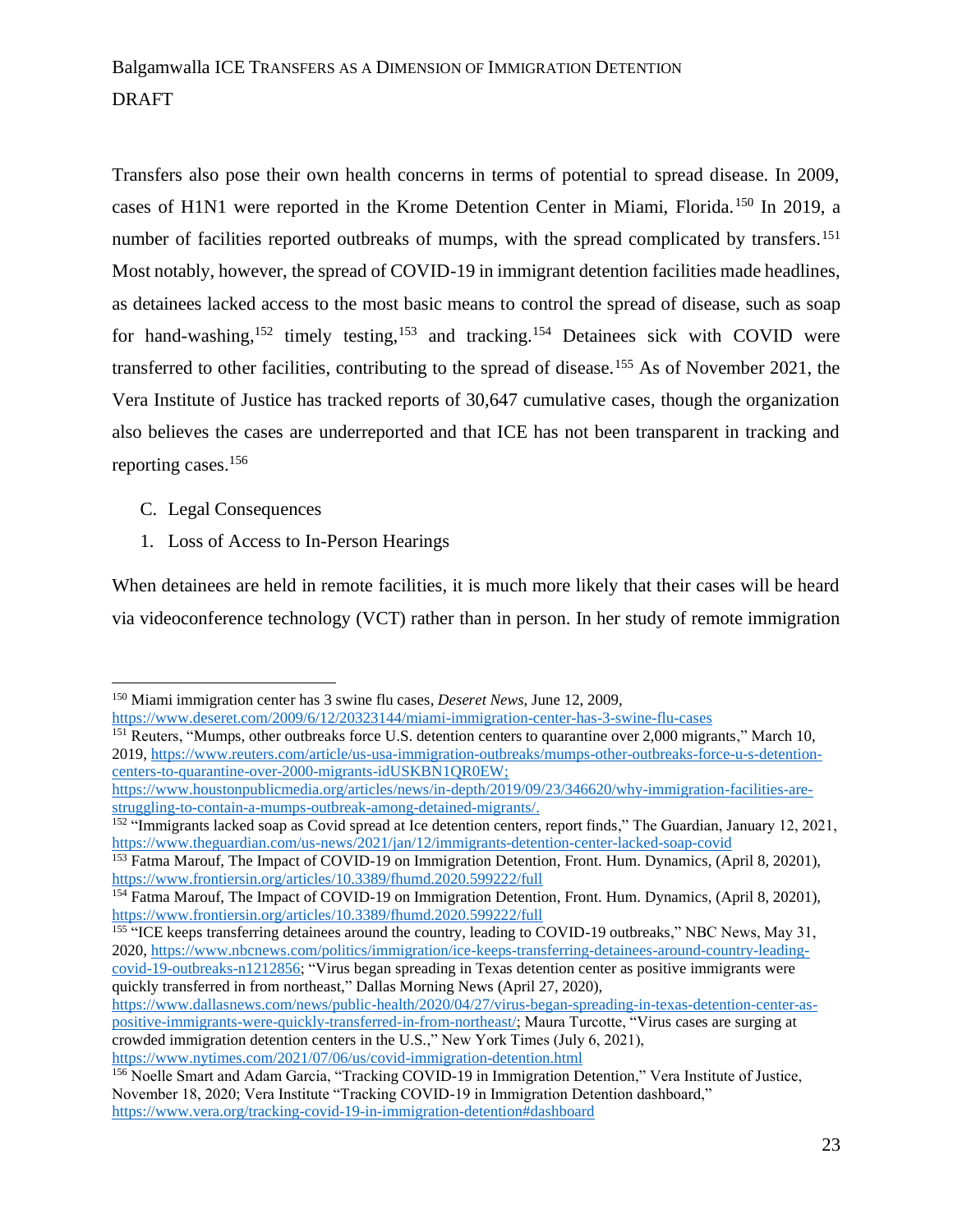adjudication, scholar Ingrid Eagly has noted that detainees appearing via VCT "exhibited depressed engagement with the adversarial process," attributable to many factors affecting detainees.<sup>157</sup> She observes in her empirical study that rates for granted relief tend to be lower in VCT hearings than in non-VCT hearings, although VCT hearing are not denied at a higher rate.<sup>158</sup>

Detainees are more likely to have their cases heard by VCT because, unless there is an immigration court located at the facility, the courts are located far from the detention site. At Artesia, detainees had their cases heard via videoconference first in Arlington, Virginia and then in Denver.<sup>159</sup> The family detention centers in Dilley, Taylor, and Karnes City are all located over fifty miles from the closest immigration court, in San Antonio, where they often appear by VCT. $160$  In many immigration courts, most hearings for detainees were heard via VCT.<sup>161</sup> The use of videoconferencing technology has expanded dramatically over the last five years. In the first quarter of fiscal year 2020, one of every six final immigration court hearings took place via VCT.<sup>162</sup>

Advocates have repeatedly spoken out against the use of VCT. The American Immigration Lawyers Association (AILA) issued a position statement in October 2021 raising due process concerns associated with hearings conducted via VCT, including technical failures of audio and visual equipment, lower quality interaction with others in the courtroom and with the process itself, and limitations on presentation and examination of evidence.<sup>163</sup> In February 2019, a group of legal

<sup>157</sup> Ingrid Eagly, *Remote Adjudication in Immigration Detention*, 109 Nw. U. L. Rev. 933, 938 (2018). <sup>158</sup> *Id.*

<sup>159</sup> Department of Justice, Executive Office for Immigration Review, "EOIR Announces Change To Immigration Judges Hearing Cases Out Of Artesia," September 10, 2014.

<sup>160</sup> Eagley, *Detaining Families,* California Law Review at 813.

<sup>161</sup> TRAC, Use of Video in Place of In-Person Immigration Court Hearings, January 28, 2020,

<https://trac.syr.edu/immigration/reports/593/> (For example, at the Detroit Immigration court, 214 of 228 detained hearings took place via VTC. At the Cleveland Immigration Court, 222 of the 248 detainees at the Northeast Ohio Correctional Center appeared via VTC. The San Antonio court heard 295 of 298 cases of individuals held at the Rio Grande Detention Center via VTC.)

<sup>162</sup> TRAC, Use of Video in Place of In-Person Immigration Court Hearings.

<sup>163</sup> AILA, "AILA Position on the Use of Virtual Hearings in Immigration Removal Proceedings," October 20, 2021, available a[t https://www.aila.org/infonet/use-of-virtual-hearings-in-removal-proceedings-;](https://www.aila.org/infonet/use-of-virtual-hearings-in-removal-proceedings-) *see also* Inter-American Commission Report at 140-141 (stating that in IACHR observation of video proceedings, the "delegation noted how disconnected the detainee at the detention facility seemed from the judge and the proceedings in the court room," and that "video conferencing diminishes the quality of a detainee's legal representation, as an attorney must decide whether to be with the client at the detention facility to assist the client or in the courtroom with the immigration judge and DHS attorney.")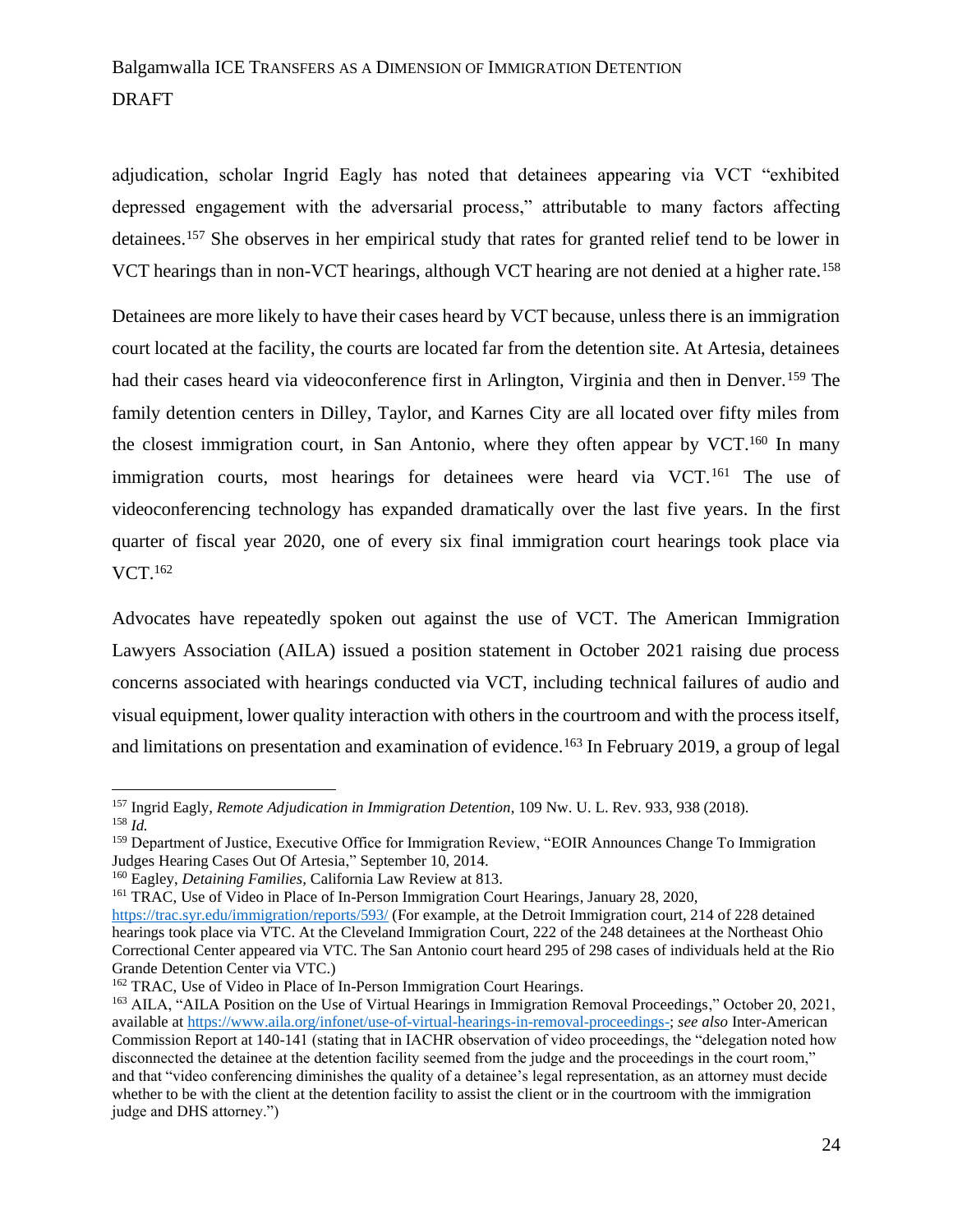aid organizations in New York City filed suit to block implementation of the ICE New York Field Office's policy to allow detained immigrants to only attend their removal proceedings via VCT, arguing that the policy violated class members' First Amendment rights to access the courts and Fifth Amendment due process rights as well as violations of provisions of the INA guaranteeing fair hearings and access to counsel during removal proceedings.<sup>164</sup> The complaint alleges that detained respondents' ability to follow and participate in a hearing via VCT is severely compromised due to the limited view of the courtroom, the dynamics of live interpretation, poor audio quality, and lack of ability to privately confer with counsel. The complaint further alleges that credibility determinations—a critical aspect of factfinding with respect to a witness's testimony—are much harder to make via video, especially when detainees are also disabled.<sup>165</sup> Being detained and transferred to a remotely-located facility may therefore prevent a detainee from being able to present a case in person and may prevent them from presenting their case effectively.

2. Loss of Access to Representation

In general, individuals in ICE detention face greater challenges in accessing legal representation. Only 14% of detained noncitizens fighting their removal cases are represented by counsel, compared with 66% of noncitizens released or never detained.<sup>166</sup> The remote location of many detention centers requires attorneys to often travel hours to meet with their clients. Visitation terms are at the discretion of facilities, and counsel may face limits on visitation hours, long wait to see clients, and little or no flexibility in scheduling emergency appointments.<sup>167</sup> Communicating by

<sup>164</sup> New York Lawsuit Challenges Replacement of Immigration Court Hearings with Video Technology, Lawfare, March 5, 2019, https://www.lawfareblog.com/new-york-lawsuit-challenges-replacement-immigration-courthearings-video-technology.

<sup>165</sup> *Id.*

<sup>166</sup> Ingrid V. Eagly & Steven Shafer *A National Study of Access to Counsel in Immigration Court*, 164 U. Pa. L. Rev. 1 (2015).

<sup>167</sup> *Innovation Law Lab v. Nielsen*, 310 F. Supp. 3d 1150, 1158–59 (D. Or. 2018) (detailing the revocation of attorneys' permission to visit their detainee clients at the last minute under a variety of justifications once they had traveled long distances to the detention center); Complaint at 25–26, *S. Poverty Law Ctr. v. U.S. Dep't of Homeland Sec*., No. 18-CV-00760 (D.D.C. Apr. 4, 2018) ("LaSalle has one [visiting] room for up to around 1,200 people. Stewart has three [visiting] rooms for approximately 1,900 people. Irwin has one [visiting] room for up to approximately 1,200 people." Id. at 26.).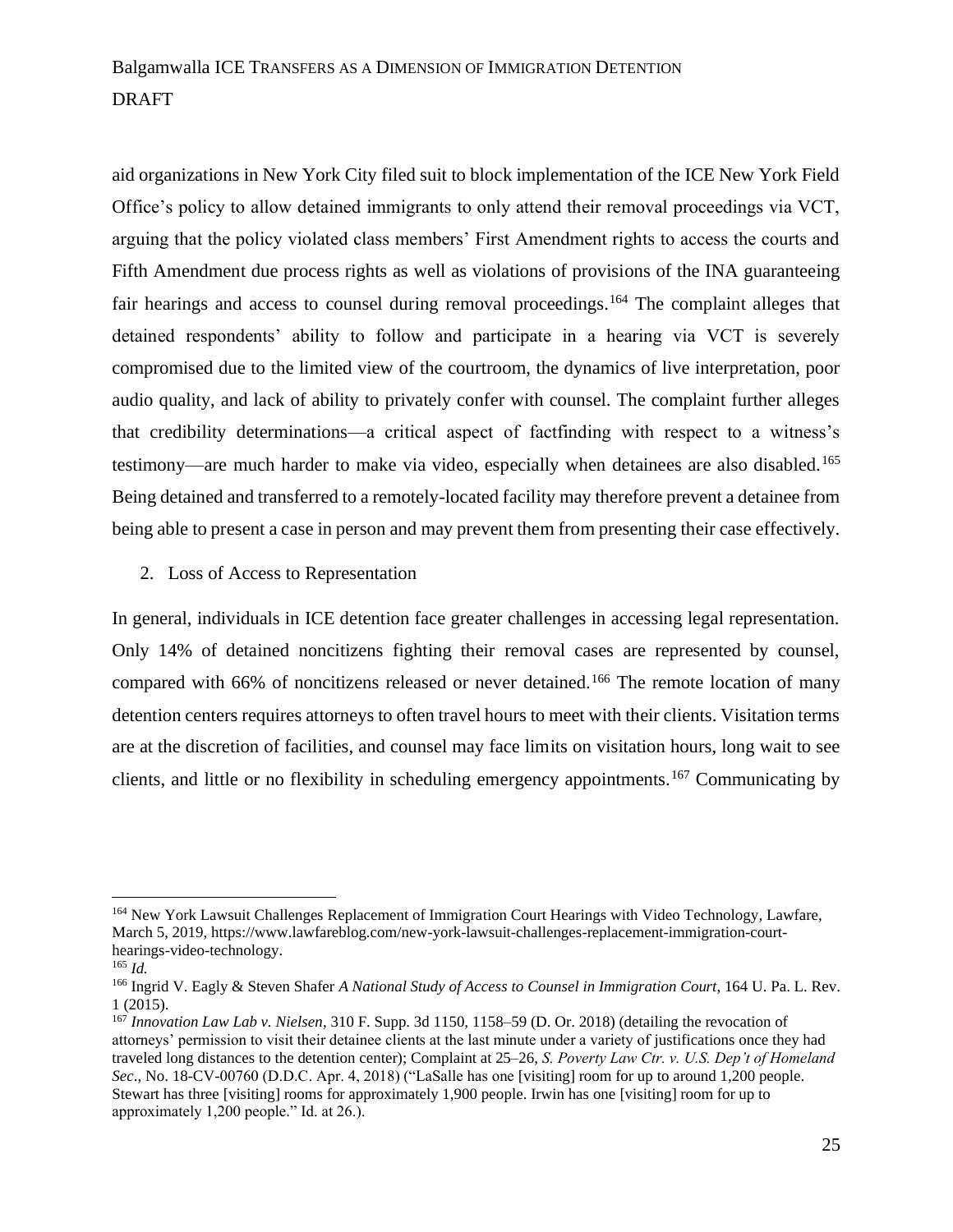phone and televideo has its own challenges.<sup>168</sup> Phone calls must be initiated by detainees and are often costly. There are long waits to use the phone, and the calls are time-limited and cut off after a short time. Video visits are similarly costly and time-limited; their availability is limited, and thus they may be challenging to schedule and detainees can only have so many each week. Added to this challenge are the fact that phone and video visit accounts are facility-specific, so detainees must wait for accounts at the originating facility—a process that can take weeks.<sup>169</sup> The alternative is that a detainee can have funds sent to them by friends or family to add to their account, but this becomes impossible where a detainee is not given a free phone call to share their new location.<sup>170</sup>

The ICE Detention Guidelines allow legal counsel to seek release from representation where distance and travel time or cost make representation impractical.<sup>171</sup> Transfer to a distant detention facility often presents such an obstacle to counsel, and where counsel withdraws, many detainees will find themselves without options for representation. One study found that 80% are held in facilities underserved by legal aid organizations.<sup>172</sup> The New York Immigrant Representation Study Report found that residents of New York who were arrested in New York but detained by ICE and transferred out of state for their immigration proceedings, 79% of these respondents lacked representation.<sup>173</sup> Had these transfers not taken place, these respondents' cases would have been heard at the Varick Street Immigration Court, where 57% of respondents are unrepresented.<sup>174</sup> The majority of individuals who were detained and transferred—83% remained detained, and thus were unable to have their cases transferred back to the New York City Immigration court.<sup>175</sup> Recently, the ACLU of New Jersey, the ACLU Immigrants' Rights Project,

<sup>168</sup> Temporary Restraining Order and Order to Show Cause, *Castillo v. Nielsen*, No. 18-cv-01317 (C.D. Cal. June 21, 2018) (granting a temporary restraining order against an ICE facility to allow phone and in-person communication between attorneys and detainees after the facility had put a visitation ban in place).

<sup>169</sup> Nancy Hiemstra, "'You don't even know where you are': Chaotic Geographies of US Migrant Detention and Deportation," in *Carceral Spaces: Agency and Mobility in Imprisonment and Migration Detention* (2013) at 11-12.  $170$  *Id.* 

<sup>&</sup>lt;sup>171</sup> Department of Homeland Security, Office of Inspector General, "Immigration and Customs Enforcement Policies and Procedures Related to Detainee Transfers (OIG-10-13)," November 10, 2009 at 4.

<sup>172</sup> NIJC, *Isolated in Detention* (2011) at 3.

<sup>173</sup> Stacy Kaplow, Peter L. Markowitz, Jojo Annobil, Peter Z. Cobb, Nancy Morawetz, *Accessing Justice: The Availability and Adequacy of Counsel Removal Proceedings: New York Immigrant Representation Study Report* 33 Cardozo L. Rev. 2, 369-370 (2011).

<sup>174</sup> *Id*.

<sup>175</sup> *Id*.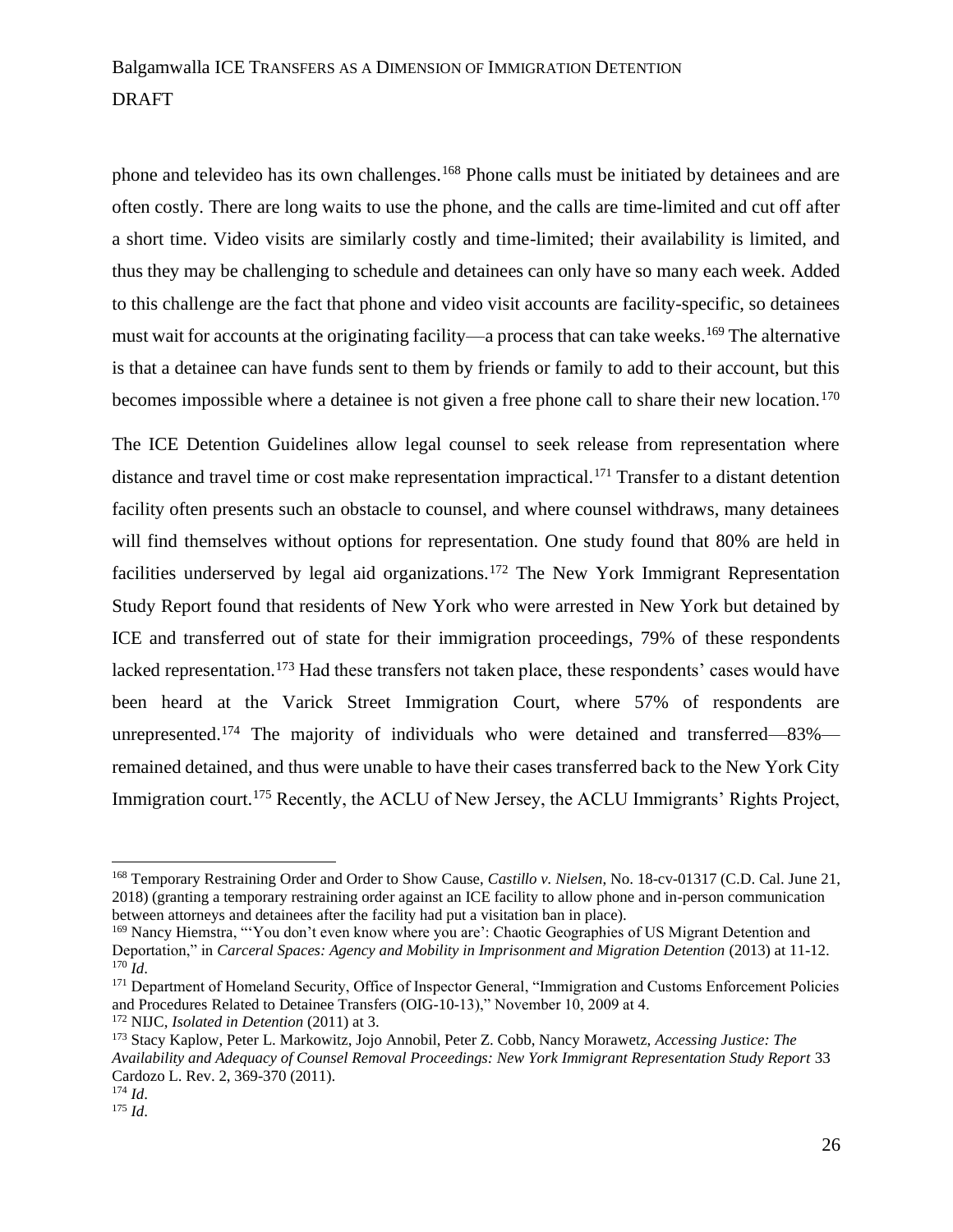and the National Immigration Project of the National Lawyers Guild filed suit to challenge transfers from the Essex County Correctional Facility in New Jersey.<sup>176</sup> The complaint alleges that nearly two-thirds of the detainees in New York are transferred to detention centers in Louisiana, Pennsylvania, and Texas, and are thereby deprived of counsel, going unrepresented 79% of the time. $177$ 

A 2020 ACLU report finds that the situation is much more dire in facilities that opened after the start of the Trump administration in 2017, which tend to be located in much more remote areas of the United States. Using data about immigration lawyer presence from the American Immigration Lawyers Association, the report finds that there are four times as many attorneys located within a 100-mile radius of detention facilities opened prior to the Trump administration compared to the number opened after January 2017.<sup>178</sup> Of the five facilities in the country that are located in proximity to the fewest immigration attorneys, four of them opened under the Trump administration.<sup>179</sup> In the Richwood Correctional Center in Monroe, Louisiana, for example, there is only one immigration attorney within a 100-miles radius for every 186 people detained at the facility.<sup>180</sup>

Representation is too costly and time-consuming for the private bar, and nonprofits struggle with limited and sometimes restricted funding. For example, a study of privatized detention in Otero County in 2009 found that the Diocesan Migrant and Refugee Services Removal Defense Unit was unable to assist many individuals at the facility because their work was limited to assisting residents of Texas.<sup>181</sup> Las Americas, the only nonprofit that was able to assist asylum-seekers in the area, did not have capacity to take cases from Otero.<sup>182</sup>

DOJ-funded Legal Orientation Programs, established by Congress and managed through the Vera Institute for Justice, subcontract with local nonprofit service providers to provide basic legal

<sup>176</sup> *Matter of Juan R.*, 2:21-cv-13117 (District of New Jersey, filed June 30, 2021).

<sup>&</sup>lt;sup>177</sup> ACCESSING JUSTICE: THE AVAILABILITY AND ADEQUACY OF COUNSEL IN REMOVAL

PROCEEDINGS, New York Immigrant Representation Study Report: Part 1a 33 Cardozo L. Rev. 357, 363 (2011) <sup>178</sup> *Justice-Free Zones* (2020) at 20.

<sup>179</sup> *Id*.

<sup>180</sup> *Id*.

<sup>&</sup>lt;sup>181</sup> Outsourcing Responsibility: The Human Cost of Privatized Immigration Detention in Otero County (2009) at 16.  $182$  *Id.*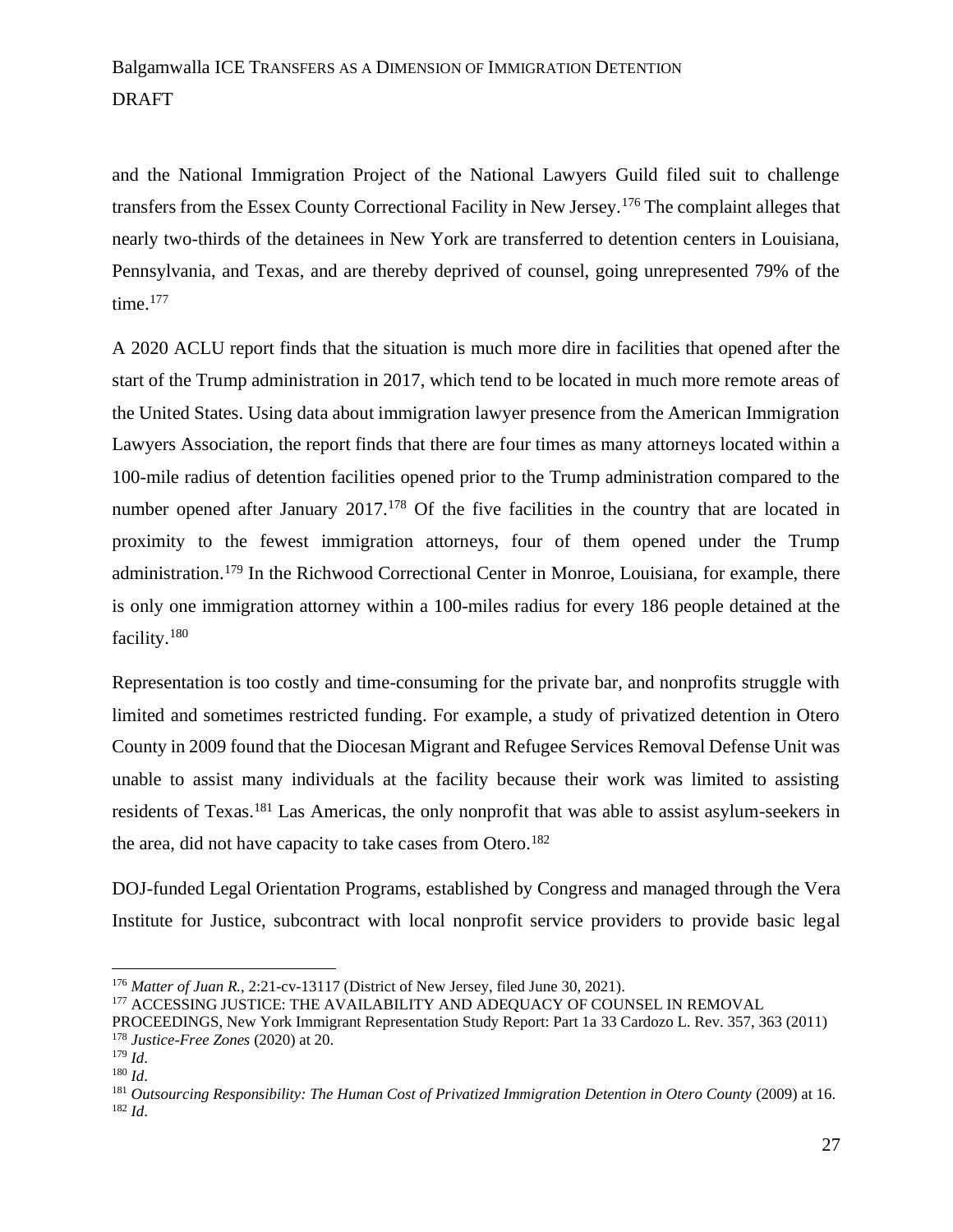information to detainees.<sup>183</sup> The LOP programs provide services such as self-help workshops, small support groups for pro se applicants, and referrals to pro bono attorneys. <sup>184</sup> These programs have been credited for making proceedings more efficient and effective, and useful for helping immigrants to identify forms of relief for which they might be eligible.<sup>185</sup> However, relatively few detainees have access to LOP programs. However, only 43 of more than 200 ICE detention facilities have Legal Orientation Programs for detainees.<sup>186</sup> Furthermore, LOP programs are not a substitute for representation. Detainees must still prepare their cases—including documentary evidence and witnesses—on their own. Even pro se representation benefits from legal representation or community connections that can provide logistical (and often financial) support need to contact family members and request and receive documents. Detainees may not even be able to benefit from an LOP orientation if they are transferred before they are able to attend one. In these situations, detainees will be completely dependent on community support in proximity to a facility.

#### 3. Logistical Issues and Delays

Challenges obtaining counsel, including finding new counsel, contribute to delays at the court. Transfers also create challenges for people trying to get copies for their documents. In 2009, Human Rights Watch interviewed a respondent detained in Chaparral, New Mexico, who reported these challenges with his case:

In New York when I was detained, I was about to get an attorney through one of the churches, but that went away once they sent me here to New Mexico.... All my evidence and stuff that I need is right there in New York. I've been trying to get all my case information from New York

<sup>183</sup> Human Rights First, *Jails and Jumpsuits* (2011) at 31.

<sup>&</sup>lt;sup>184</sup> Locked Up but Not Forgotten (2010) at 22-23.

<sup>185</sup> American Immigration Council, Legal Orientation Program Overview, September 6, 2018, [https://www.americanimmigrationcouncil.org/research/legal-orientation-program-overview.](https://www.americanimmigrationcouncil.org/research/legal-orientation-program-overview)

<sup>&</sup>lt;sup>186</sup> Vera Institute for Justice, "Legal Orientation Program," [https://www.vera.org/projects/legal-orientation-program;](https://www.vera.org/projects/legal-orientation-program) Legal Orientation Program Overview, [https://www.americanimmigrationcouncil.org/research/legal-orientation](https://www.americanimmigrationcouncil.org/research/legal-orientation-program-overview)[program-overview.](https://www.americanimmigrationcouncil.org/research/legal-orientation-program-overview)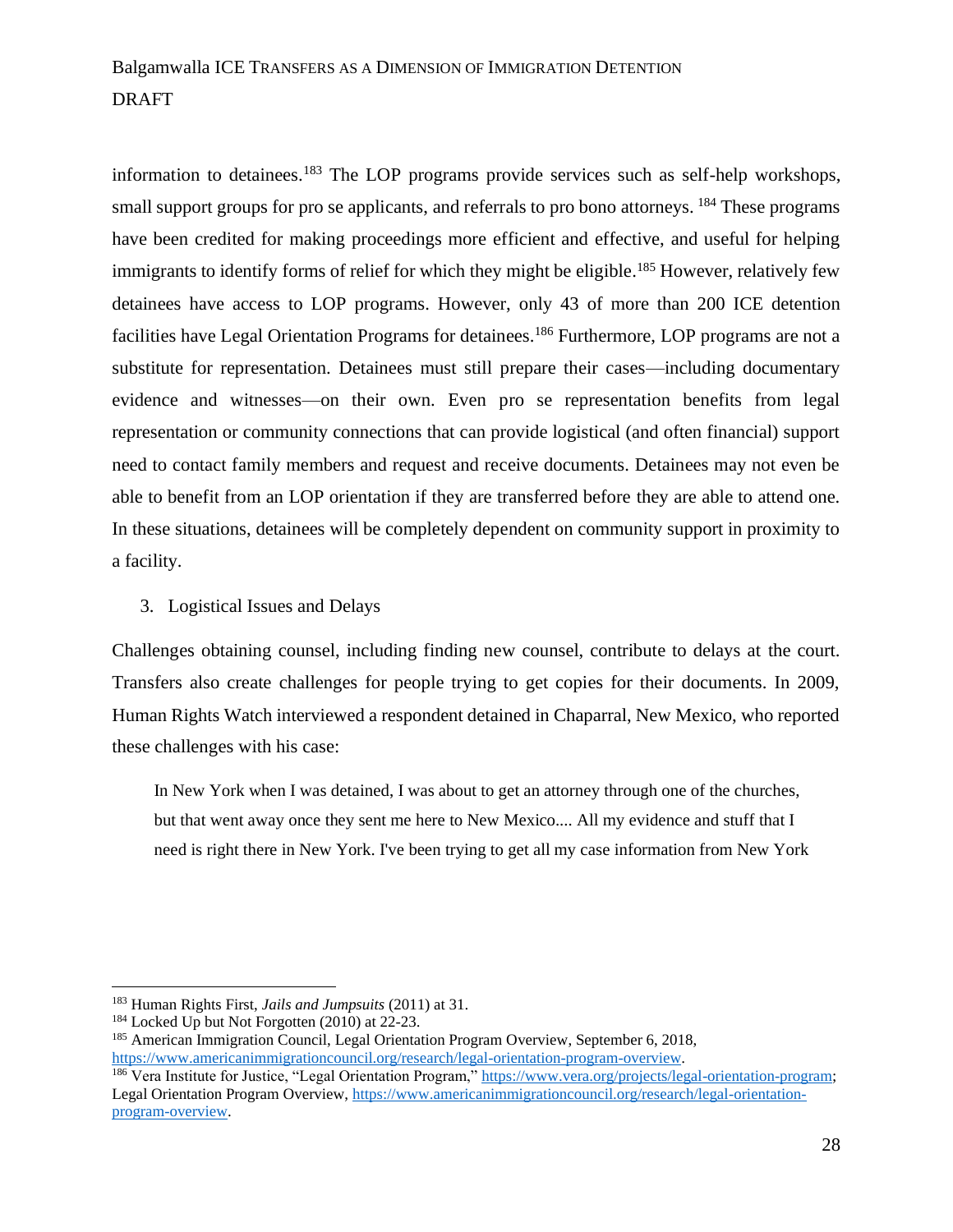... writing to ICE to get my records. But they won't give me my records; they haven't given me nothing. I'm just representing myself with no evidence to present."<sup>187</sup>

Due to the time involved in transfers, the changes in jurisdiction that can result, and the issues in transferring paperwork from one court to another, case transfer often results in delays to cases. In addition to the due process implications for the delays, these case developments can also have a profound psychological effect on detainees. Just as the disordered and disorienting nature of transfers can have a psychological effect, so too can delays that seem to occur for no apparent reason. These delays can make the timelines of one's case more difficult to predict, and adds to the sense of unfairness when one's case takes so much longer than that of another detainee. The resulting effects can include stress, frustration, and despair, particularly when combined with the environment of detention.<sup>188</sup> This can compound the legal cynicism of detainees and produce a discouraging effect and influencing detainees' decision to fight their removal proceedings.<sup>189</sup>

#### 4. Case Outcomes

Critically, detainees' locations are often closely correlated with the outcomes in their immigration cases. Ryo and Peacock observe that proximity to legal representation and community support are more likely to be represented and face shorter periods of detention.<sup>190</sup> However, there are other factors that may make it more likely for a detainee to receive relief in the form of bond, asylum, or habeas. In a 2011 Human Rights Watch study of more than 2.2 million detainees, the organization found that 54% of detainees who were not transferred were deported, compared to the deportation rate of 74% for detainees who were transferred.<sup>191</sup>

<sup>187</sup> Human Rights Watch, *A Costly Move* at 13 (citing telephone interview with Kevin H. (pseudonym), a detainee at the Otero County Processing Center in Chaparral, New Mexico, conducted February 11, 2009).

<sup>&</sup>lt;sup>188</sup> Nancy Hiemstra, "'You don't even know where you are': Chaotic Geographies of US Migrant Detention and Deportation," in *Carceral Spaces: Agency and Mobility in Imprisonment and Migration Detention* (2013) at 13. <sup>189</sup> *Id.* at 12-13; Emily Ryo, *Fostering Legal Cynicism through Immigration Detention*, Southern California Law Review (2017).

<sup>190</sup> Ryo and Peacock, Beyond the Walls: The Importance of Community Contexts in Immigration Detention, American Behavioral Scientist (2018) at 1.

<sup>191</sup> *A Costly Move* (2011) at 28.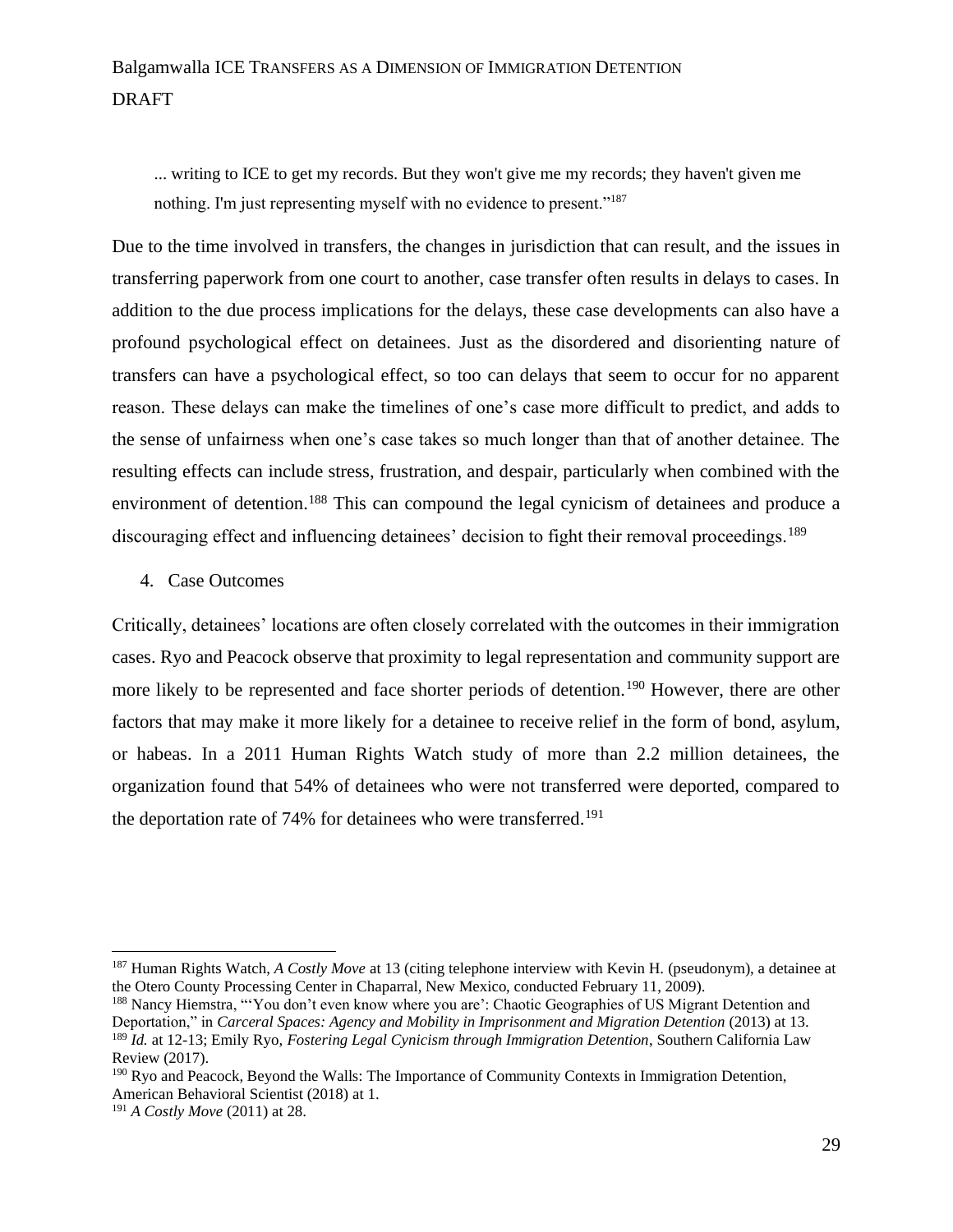#### a. Bond

A number of observations support the conclusion that the likelihood of release on an immigration bond varies, as with other forms of relief, depending on the state in which respondents are detained.<sup>192</sup> The rate of denial for bond in immigration custody across all courts was 50.2% in FY 2019. However, bond determinations vary greatly by immigration judge, both in terms of whether bond is granted, the amount that is set for bond, or whether a detainee has access to a bond hearing at all. 193

Location is likely to also play a role in that a transferred detainee faces greater challenges in presenting a case. In the absence of local witness and evidence, it is difficult to establish the presence of a support network, which is effectively required to ensure that an individual is not a flight risk.<sup>194</sup> The presence of community supporters can be helpful for securing release and other advocacy, and are associated with better outcomes in requests for custody determination, favorable outcomes in bond proceedings, and the ability to post bond. <sup>195</sup> In addition, these networks are ways that detainees can connect with the outside world, including connection to counsel and interpreters, research to help detainees articulate and support a theory of relief, and securing letters of support.<sup>196</sup> The presence of supporters in the courtroom may also be persuasive for an immigration judge looking for evidence of community ties and an accountability network. Moreover, immigration judges commonly construe the presence of family or community members in the courtroom as a signal for whether the detainee will have community accountability once released from detention.<sup>197</sup> Other community resources may also determine the outcome in cases; for example, a placement in a treatment or rehabilitation program may be a condition for release of an

<sup>193</sup> Emily Ryo, *[Detained: A Study of Immigration Bond Hearings](http://www.westlaw.com/Link/Document/FullText?findType=Y&serNum=0458000997&pubNum=0100947&originatingDoc=I5ea50011601d11e9adfea82903531a62&refType=LR&fi=co_pp_sp_100947_123&originationContext=document&vr=3.0&rs=cblt1.0&transitionType=DocumentItem&contextData=(sc.Search)#co_pp_sp_100947_123)*, 50 L. & SOC'Y REV. 117, 123 (2016); TRAC, "Three-fold Difference in Immigration Bond Amounts by Court Location," July 2, 2018

<sup>192</sup> Margot Moinester, *Beyond the Border and Into the Heartland: Spatial Patterning of U.S. Immigration Detention* (2018) at

[https://trac.syr.edu/immigration/reports/519/;](https://trac.syr.edu/immigration/reports/519/) Note, Freya Jamison, "When Liberty is the Exception: The Scattered Right to Bond Hearings in Prolonged Immigration Detention," Columbia Human Rights Law Review Online, February 7, 2021.

<sup>194</sup> Inter-American Commission Report at 138-139

<sup>&</sup>lt;sup>195</sup> Locked Up but Not Forgotten (2010) at 15.

<sup>196</sup> NYU School of Law Immigration Rights Clinic (2010) at 1.

<sup>&</sup>lt;sup>197</sup> Immigrant Legal Resource Center (2017) at 10.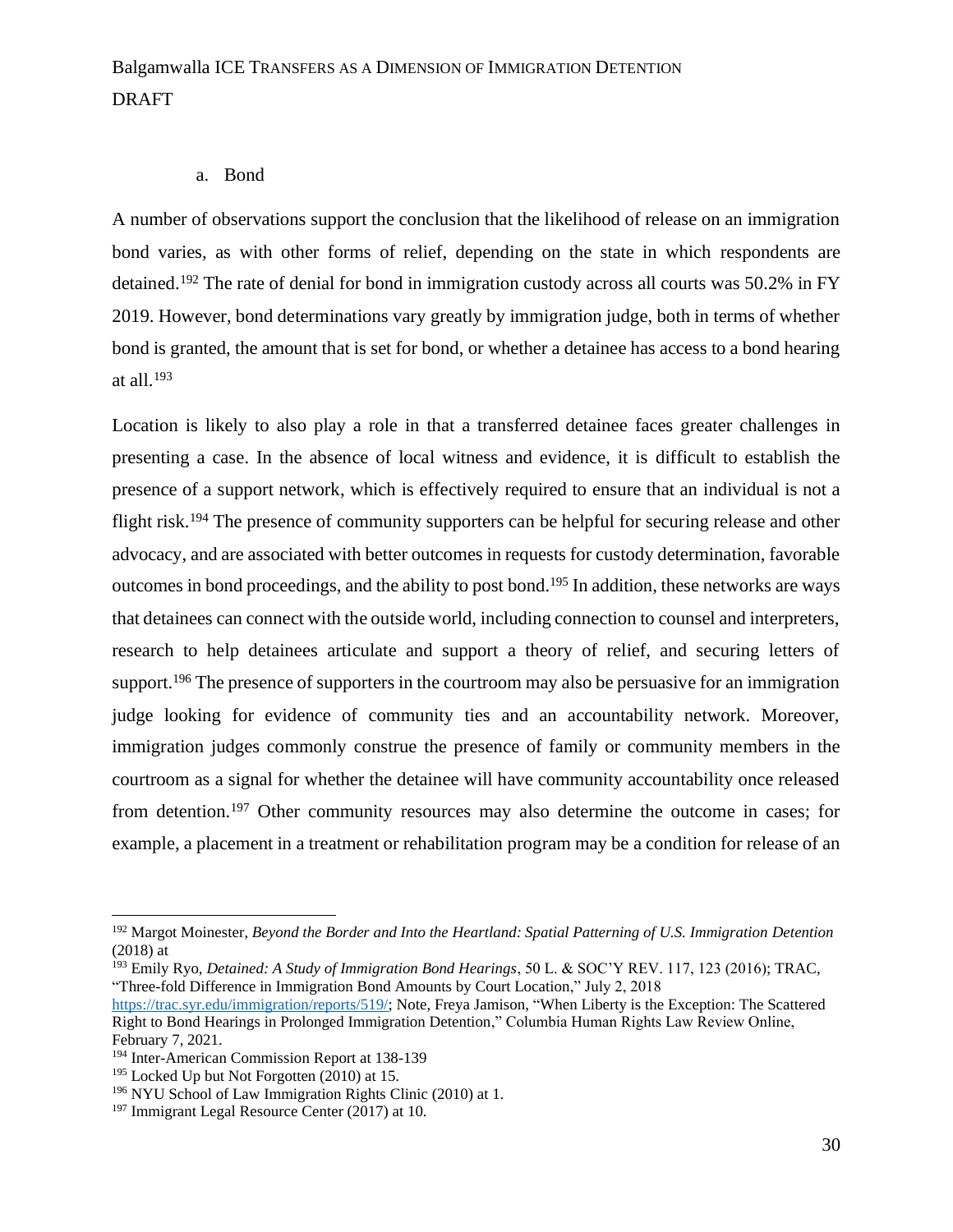individual with substance abuse history.<sup>198</sup> Conversely, if community organizations cannot locate or connect with people who need support prior to transfer, or if there is no support group present in the surrounding community, it dramatically increases the likelihood that this person will not have the necessary support or resources post-transfer.<sup>199</sup>

#### b. Asylum

The location of an individual hearing is closely tied with an asylum-seeker's chance of being granted relief. Analysis of 180,000 cases in fiscal year 2019 shows asylum grant rates as high as 97% and as low as 0%.<sup>200</sup> In 2019, in nearly half of the 20 largest facilities constructed under the Trump administration, immigration denied the claims of 90% of asylum-seekers; in four facilities, every single asylum claim was denied. During the same time period, the national average rate for asylum denials was 70% for all cases and 76% for detained case. $201$ 

As noted by the Inter-American Commission, grants of immigration relief vary by court, and the ability to appeal will be controlled by the very different legal landscapes of each jurisdiction. The highest rates of immigration transfers are to facilities in the jurisdiction of the Fifth Circuit— Louisiana, Mississippi, and Texas—where grants of asylum tend to be lower. Certain types of claims may face higher challenges in jurisdictions with case law hostile to asylum claims. Asylum claims based on particular social group, for example, will fare very differently depending on the jurisdiction in which they are heard.<sup>202</sup> Asylum-seekers may also be barred from relief based on jurisdictional differences as to whether they have a criminal conviction that constitutes an aggravated felony,<sup>203</sup> or whether they engaged in the persecution of others.<sup>204</sup>

<sup>198</sup> Ryo and Peacock, *Beyond the Walls* at 14.

<sup>199</sup> *Id.* at 13.

<sup>200</sup> TRAC, Judge-by-Judge Asylum Decisions in Immigration Courts FY 2014-2019,

https://trac.syr.edu/immigration/reports/judge2019/denialrates.html

<sup>201</sup> *Justice-Free Zomes* (2020) at 25.

<sup>202</sup> *See* Michael Kagan, Chevron*'s Asylum: Judicial Deference in Refugee Cases*, 58 HOUS. L. REV. 1119 (2021). <sup>203</sup> Jason Cade, *Justice in Removal Proceedings*, 89 Tulane 1, 38 (2014) (citing Reply Brief for the Petitioner at 2-3, *Moncrieffe v. Holder*, 133 S. Ct. 1678 (2013) (No. 11-702) (collecting BIA cases involving immigrants convicted of

the same New York marijuana crime and demonstrating that those transferred to detention facilities located in the Fifth Circuit were deemed to have committed an aggravated felony, while noncitizens detained in the Second and Third Circuits, prevailed on that issue)).

<sup>204</sup> *See, e.g.* Note, Martine Forneret, PULLING THE TRIGGER: AN ANALYSIS OF CIRCUIT COURT REVIEW OF THE "PERSECUTOR BAR," 113 Columb. L. Rev. 1007 (2013).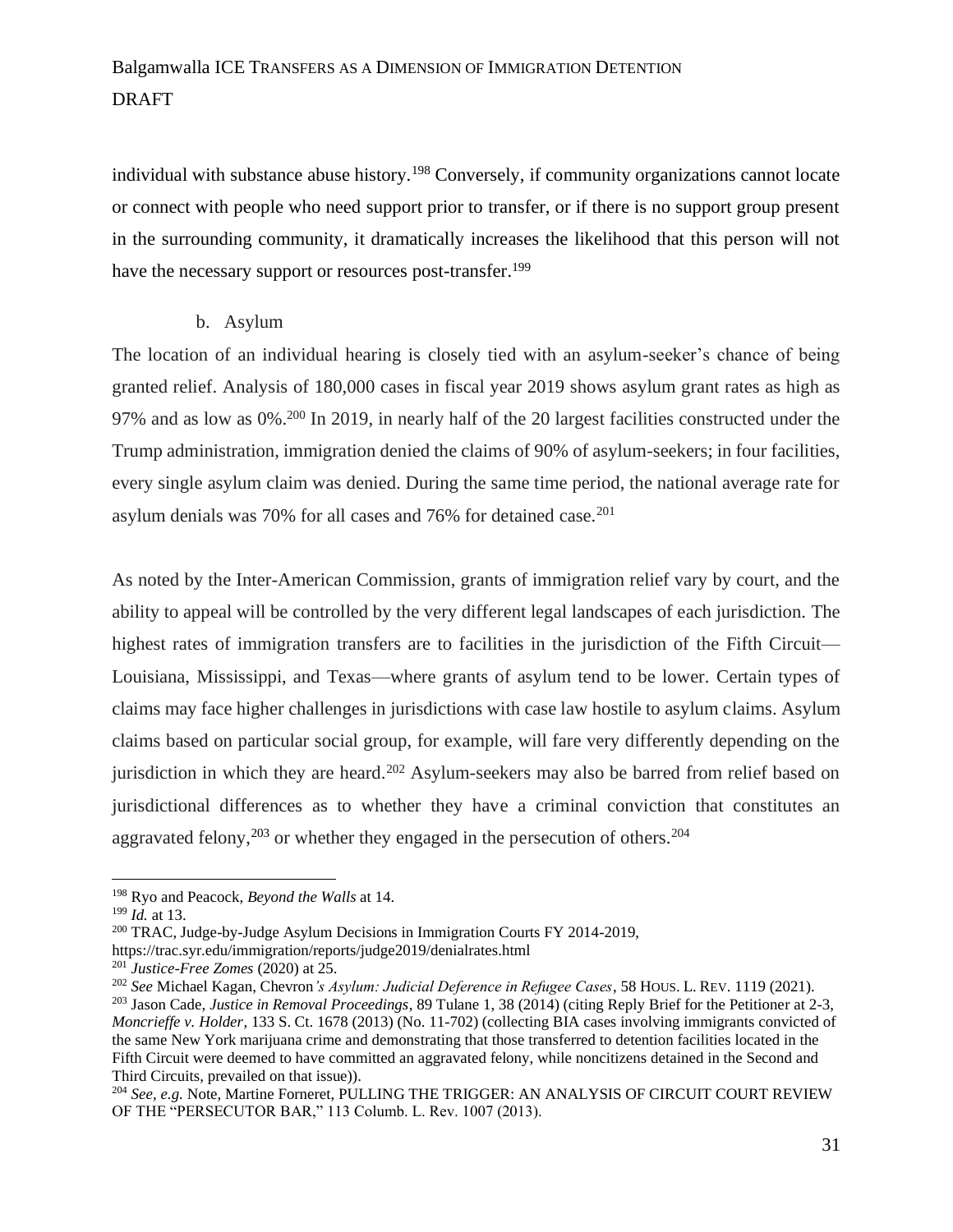#### c. Habeas Corpus

A critical option for relief for detained immigrants seeking to challenge prolonged detention. Proper venue is based on where a detainee is being held in custody.<sup>205</sup> While a change of venue is technically available for good cause, in practice these motions are seldom granted.<sup>206</sup> Because jurisdiction is based on the site of physical custody, ICE does not bear the burden of establishing that a venue is proper. The Western District of Louisiana—which has jurisdiction over 12 detention facilities with the capacity to hold a total of up to 9,000 detainees—is notable for its poor rate of hearing and granting habeas petitions.<sup>207</sup> The federal court maintains the position that it does not have jurisdiction to stay an order of removal; hence, once a detainee is transferred to a facility within its jurisdiction, they will be unable to obtain a stay of their removal order.<sup>208</sup> After Texas, Louisiana is the second-largest destination for transferred detainees.<sup>209</sup>

#### IV. Potential for Abuse of Transfer Authority

The ICE position on transfers has consistently been that the power to transfer detainees in custody—particularly in its unrestricted form—is necessary to ensure that the agency have flexibility to send people in agency custody to locations where there is adequate bedspace. The ICE guidelines that are supposed to govern transfer provide apparently neutral reasons for transfers, including reasons intended to benefit detainees. The reality is, however, that transfers do have significant potential to change the outcome of a case, and under current practices the agency—the very agency representing the government in litigation—has unchecked authority to choose remote, isolated detention locations in hostile legal jurisdictions. Though every transfer must be justified with a code under the current guidelines, the agency is not monitored at a level

<sup>205</sup> [28 U.S.C. § 2242](http://www.westlaw.com/Link/Document/FullText?findType=L&pubNum=1000546&cite=28USCAS2242&originatingDoc=Ia750b579707c11e9adfea82903531a62&refType=LQ&originationContext=document&vr=3.0&rs=cblt1.0&transitionType=DocumentItem&contextData=(sc.Search))

<sup>206</sup> [8 C.F.R. § 1003.20 \(2018\);](http://www.westlaw.com/Link/Document/FullText?findType=L&pubNum=1000547&cite=8CFRS1003.20&originatingDoc=Ia750b579707c11e9adfea82903531a62&refType=LQ&originationContext=document&vr=3.0&rs=cblt1.0&transitionType=DocumentItem&contextData=(sc.Search)) Peter Markowitz and Linsday Nash, *Constitutional Venue*, Florida Law Review (2014) at fn 241-247.

<sup>&</sup>lt;sup>207</sup> Nancy Morawetz, "Oakdale Justice: Routine Vacatur of Stays in the Western District of Louisiana," 8 Bender's Immigration Bulletin 6, 6 (2004).

<sup>208</sup> *Id.*

<sup>209</sup> Tulane University Law School Immigrant Rights Clinic, *No End in Sight: Prolonged and Punitive Detention of Immigrants in Louisiana* (May 2021) at 3.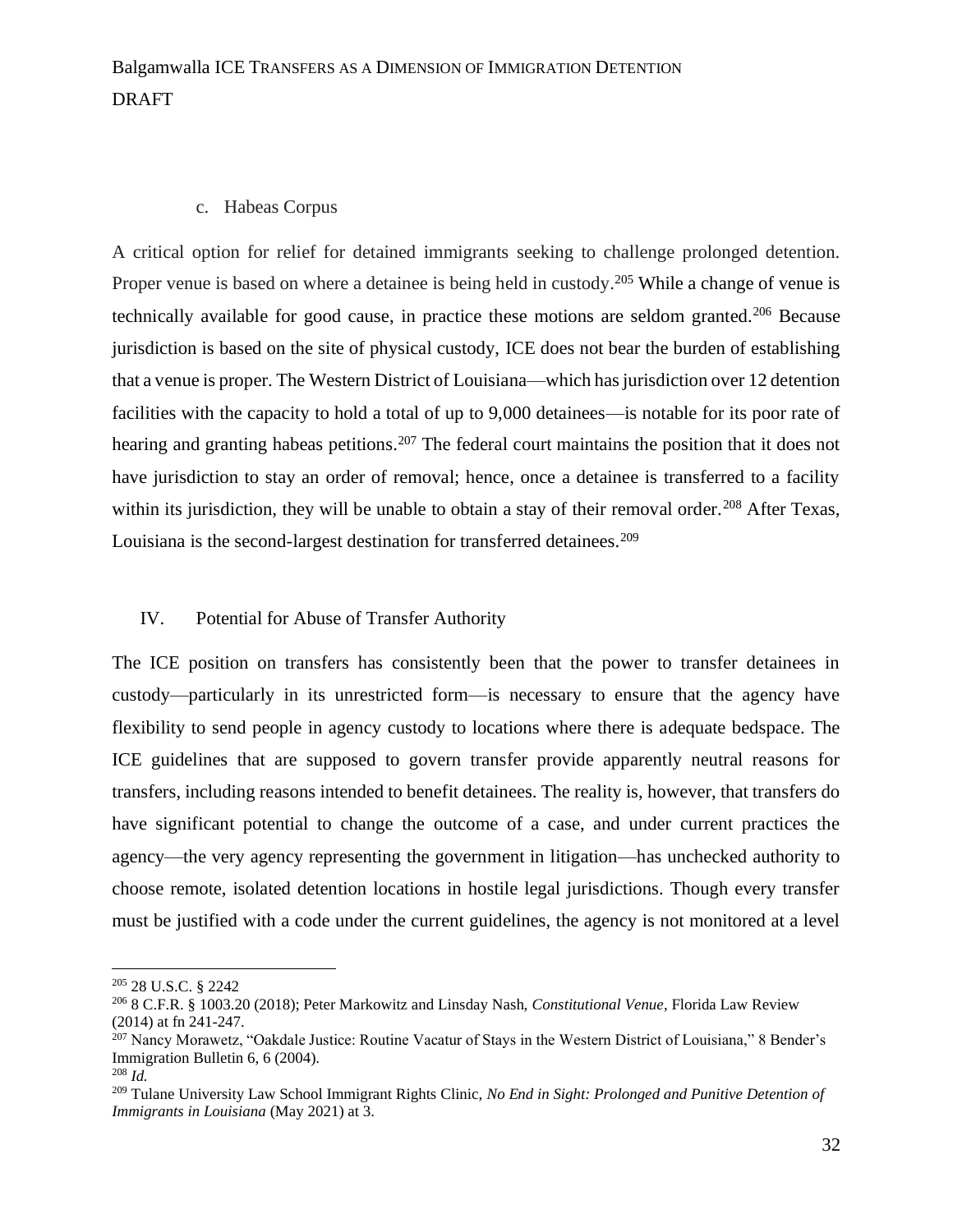where the codes are checked to make sure they are accurate; the coding also allows for facially neutral reasons for transfer, despite what the actual reasons for transfer might be. This section will focus on the various ways in which transfers may be weaponized against detainees. There are documented instances of abuse, but the larger issue here is that the current scheme places no check on the potential to harm detainees physically and psychologically, as well as limit their chances of success in being released from detention or being granted immigration relief. Some scholars have gone so far to suggest that remote locations are more desirable for detention sites for these reasons.<sup>210</sup>

Scholars have documented high-profile transfers that apparently occurred with awareness of the implications of detainees' rights.<sup>211</sup> After the 2007 raid in New Bedford, Massachusetts, the detainees were immediately transferred to facilities in New Mexico and Texas before they could contact family members or meet with lawyers.<sup>212</sup> In other cases, there is clear indication that transfer or threat of transfer is used as a form of punishment—a phenomenon not unique to the United States.<sup>213</sup> Notably, detainees have been transferred in response to protests and to preempt continued organizing.<sup>214</sup>

#### A. Transfers as Retaliation

ICE regulations prohibit transfers for retaliatory purposes. However, for many years, there have been reports that transfers are systemically used to punish activist and other detainees who engage in or organize protests in a particular facility. In January 2018, immigrant rights activist Ravi Ragbir, director of the New Sanctuary Coalition, was detained at his regular ICE check-in.<sup>215</sup> He was immediately transferred from New York City, where he resides, to the Krome Detention Center in Miami, Florida.<sup>216</sup> The outcry from community members what that Ragbir was

Memorandum from Laura Rótolo, ACLU of Mass. to Dr. Santiago Canton, Executive Sec'y, & Mr. Mark Fleming, Inter-American Comm'n on Human Rights 4 (Jul. 20, 2009).

<sup>210</sup> Martin 2012, cf. Mountz 2010

<sup>211</sup> Morawetz 2005, HRW 2009

<sup>212</sup> Hernandez, *Due Process and Immigrant Detainee Prison*, 21 Berkeley La Raza (2011) at 19, citing

<sup>213</sup> *See, e.g.* Gill 2009 (on the use of transfers for disciplinary purposes in the United Kingson); Moran et al. 2012 (as a means of establishing power over detainees in Russia).

<sup>214</sup> Bernstein 2010; Dow 2004

<sup>215</sup> *See* [Ragbir v. Sessions, No. 18-cv-236 \(KBF\), 2018 WL 623557 \(S.D.N.Y. Jan. 29, 2018\)](http://www.westlaw.com/Link/Document/FullText?findType=Y&serNum=2043707530&pubNum=0000999&originatingDoc=Ia750b579707c11e9adfea82903531a62&refType=RP&originationContext=document&vr=3.0&rs=cblt1.0&transitionType=DocumentItem&contextData=(sc.Search))

<sup>216</sup> *Id.*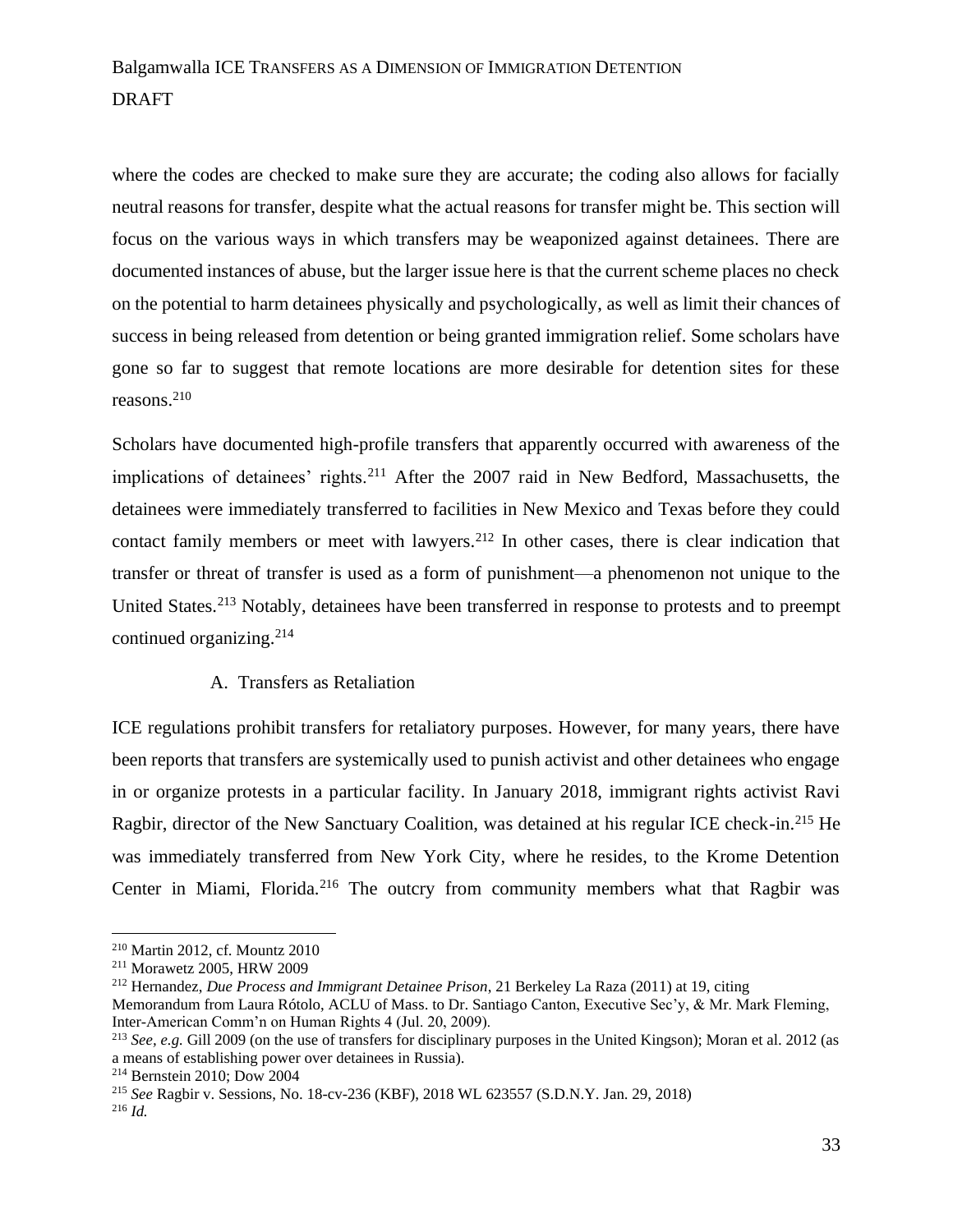intentionally being separated from the strong community network he had developed through his relationships and activism, in a form that was intended to punish him. These allegations, however, are not isolated to Ragbir's case.

Despite the fact that ICE guidelines prohibit the use of transfers for retaliation, and that hunger strikes are protected by the First Amendment, detainees engaged in hunger strikes have been subject to such transfers. In December 2015, As John P. Longshore, Field Office Director of Enforcement and Removal Operations (ERO) Denver, asked in a December 2015 email, "What have we done to try to transfer the ones on the official hunger strike?"<sup>217</sup> Such transfers have occurred in spite of detainees' fragile health conditions, at points where organ function is compromised and failure to monitor a detainee's condition can lead to irreparable organ damage or death.<sup>218</sup> Even where the ostensible reason for transfer was to provide better care for a detainee, transfer can be used as a form of pressure. In December 2013, on the basis of medical advice, a Bolivian hunger-striker was scheduled to be transferred to Krome Service Processing Center in Florida to receive a higher level of healthcare. The deportation officer indicated in an email, "I'll be visiting him this morning and would like to use the possibility of his transfer as a way to get him to eat today."<sup>219</sup>

Beginning of March 2020, in the early stages of the COVID-19 epidemic, reports emerged that individuals who protested or attempted to organize around their risk of exposure or the punishment that came from it—from reporting illness, or being placed in solitary confinement after exposure were being transferred from other facilities—were being threatened by officials.<sup>220</sup> In addition to force-feeding and solitary confinement, these detainees were also subject to transfer. A 2020 report by the ACLU documented the case of any asylum-seeker who was transferred three times after

[https://www.aclu.org/sites/default/files/field\\_document/aclu\\_phr\\_behind\\_closed\\_doors\\_final\\_1.pdf](https://www.aclu.org/sites/default/files/field_document/aclu_phr_behind_closed_doors_final_1.pdf) at 45.  $\overline{^{218}Id.}$ 

<sup>220</sup> Solidarity Wach, mmigrant Detainees Went on Hunger Strike Against Intolerable Conditions and COVID Exposure. ICE Punished Them with Solitary Confinement, September 28, 2021, [https://solitarywatch.org/2021/01/28/immigrant-detainees-went-on-hunger-strike-against-intolerable-conditions-and](https://solitarywatch.org/2021/01/28/immigrant-detainees-went-on-hunger-strike-against-intolerable-conditions-and-covid-exposure-ice-punished-them-with-solitary-confinement/)[covid-exposure-ice-punished-them-with-solitary-confinement/](https://solitarywatch.org/2021/01/28/immigrant-detainees-went-on-hunger-strike-against-intolerable-conditions-and-covid-exposure-ice-punished-them-with-solitary-confinement/)

34

<sup>&</sup>lt;sup>217</sup> ACLU and Physicians for Human Rights, Behind Closed Doors: Abuse and Retaliation Against Hunger Strikers in U.S. Immigration Detention (2021)

<sup>219</sup> *Id.*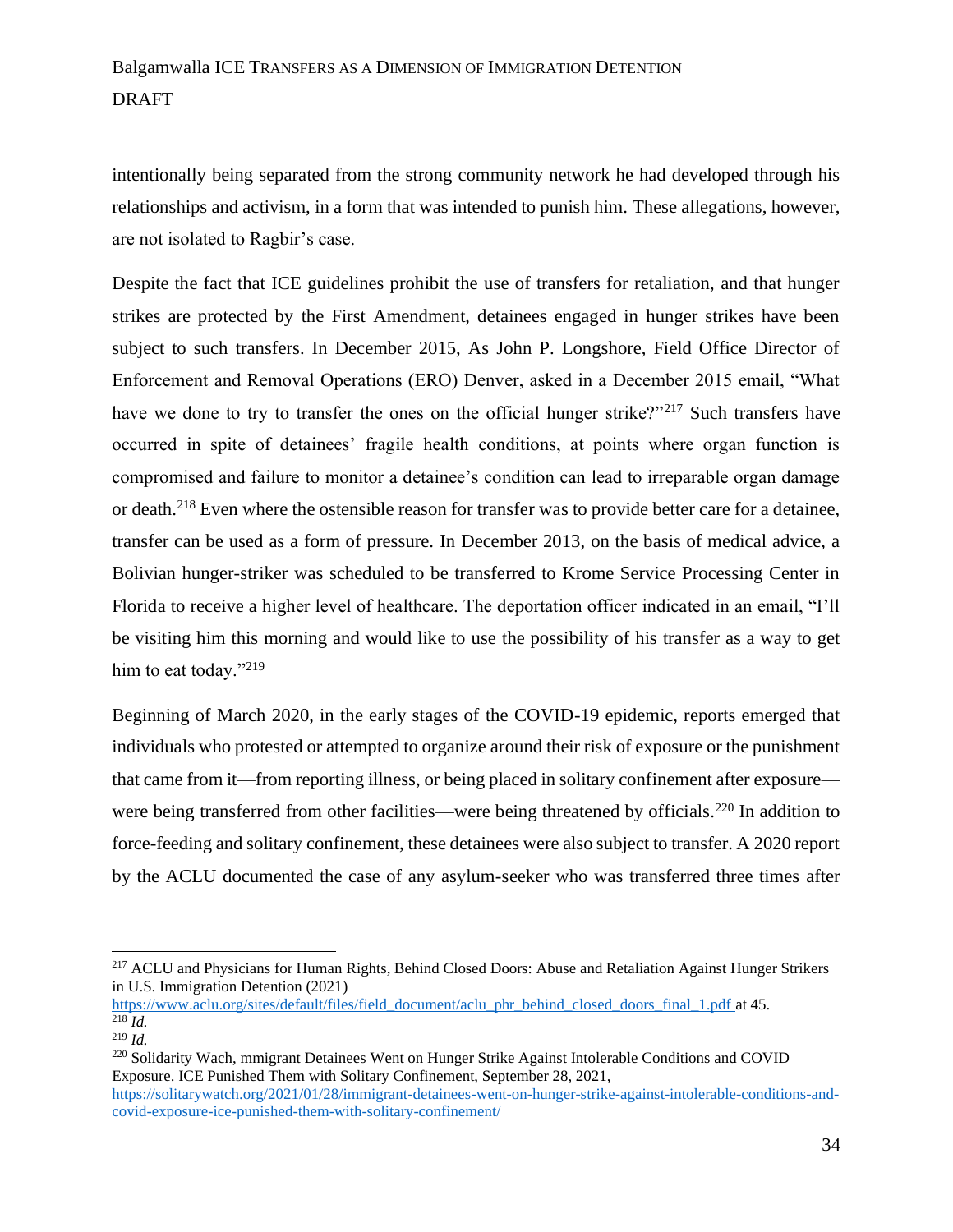engaging in a hunger strike to protest detention conditions during the COVID-19 epidemic.<sup>221</sup> In another case, at the Yuba County Jail in California, one official instructed another to move a detainee to another facility "and he will likely beg to come back here and mind his manners until he is removed."<sup>222</sup> Another hunger striker, Luis Yboy Flores, was transferred from the Yuba County Jail to the Mesa Verde Detention Center after he was accused of initiating a hunger strike. He was transferred again to the Adelando Center in the middle of the night after detainees in the adjacent pod told him that they wanted to start a hunger strike too.<sup>223</sup> At the Berks Family Residential Center in Pennsylvania, a physician proposed separating a family through a transfer to interrupt a hunger strike: "If it appears they really are on a hunger strike, we will need to separate the mother and children—send mom to an HSC [ICE Health Service Corps] facility to address the hunger strike."<sup>224</sup> The same physician said earlier that day, "If she gets closer to 120 lbs., we may consider telling her that IHSC will transfer her to a facility that could administer involuntary feeding if needed."<sup>225</sup> The ICE protocols for hunger strikes—which provide that a detainee may be transferred for medical needs—may thus permit the weaponization transfers against detainees engaged in protest.<sup>226</sup>

#### B. Transfers as Legal Suppression and Venue-Shopping

Although central ICE policies govern all field office, there are some matters over which each ICE Field Office exercises discretion. Local offices may follow local practices, such as whether to parole certain categories of detainees. The Office of Chief Counsel for each field office also makes a series of discretionary determinations, such as whether to oppose a grant of bond, whether to appeal a grant of relief, whether to make certain documents in the file available, or whether to

<sup>221</sup> Behind Closed Doors at 5.

<sup>222</sup> *Id.* at 8.

<sup>223</sup> *Id.*at 39.

<sup>224</sup> *Id.* at 8-9.

<sup>225</sup> *Id.* at 50.

<sup>226</sup> *Id. at* 18.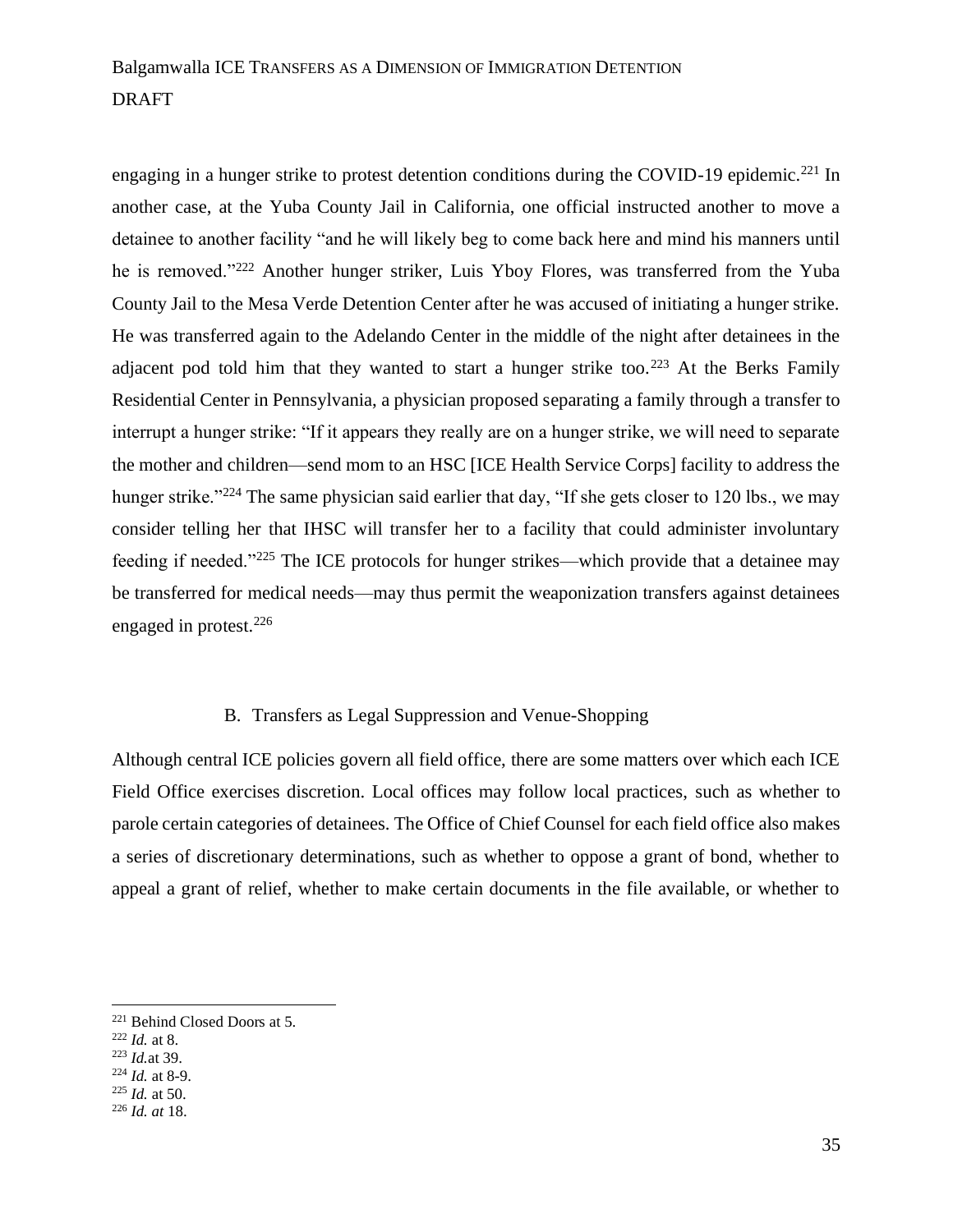terminate proceedings entirely.  $227$  As with immigration courts, the jurisdiction in which a respondent's case is located has tremendous potential to influence the outcome.

Venue-shopping has proved an issue in cases involving forced-feeding of individuals on hunger strike. In January 3, an email from the Assistant Field Director for the Washington Field Office to the Miami Field office regarding a former hunger striker said:

Here in the Fourth Circuit, we do not yet have the infrastructure in place to obtain an order to involuntarily administer nutrition, and we are concerned that any delay could lead to his removal from the 2/14 charter flight. Would [the Miami Field Office] be willing to help us out in the shortterm? We'd be requesting support to obtain a court order to administer nutrition and to ensure that he is medically cleared for travel.<sup>228</sup>

Immigration cases are thus unique in that the agency that represents the government has unrestricted power to choose the venue in which these cases are heard. ICE detainee transfers are not governed by the venue statutes that offer protections in civil proceedings, and are not subject to limits of jurisdiction in service of process rules.<sup>229</sup> ICE can file the NTA in any jurisdiction at whatever point in the case the agency desires, with limited recourse for detainees. Immigration attorneys have, in fact, reported that it is common for ICE to delay the filing of an NTA to more expeditiously transfer a person to a distant facility.<sup>230</sup>

#### C. Transfers as a Means of Effecting Deportation

Transfer processes have the potential to prevent detainees from being found or represented by counsel. There are a number of reports about detainees who are unable to be found following a transfer. In June 2021, the last 30 detainees at the Essex County Jail—a number of whom were on hunger strike in response to their imminent transfer—were sent to an unknown location.<sup>231</sup> One lawyer told Human Rights Watch, "I have taken calls from seriously hysterical family members,

<sup>227</sup> Jason Cade, *Justice in Removal Proceedings*, 89 Tulane 1, 31-32 (2014).

<sup>228</sup> Behind Closed Doors at 46.

<sup>229</sup> Peter Markowitz and Lindsay Nash, *Consitutional Venue*, Florida Law Review (2014) at 1201.

<sup>230</sup> Inter-American Commission Report at 136

<sup>&</sup>lt;sup>231</sup> "ICE transfers 30 detainees to unknown location amid hunger strike," The Guardian, June 29, 2021 [https://www.theguardian.com/us-news/2021/jun/29/ice-detainees-new-jersey-protests.](https://www.theguardian.com/us-news/2021/jun/29/ice-detainees-new-jersey-protests)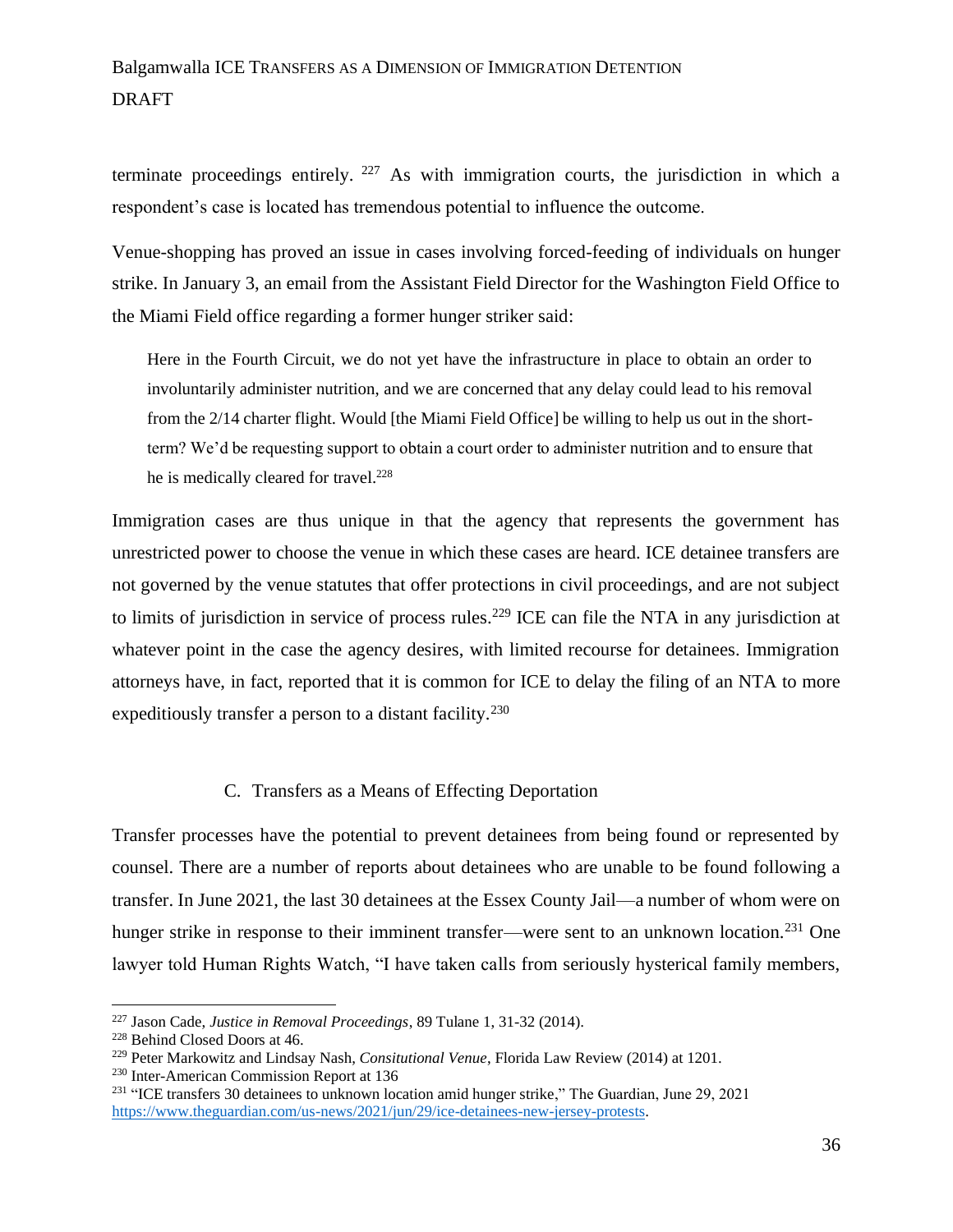incredibly traumatized people—sobbing on the phone, crying out, 'I don't know where my husband or son is!"<sup>232</sup> Detainees were reported as missing during the COVID-19 epidemic, when erratic transfers—justified for public health reasons—were not uncommon.<sup>233</sup> As Families for Freedom reports, it is most common for people to "go missing" following a transfer from a detention facility.<sup>234</sup> When this occurs, there is nothing a legal representative, community supporter, or loved one can do to prevent deportation.

Because NTAs can be filed at any point in the process, it is possible that detainees may not know or be able to share their A number with anyone prior to being taken into custody or transferred. The Inter-American Commission observed that "immigrants are frequently detained for days, weeks, and sometimes over a month before being issued a completed NTA."<sup>235</sup> This gives rise to a situation where individuals are in custody and cannot be found or contacted, whether through the detainee locator system or through a facility itself. If there is no NTA or if the A# cannot be discovered, it is impossible to find a detainee, contact them, or initiate a visit. For legal representatives, with no A#, it is not possible to file a notice of representation in the proper court (which is often also needed to visit a detainee), or file motions or applications for relief with an immigration court. Where there is no LOP program, the onus is on detainees to make a call to one of the organizations designated on the official Executive Office of Immigration list of pro bono service providers. This is provided that the detainee can obtain the list; it is required to be provided to individuals in removal proceedings, and is thus often included with an NTA.<sup>236</sup> If an individual does not initiate the call, there is no way for pro bono representatives to know of a detainee's existence and offer representation. Where individuals are unrepresented by counsel and unable to contact their family members and friends, this dramatically increases the likelihood that the detainee will be deported expeditiously.

<sup>232</sup> Alison Parker, "Lost in Detention," Marshall Project, March 4, 2015 [https://www.themarshallproject.org/2015/03/04/lost-in-detention.](https://www.themarshallproject.org/2015/03/04/lost-in-detention)

<sup>&</sup>lt;sup>233</sup> "ICE detainees 'missing' amid COVID pandemic, lawyers say," Miami Herald, June 17, 2020, [https://www.miamiherald.com/news/local/immigration/article243545852.html.](https://www.miamiherald.com/news/local/immigration/article243545852.html)

<sup>234</sup> Families for Freedom, *Detained and Disappeared*.

<sup>235</sup> Inter-American Commission Report at 136.

<sup>236</sup> *See* 8 C.F.R. § 1003.61(a)(2).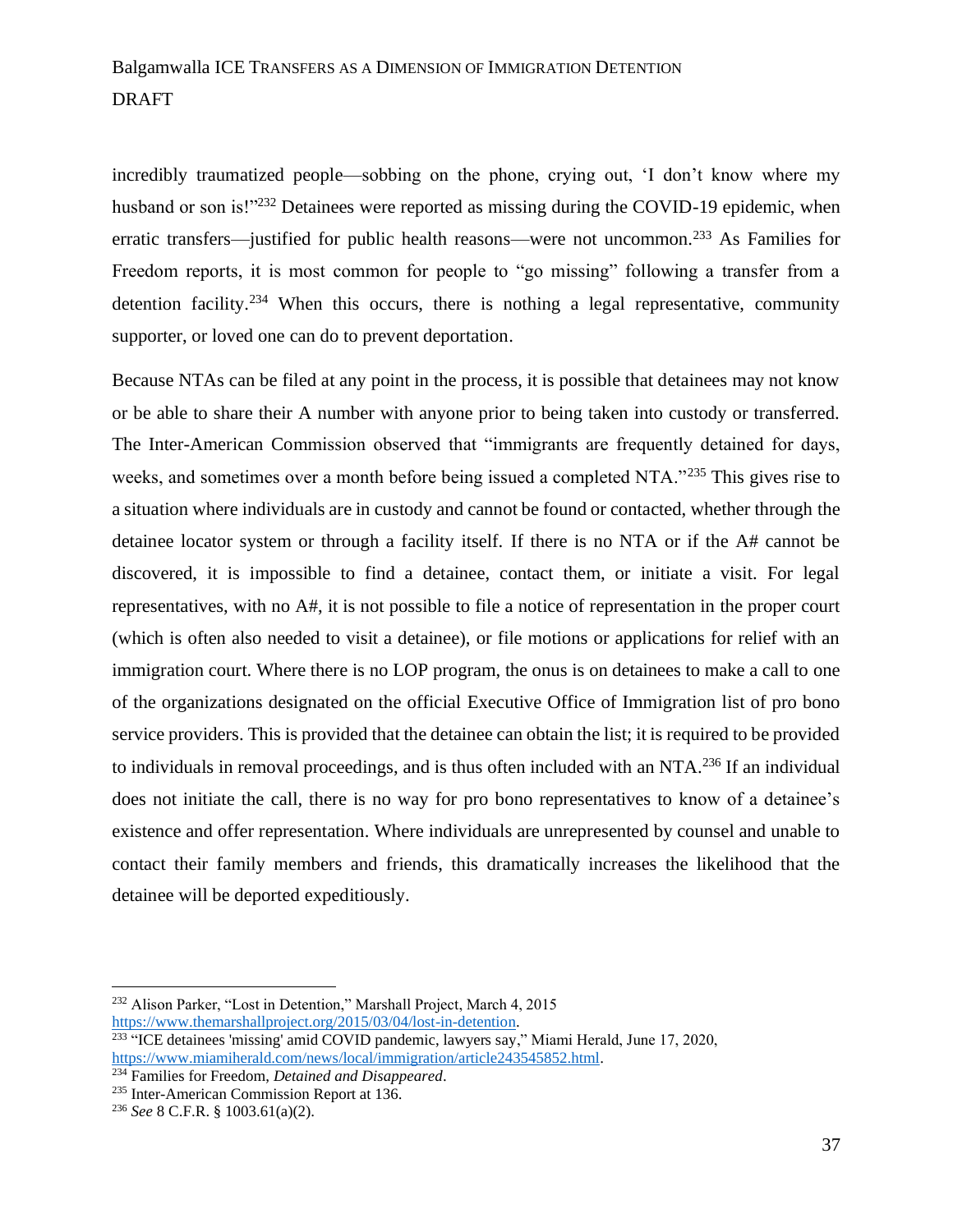#### V. Limits of Strategies to Challenge Transfers

Community strategies to advocate for detainees held in certain facilities are limited in their effectiveness, highlighting the entrenchment of ICE's detention and deportation objectives. One strategy is to file suit to oppose an ICE transfer on the premise that it infringes on a detainee's due process rights. This strategy is in tension with another common community approach, which is to campaign for state and local jails to end their contracts with ICE—a strategy which has proved effective in closing facilities, but ultimately results in detainees being transferred to more remote locations.

#### A. Litigation

The Due Process Clause of the Fifth Amendment extends to all individuals who are placed in deportation proceedings.<sup>237</sup> However, there is often substantial deference to ICE's rationale that transfers are a logistical necessity. Previously, in *Committee of Cent. American Refugees v. INS*, ICE detainees sued to prevent transfer to detention facilities in El Centro, California and Florence, Arizona, based on the claim that the transfers violated the due process clause of the Fifth Amendment.<sup>238</sup> Class certification was granted for Salvadoran and Guatemalan citizens residing in the San Francisco District of INS who were transferred or subject to transfer to ICE detention facilities in El Centro, California; Florence, Arizona; or Las Vegas, Nevada.<sup>239</sup> The Court, citing the Supreme Court's decision *Rizzo v. Goode*, found that to prevail class members would need to show not only law enforcement misconduct, but also a causal link to a specific plan or conspiracy.<sup>240</sup> The Court cited to INS policy that cases remain in San Francisco where there are immediate family members in the area or the detainee has requested local counsel.<sup>241</sup> The Court also accepted the INS justification that "projected budgets of substantial magnitude" were the reason that INS needed to transfer from Oakland, California to lower-cost facilities, as keeping

<sup>237</sup> *Demore v. Kim*, 538 U.S. 510, 523 (2003). César Cuauhtémoc García Hernández has posited that lawful permanent residents in particular may be entitled to a higher level of due process in the context of immigration transfers. *See* César Cuauhtémoc García Hernández, *Due Process and Immigrant Detainee Prison Transfers: Moving LPRs to Isolated Prisons Violates Their Right to Counsel*, 21 Berkeley La Raza Law Journal 17 (2011). <sup>238</sup> 682 F. Supp. 1055 (N.D. Cal. 1988).

<sup>239</sup> *Id.* at 1060.

<sup>240</sup> *Id.* at 1064.

<sup>241</sup> *Id.* at 1060.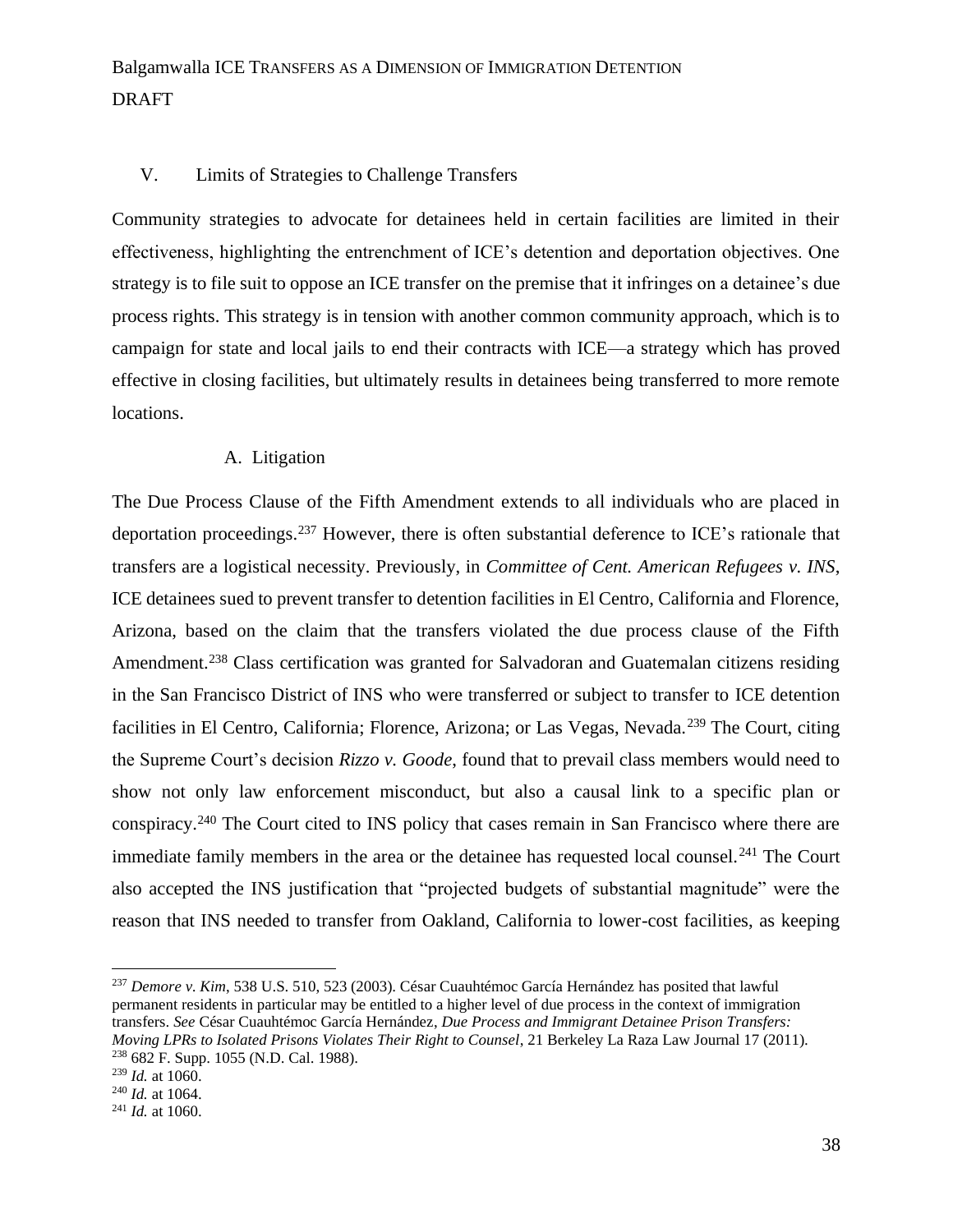more detainees in Oakland would require to agency "to compensate for the increased detention costs by releasing aliens on recognizance or setting their bonds at an artificially low level despite the Attorney General's determination that such aliens should be detained.<sup>242</sup> The Court further determined that it lacked jurisdiction over the issue of whether the location of detention or hearing results in prejudice, indicating that issues related to procedural defects in the hearing must first be reviewed by the BIA.<sup>243</sup>

More recently, in June 2021, a habeas claim was filed in the District of New Jersey in *Matter of Juan R.*<sup>244</sup> The named plaintiff and proposed class members are noncitizens detained at the Essex County Correctional Facility who are represented by counsel. Complaint was filed in response to the Essex County's change in policy in terms of holding people in ICE custody, which had prompted plans to transfer individuals to other facilities, many of which are located far from Essex County. The complaint alleges that such transfers are due process violations because they infringe on the detainees' right to counsel. The case was ultimately dismissed in November 2021.

These challenges are indicative of the limits of litigation to resist the practice of ICE transfers. First, paradigm that transfers are ostensibly neutral belie their potential to severely and meaningfully undercut a detainee's attempt to fight deportation—a power that even where not directed personally at individuals, as in the cases of detained protesters, still produces the same effect. Furthermore, class memberships are generally constrained by Alito's majority opinion in *Jennings v. Rodriguez*, which limits jurisdiction of federal courts in class-wide injunctive relief at makes it challenging to pursue relief for more than a handful of detainees at a time.<sup>245</sup> Finally, although right to counsel makes for a compelling legal argument, the reality is that many ICE detainees are not represented or in the process of seeking representation, and thus will be unable to use this strategy to challenge their transfer to a different facility.

<sup>242</sup> *Id.* at 1060-61.

<sup>243</sup> *Id.* at 1063-64.

<sup>244</sup> *Matter of Juan R.*, 2:21-cv-13117 (District of New Jersey, filed June 30, 2021).

<sup>&</sup>lt;sup>245</sup> *Jennings v. Rodriguez* (interpreting limits of jurisdiction under 8 U. S. C. §1252(f)(1)).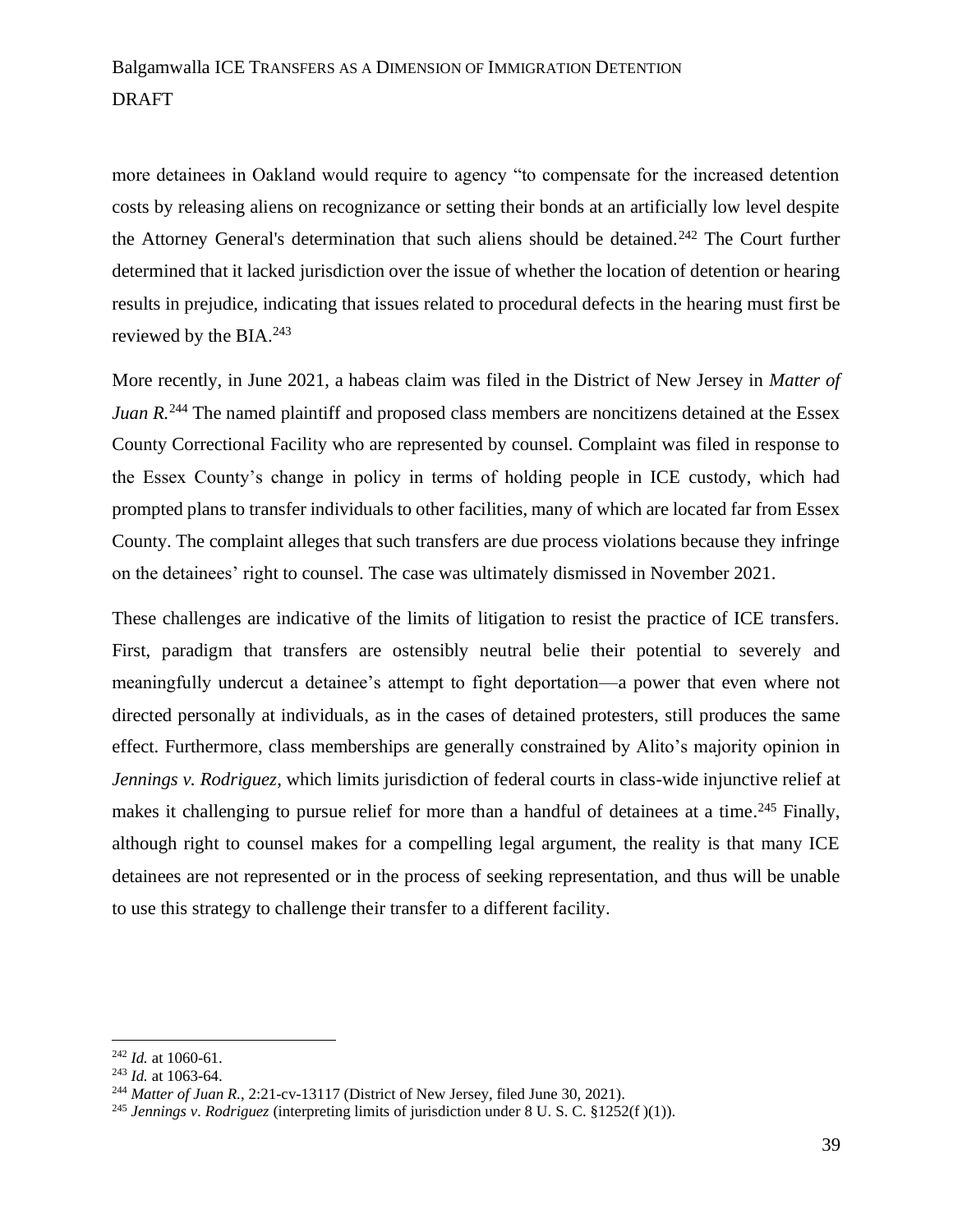### B. Facility Conversions and Closures

In recent months, number of detention facilities have been slated for closure or conversion pursuant to executive authority. For example, ICE recently announced that the family detention centers in Berks County, Pennsylvania would be converted for use as an adult-only facility, and the facilities in and Dilley and Karnes City in Texas would be transitioned to processing centers where families would be held for less than three days.<sup>246</sup> This follows years of attempts by community groups to expose the conditions in which these facilities detain families, including poor conditions, abuse, harassment, and medical neglect.<sup>247</sup> Secretary Mayorkas announced that the agency was preparing to discontinue use of the Irwin County Detention Center in Ocilla, Georgia—the site of horrific forced hysterectomies—"as soon as possible."<sup>248</sup>

However, these executive actions to convert and closures are deficient in a number of ways. First, the detainees in these facilities are not released, but merely transferred to other facilities. Given the poor oversight mechanisms for detention facilities and the number of sites that remain open after failing inspection, transfer is hardly a remedy.<sup>249</sup> For example, media reported that the last 40 detainees there were ordered transferred to the Stewart Detention Center following President Joe Biden's announcement the facility in Oscilla would be closed.<sup>250</sup> Stewart has been the subject of complaints for years.<sup>251</sup> Second, even following executive announcements, it appears that transfers

<sup>&</sup>lt;sup>246</sup> "Biden administration to wind down long-term detention of migrant families — for now," CBS News, March 7, 2021, [https://www.cbsnews.com/news/immigration-migrant-families-detention-long-term-biden-administration/.](https://www.cbsnews.com/news/immigration-migrant-families-detention-long-term-biden-administration/)

<sup>247</sup> *See, e.g.* Free Migration Project, "Shut Down Berks Campaign," [https://freemigrationproject.org/shut-down](https://freemigrationproject.org/shut-down-berks-campaign/)[berks-campaign/;](https://freemigrationproject.org/shut-down-berks-campaign/) Immigration and Customs Enforcement, "Retention Memo for Onsite Investigation at the South Texas Family Residential Center in Dilley, Texas," October 10, 2019, [https://www.dhs.gov/publication/retention](https://www.dhs.gov/publication/retention-memo-onsite-investigation-south-texas-family-residential-center-dilley-texas)[memo-onsite-investigation-south-texas-family-residential-center-dilley-texas;](https://www.dhs.gov/publication/retention-memo-onsite-investigation-south-texas-family-residential-center-dilley-texas) MAALDEF, Letter to Homeland Security Secretary Jeh Johnson, September 30, 2014, [https://www.maldef.org/assets/pdf/2014-09-](https://www.maldef.org/assets/pdf/2014-09-30_Karnes_PREA_Letter_Complaint.pdf) [30\\_Karnes\\_PREA\\_Letter\\_Complaint.pdf.](https://www.maldef.org/assets/pdf/2014-09-30_Karnes_PREA_Letter_Complaint.pdf)

<sup>&</sup>lt;sup>248</sup> U.S. Immigration and Customs Enforcement, "ICE to close two Detention Centers," May 20, 2021, [https://www.dhs.gov/news/2021/05/20/ice-close-two-detention-centers.](https://www.dhs.gov/news/2021/05/20/ice-close-two-detention-centers)

<sup>&</sup>lt;sup>249</sup> See, e.g. U.S. Department of Homeland Security, Office of Investigative Counsel, "ICE Does Not Fully Use Contracting Tools to Hold Detention Facility Contractors Accountable for Failing to Meet Performance Standards," January 29, 2019[, https://www.oig.dhs.gov/sites/default/files/assets/2019-02/OIG-19-18-Jan19.pdf;](https://www.oig.dhs.gov/sites/default/files/assets/2019-02/OIG-19-18-Jan19.pdf)

<sup>&</sup>lt;sup>250</sup> "ICE to close Georgia detention center where immigrant women alleged medical abuse," Los Angeles Times, May 20, 2021, [https://www.latimes.com/politics/story/2021-05-20/ice-irwin-detention-center-georgia-immigrant](https://www.latimes.com/politics/story/2021-05-20/ice-irwin-detention-center-georgia-immigrant-women-alleged-abuse)[women-alleged-abuse.](https://www.latimes.com/politics/story/2021-05-20/ice-irwin-detention-center-georgia-immigrant-women-alleged-abuse)

<sup>251</sup> *See, e.g.* Freedom for Immigrants, "Abuse at Stewart," March 22, 2021,

[https://www.freedomforimmigrants.org/stewart-detention-center;](https://www.freedomforimmigrants.org/stewart-detention-center) Formal Complaint, October 11, 2019, [https://www.detentionwatchnetwork.org/sites/default/files/CRCL%20complaint%20-%20SDC%20-](https://www.detentionwatchnetwork.org/sites/default/files/CRCL%20complaint%20-%20SDC%20-%20Oct%2011%20-%20translation_Redacted.pdf) [%20Oct%2011%20-%20translation\\_Redacted.pdf;](https://www.detentionwatchnetwork.org/sites/default/files/CRCL%20complaint%20-%20SDC%20-%20Oct%2011%20-%20translation_Redacted.pdf) "Testimony from Stewart Shows Ongoing Abuse," Project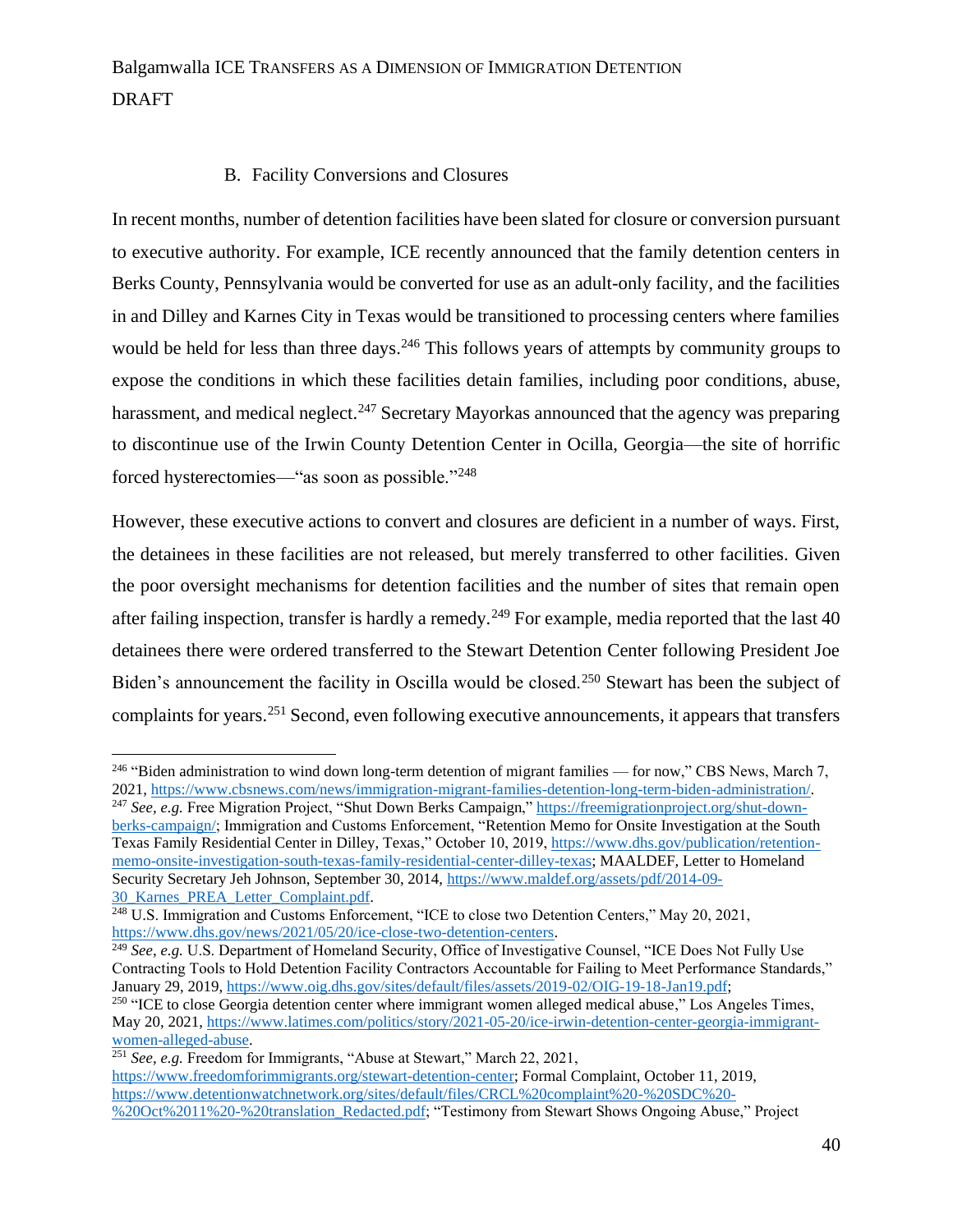continue to the facilities slated for closure or conversion. As the announcement was being made, there were media reports that detainees continued to be sent to Oscilla.<sup>252</sup> Third, the closure of facilities has not reduced ICE's detention capacity. Following the announcement about conversion of the Berks County Jail, ICE signed contracts to expand conversion of Berks and also reopen the Moshannon Valley Correctional Center as an ICE detention facility.<sup>253</sup>

An increasingly common grassroots strategy is for community groups to push for closure of facilities in their communities. Many facilities that have come under fire in OIG audits or in the news are now being converted or shut down. Counties in Michigan, Georgia, and Texas voted to terminate their contracts with ICE or let them expire.<sup>254</sup> Some of these expirations have followed state legislation. California and Illinois are among the states that prohibits local governments from signing new agreements with ICE or expanding existing agreements with the agency.<sup>255</sup> Unfortunately, these strategies often result in transfer away from localities to remote detention facilities. This also means that private detention facilities are the sole bidders for ICE detention contracts, which increases the likelihood that a detainee will be transferred to a remote location. 256

#### C. *Fraihat* and the Limits of Detention

In August 2019, detainees in eight facilities in six states filed suit on behalf of 55,000 individuals in detention who faced grave health circumstances as the result of detention facilities' failure to address their serious medical conditions.<sup>257</sup> In October 2020, more than six months into the COVID-19 epidemic, the District Court for the Central District of California determined that

South, October 28, 2019, [https://projectsouth.org/stewart-detention-center-underscores-ongoing-abuse-and-racist](https://projectsouth.org/stewart-detention-center-underscores-ongoing-abuse-and-racist-judge/)[judge/.](https://projectsouth.org/stewart-detention-center-underscores-ongoing-abuse-and-racist-judge/)<br><sup>252</sup> "Nothing Is Changing': ICE Sends Detainees to Irwin Prison Despite Pledges to Close It," The Intercept, June 3,

<sup>2021,</sup><https://theintercept.com/2021/06/03/ice-irwin-closing-open-detainees/>

<sup>&</sup>lt;sup>253</sup> Organizational Letter to President Joe Biden and Homeland Security Secretary Alejandro Majorkas, October 28, 2021,

[https://www.detentionwatchnetwork.org/sites/default/files/Stop%20ICE%20Expansion%20Org%20Sign%20On\\_10.](https://www.detentionwatchnetwork.org/sites/default/files/Stop%20ICE%20Expansion%20Org%20Sign%20On_10.8.21.pdf) [8.21.pdf.](https://www.detentionwatchnetwork.org/sites/default/files/Stop%20ICE%20Expansion%20Org%20Sign%20On_10.8.21.pdf) 

<sup>254</sup> Justin Rohrlich, "As US communities resist ICE, private prison companies are cashing in," *Quartz*, April 9, 2019. <sup>255</sup> *Id*.

<sup>256</sup> *Id*.

<sup>257</sup> *Faour Abdallah Fraihat, et al. v. U.S. Immigration and Customs Enforcement, et al.*, (5:19-cv-01546), filed August 19, 2019.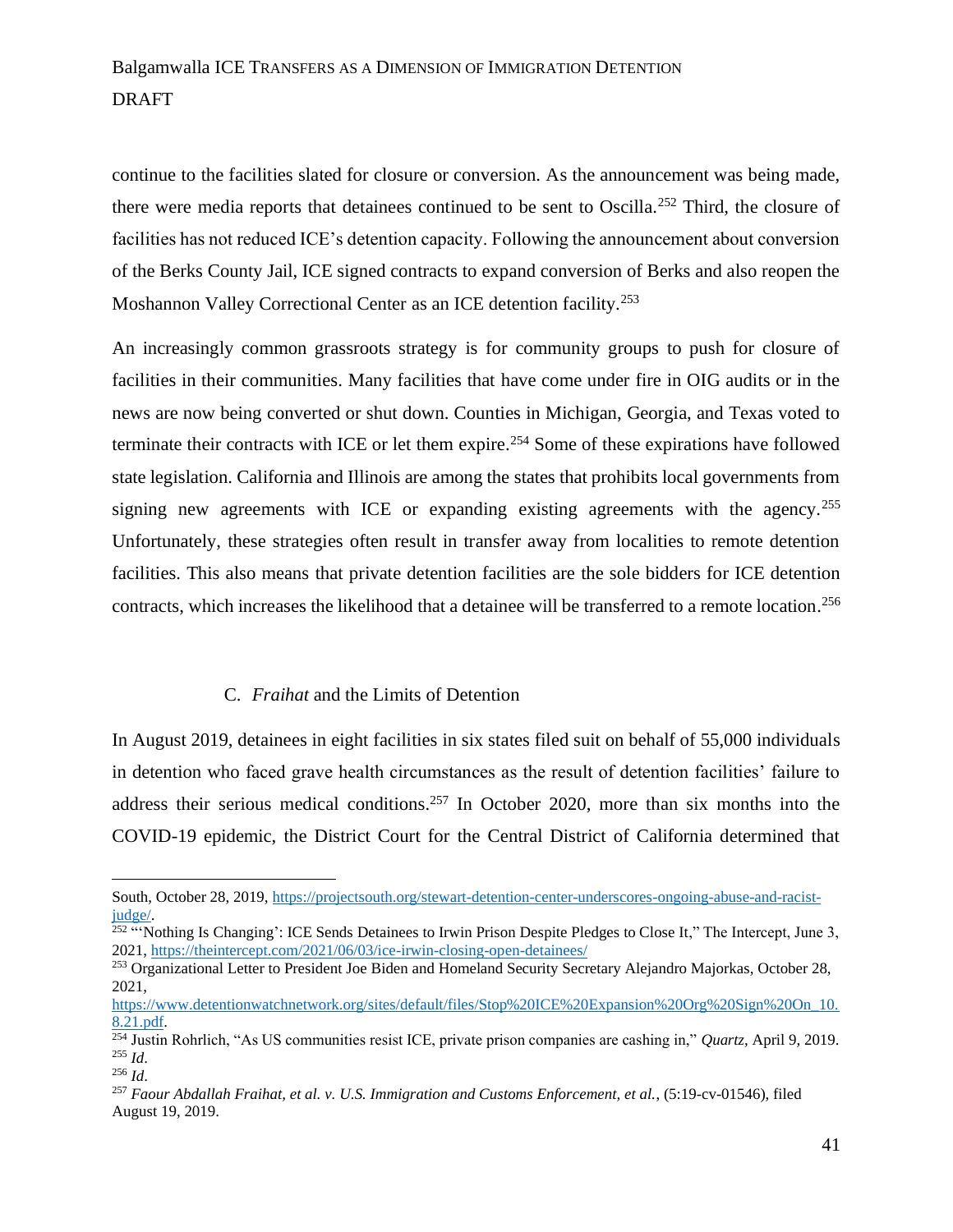conditions in detention facilities were inadequate to protect detainees at risk of infection, and thus individuals with underlying health conditions or other risk factors must be entitled to custody redetermination.<sup>258</sup> Notably, the Court stated that ICE had failed to issue a performance standard for minimum standards of confinement, lacked the appropriate mechanisms to monitor detainee health, and did not have the capacity to monitor the risk levels of individual detainees.<sup>259</sup>

This conclusion that systemic issues warranted release of detainees rather than transfer to other facilities approaches a new paradigm for evaluating transfers. Within months, ICE detention numbers dropped to record lows.<sup>260</sup> However, *Fraihat* also raises critical questions about the true necessity of—and underlying rationales for—immigration detention. As the number of individuals in ICE custody decreased, the number of individuals in Customs and Border custody in the same period increased.<sup>261</sup> At the same time, the Department of Homeland Security pursued new detention facility contracts and transfers continued.<sup>262</sup> Given patterns of inadequate conditions in detention facilities, and the lack of accountability for remedying these deficiencies, facility closures or even detention reforms are not likely to eliminate the problems within detention practices. The use of transfers to reshuffle detainees as part of this strategy is not only ineffective, but gives rise to other problems that jeopardize detainees' mental and physical health and the outcomes in their legal cases. In this particular case, the continued practice of transferring detainees has likely contributed to the spread of COVID in ICE facilities.<sup>263</sup>

<sup>258</sup> *Fraihat v. ICE*, 106 Fed. R. Serv. 3d 511 (CD Cal. 2020).

<sup>259</sup> *Id.*

<sup>260</sup> TRAC, Immigrant Detention Numbers Fall Under Biden, But Border Book-Ins Rise, March 15, 2021 [https://trac.syr.edu/immigration/reports/640/.](https://trac.syr.edu/immigration/reports/640/)

 $\overline{^{261}}$ *Id.* 

<sup>&</sup>lt;sup>262</sup> See, e.g. "ICE transfers — and NC jail partnerships — have continued amid the pandemic," North Carolina Health News, July 24, 2020, [https://www.northcarolinahealthnews.org/2020/07/24/six-nc-jails-entered-contracts](https://www.northcarolinahealthnews.org/2020/07/24/six-nc-jails-entered-contracts-with-ice-amid-the-pandemic/)[with-ice-amid-the-pandemic/.](https://www.northcarolinahealthnews.org/2020/07/24/six-nc-jails-entered-contracts-with-ice-amid-the-pandemic/)

<sup>&</sup>lt;sup>263</sup> *See, e.g.* "U.S. immigration officials spread coronavirus with detainee transfers," Reuters, July 17, 2020, [https://www.reuters.com/article/us-health-coronavirus-immigration-detent/u-s-immigration-officials-spread](https://www.reuters.com/article/us-health-coronavirus-immigration-detent/u-s-immigration-officials-spread-coronavirus-with-detainee-transfers-idUSKCN24I1G0)[coronavirus-with-detainee-transfers-idUSKCN24I1G0;](https://www.reuters.com/article/us-health-coronavirus-immigration-detent/u-s-immigration-officials-spread-coronavirus-with-detainee-transfers-idUSKCN24I1G0) "The Spread of Coronavirus in Migrant Detention Facilities," American Oversight, April 5, 2021, [https://www.americanoversight.org/investigation/the-spread-of](https://www.americanoversight.org/investigation/the-spread-of-coronavirus-in-migrant-detention-facilities)[coronavirus-in-migrant-detention-facilities;](https://www.americanoversight.org/investigation/the-spread-of-coronavirus-in-migrant-detention-facilities) "Virus cases are surging at crowded immigration detention centers in the U.S.," New York Times, July 6, 2021, [https://www.nytimes.com/2021/07/06/us/covid-immigration-detention.html.](https://www.nytimes.com/2021/07/06/us/covid-immigration-detention.html)